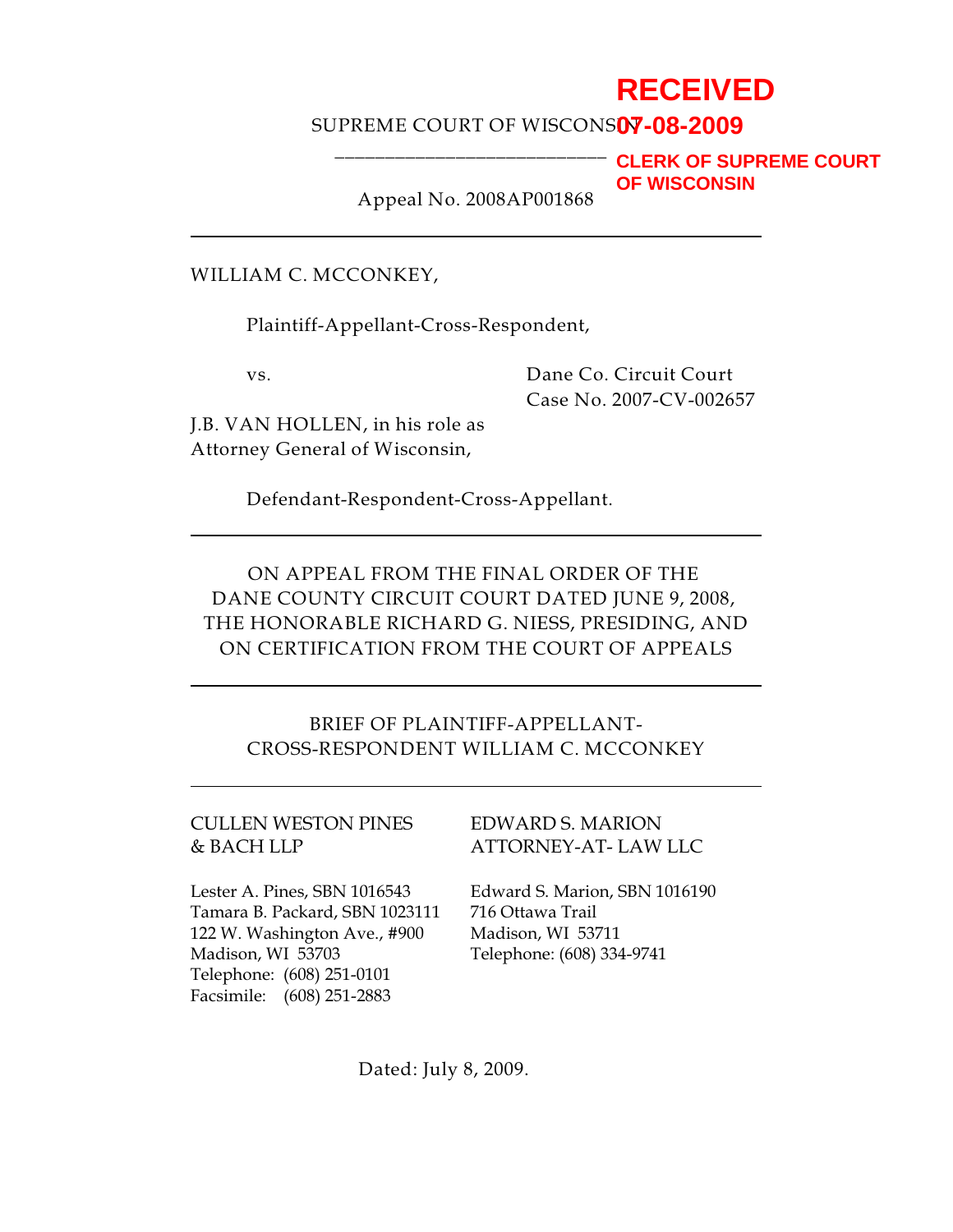# **TABLE OF CONTENTS**

|                  |    | Page                                                                                                                                                                                       |  |
|------------------|----|--------------------------------------------------------------------------------------------------------------------------------------------------------------------------------------------|--|
|                  |    |                                                                                                                                                                                            |  |
|                  |    |                                                                                                                                                                                            |  |
|                  |    |                                                                                                                                                                                            |  |
|                  |    | NECESSITY OF ORAL ARGUMENT AND                                                                                                                                                             |  |
|                  |    |                                                                                                                                                                                            |  |
|                  |    |                                                                                                                                                                                            |  |
|                  |    |                                                                                                                                                                                            |  |
| $\overline{I}$ . |    |                                                                                                                                                                                            |  |
| II.              |    | THE ANTI-LOGROLLING POLICY BEHIND THE<br>SINGLE SUBJECT RULE CONTAINED IN                                                                                                                  |  |
| III.             |    | THE TWO-PART TEST BY WHICH COURTS MUST<br>ANALYZE PROPOSED AMENDMENTS 19                                                                                                                   |  |
| IV.              |    | THE PURPOSE OF A PROPOSED AMENDMENT<br>TO THE WISCONSIN CONSTITUTION IS<br>DETERMINED BY REVIEWING THE TITLES<br>PROVIDED BY TWO CONSECUTIVE<br>LEGISLATURES TO THEIR JOINT RESOLUTIONS 25 |  |
|                  | А. | Existing Case Law Under Article XII, Section 1<br>Does Not Direct Courts How To Identify A<br>Proposed Amendment's Purpose 25                                                              |  |
|                  | Β. | Current Practice For Titling Joint Resolutions. . 26                                                                                                                                       |  |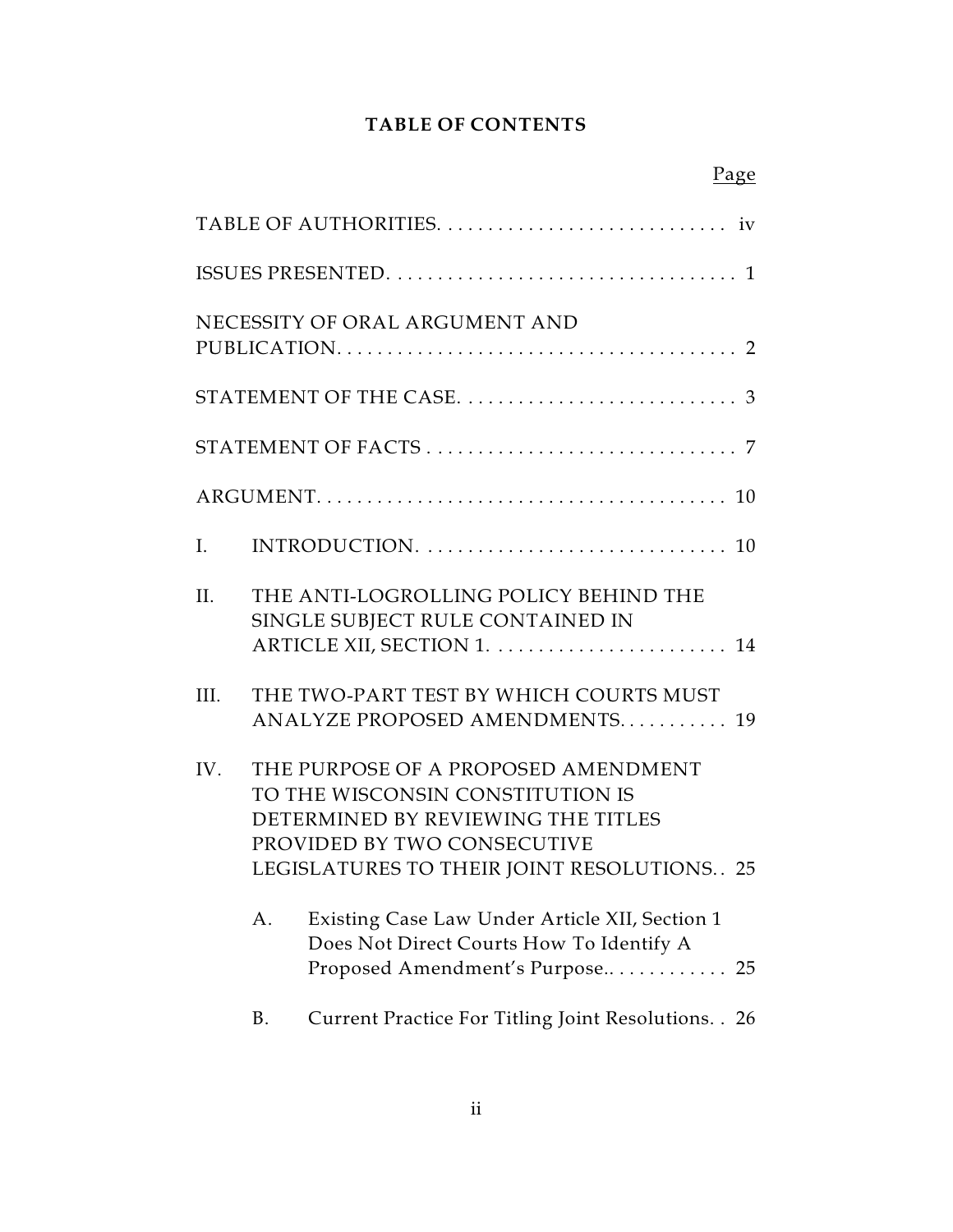|    | C.        | Purpose Is Identified From The Title Of A Bill<br>In Single Subject Rule Challenges Under                                                                                     |  |
|----|-----------|-------------------------------------------------------------------------------------------------------------------------------------------------------------------------------|--|
|    | D.        | Relying On The Legislature's Plain Language<br>In The Title Of Its Joint Resolutions Is Also<br><b>Consistent With Rules Of Statutory</b>                                     |  |
| V. |           | THE FORM IN WHICH ARTICLE XIII, SECTION 13<br>WAS SUBMITTED TO THE VOTERS VIOLATED<br>ARTICLE XII, SECTION 1 OF THE WISCONSIN                                                 |  |
|    |           |                                                                                                                                                                               |  |
|    | A.        | Article XIII, Section 13 Contains Two Distinct                                                                                                                                |  |
|    | <b>B.</b> | To Find That The Joint Resolution Proposed<br>An Amendment With Two Separate Purposes<br>Does Not Require A Substantive Interpretation<br>Of The Meaning Of The Amendment. 39 |  |
|    | C.        | The Thomson Case Should Be Used To Analyze<br>This Ballet Question To Determine That It<br>Violated The Second Prong Of The Hudd Test 40                                      |  |
|    | D.        | The Ballot Question Addressed Two General                                                                                                                                     |  |
|    |           |                                                                                                                                                                               |  |
|    |           |                                                                                                                                                                               |  |
|    |           | CERTIFICATE OF COMPLIANCE WITH                                                                                                                                                |  |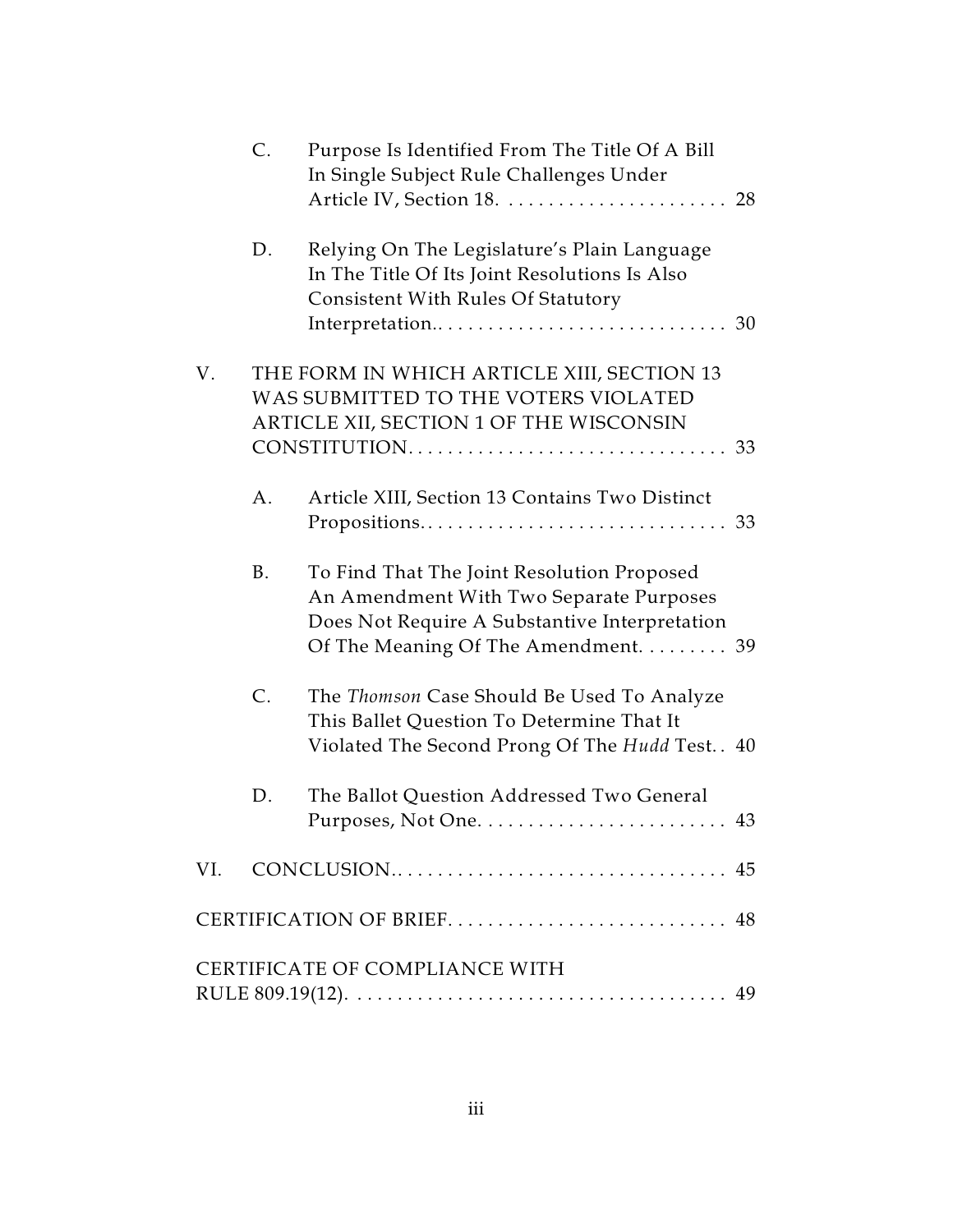#### **TABLE OF AUTHORITIES**

#### **Cases**:

# *City of Brookfield v. Milwaukee Metropolitan Sewerage Dist.,*  171 Wis. 2d 400, 491 N.W.2d 484 (1992). . . . 17, 28-29, 43 *Dairyland Greyhound Park v. Doyle,*  2006 WI 107, 295 Wis 2d 1, 719 N.W.2d 408. . . . . . . . . . 31 *Helgeland v. Wisconsin Municipalities*, 2008 WI 9, 307 Wis. 2d 1, 745 N.W.2d 1 (Prosser J. dissenting). ........................ 18, 19 *Loving v. Virginia,* 388 U.S. 1 (1967).............................. 45-46 *McNally v. Tollander*, 100 Wis. 2d 490, 302 N.W.2d 440 (1981). . . . . . . . . . . . . 10 *Milwaukee Alliance Against Racist & Political Repression v. Elections Bd. of Wis.,*  106 Wis. 2d 593, 317 N.W.2d 420 (1982). . . . . . . . . . 19-22 *State ex rel. Barber v. Circuit Court for Marathon County*, 178 Wis. 468, 190 N.W. 563, (1922).. . . . . . . . . . . . . . . . . 10 *State ex rel. Hudd v. Timme,* 54 Wis. 318, 11 N.W. 785 (1882). . . . . . . . . . . . . . . . . 19-21 *State ex rel. Kalal v. Circuit Court,*  2004 WI 58, 271 Wis. 2d 633, 681 N.W.2d 110. . . . . . . . 30 *State ex rel. Thomson v. Zimmerman*, 264 Wis. 644, 60 N.W.2d 416 (1953). . . 22-25, 37-38, 40-41 *State ex rel Wisconsin Senate v. Thompson,*

144 Wis. 2d 429, 424 N.W.2d 385 (1988). . . . . . . . . . . . . 16

#### iv

#### Page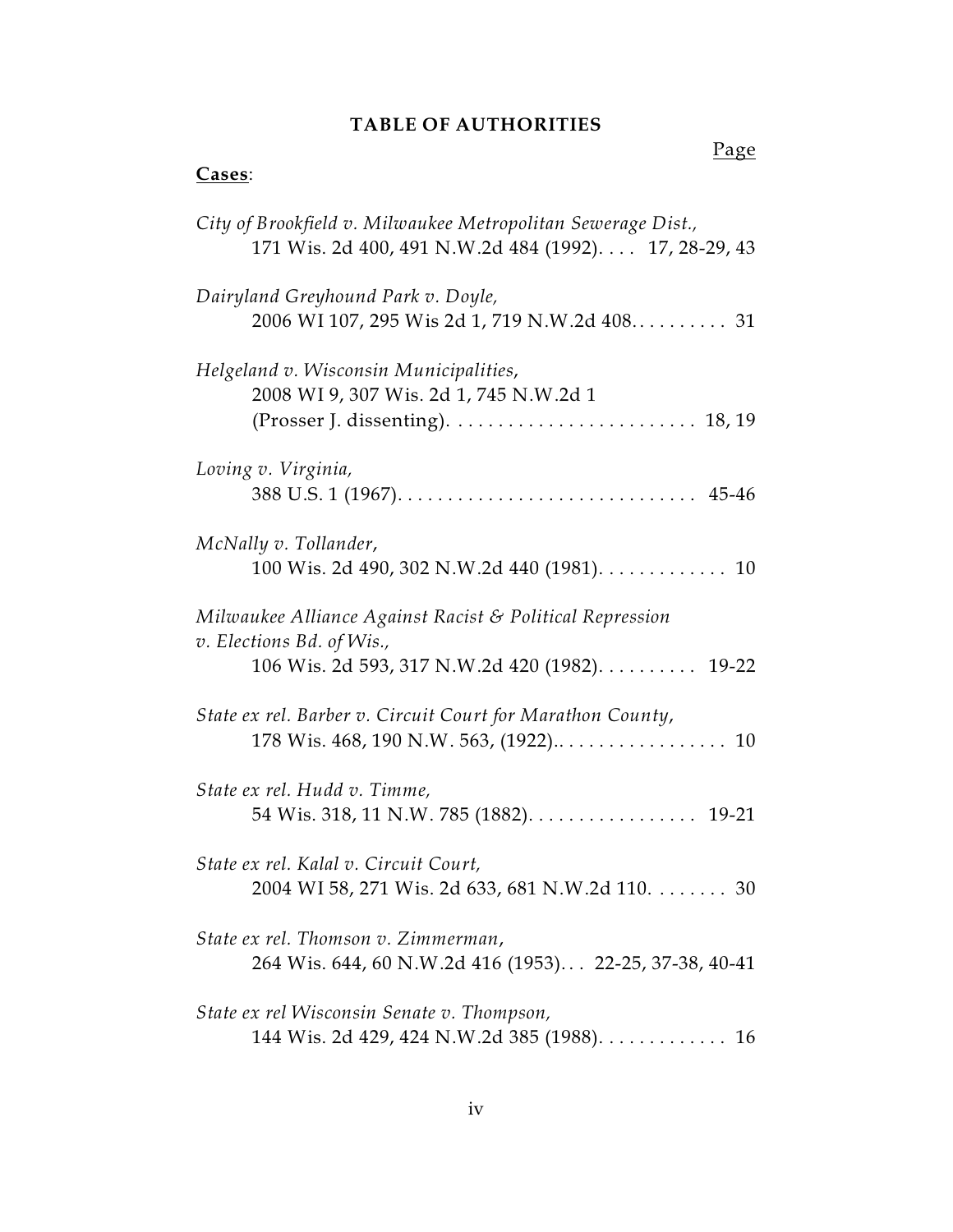| Strauss v. Horton,                                                                                 |    |
|----------------------------------------------------------------------------------------------------|----|
| Sturgis v. Town of Neenah Bd. of Canvassers,<br>153 Wis. 2d 193, 450 N.W.2d 481 (Ct. App. 1989) 10 |    |
| Wesberry v. Sanders,                                                                               |    |
| Yick Wo v. Hopkins,                                                                                | 10 |

# **Wisconsin Constitution**

## **Other Authorities**

| 2003 Assembly Joint Resolution 66, designated |  |
|-----------------------------------------------|--|
| by the Secretary of State as 2003 Enrolled    |  |
|                                               |  |
| 2005 Senate Joint Pesclution 53 decianated    |  |

| 2005 Senate Joint Resolution 53, designated |  |
|---------------------------------------------|--|
| by the Secretary of State as 2005 Enrolled  |  |
|                                             |  |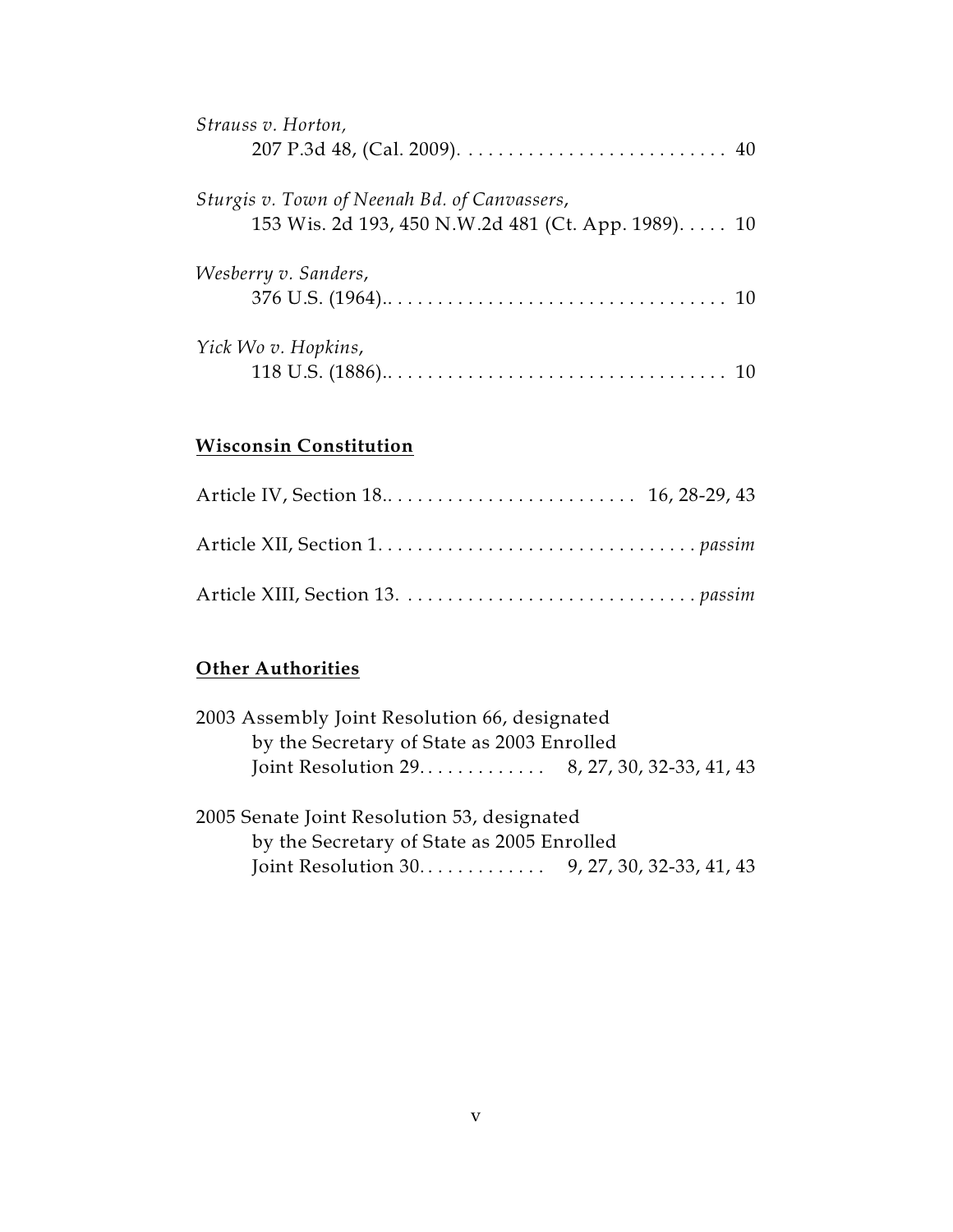| History of 2003 Assembly Joint Resolution 66. 8          |
|----------------------------------------------------------|
| History of 2005 Senate Joint Resolution 53. 9            |
| 26                                                       |
|                                                          |
|                                                          |
| $26 - 27$                                                |
|                                                          |
| 26                                                       |
| 26                                                       |
| 26                                                       |
| 2005 Senate Joint Resolution 33 26, 32                   |
|                                                          |
| 26                                                       |
| 26                                                       |
| 2005 Senate Joint Resolution 61<br>26                    |
| 26                                                       |
| Robert Luce, Legislative Procedure 548-549 (1922).  16   |
| Alice Smith, From Exploration to Statehood 654 (1985) 15 |
| Milo Quaife, The Attainment of Statehood 114 (1928) 15   |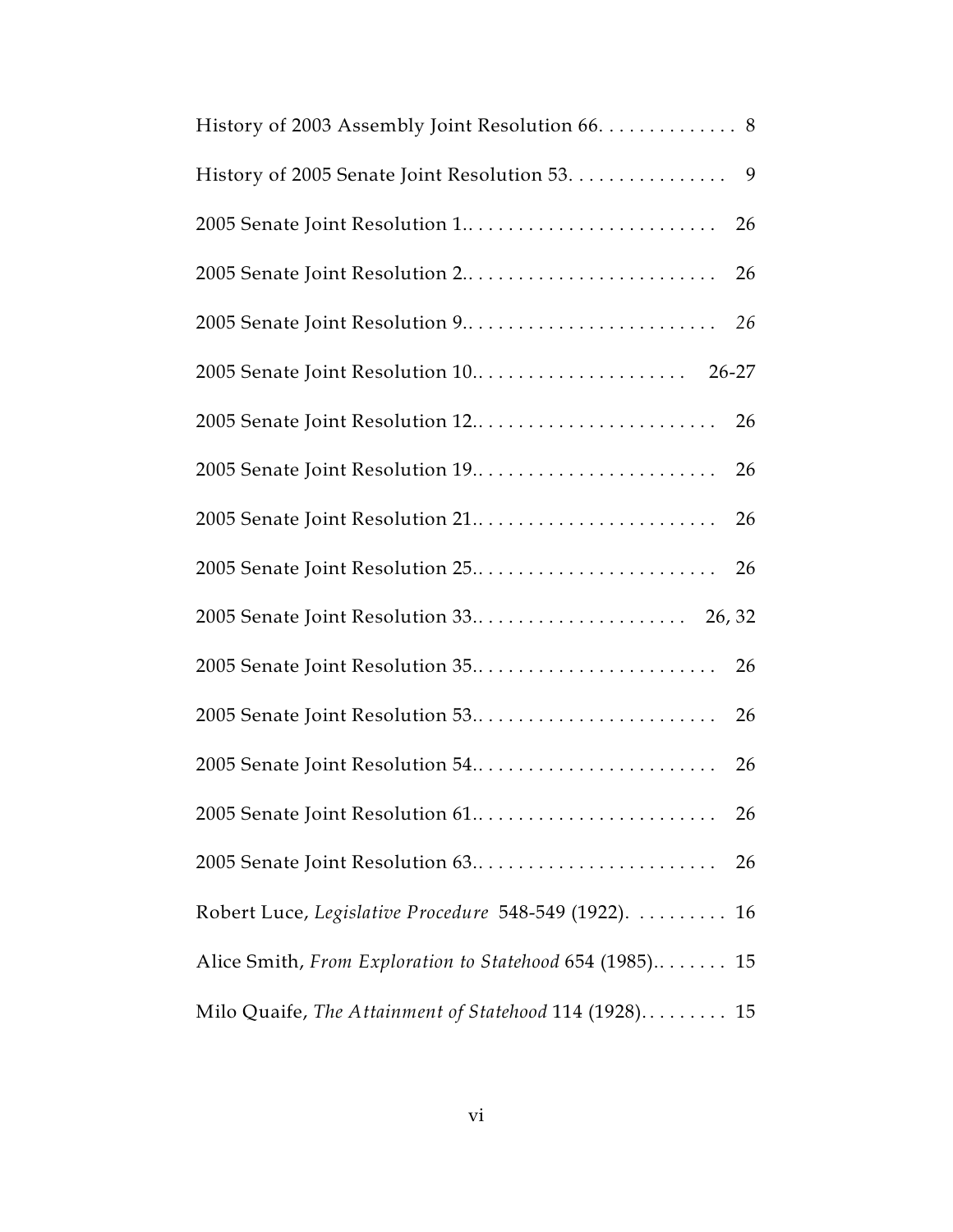#### **ISSUES PRESENTED**

The issues presented are as follows:

**Issue 1:** When a referendum question to amend the Wisconsin Constitution is challenged under the single subject rule contained in Wisconsin Constitution Article XII, Section 1, may a court look beyond the legislature's stated purpose to determine the purpose of the proposed amendment?

The Circuit Court answered yes.

**Issue 2:** Did the submission of the single referendum question to the voters that led to the amendment to the Wisconsin Constitution creating Article XIII, Section 13 violate the single subject rule contained in Article XII, Section 1 of the Wisconsin Constitution thereby rendering the amendment unconstitutional and void?

The Circuit Court answered no.

1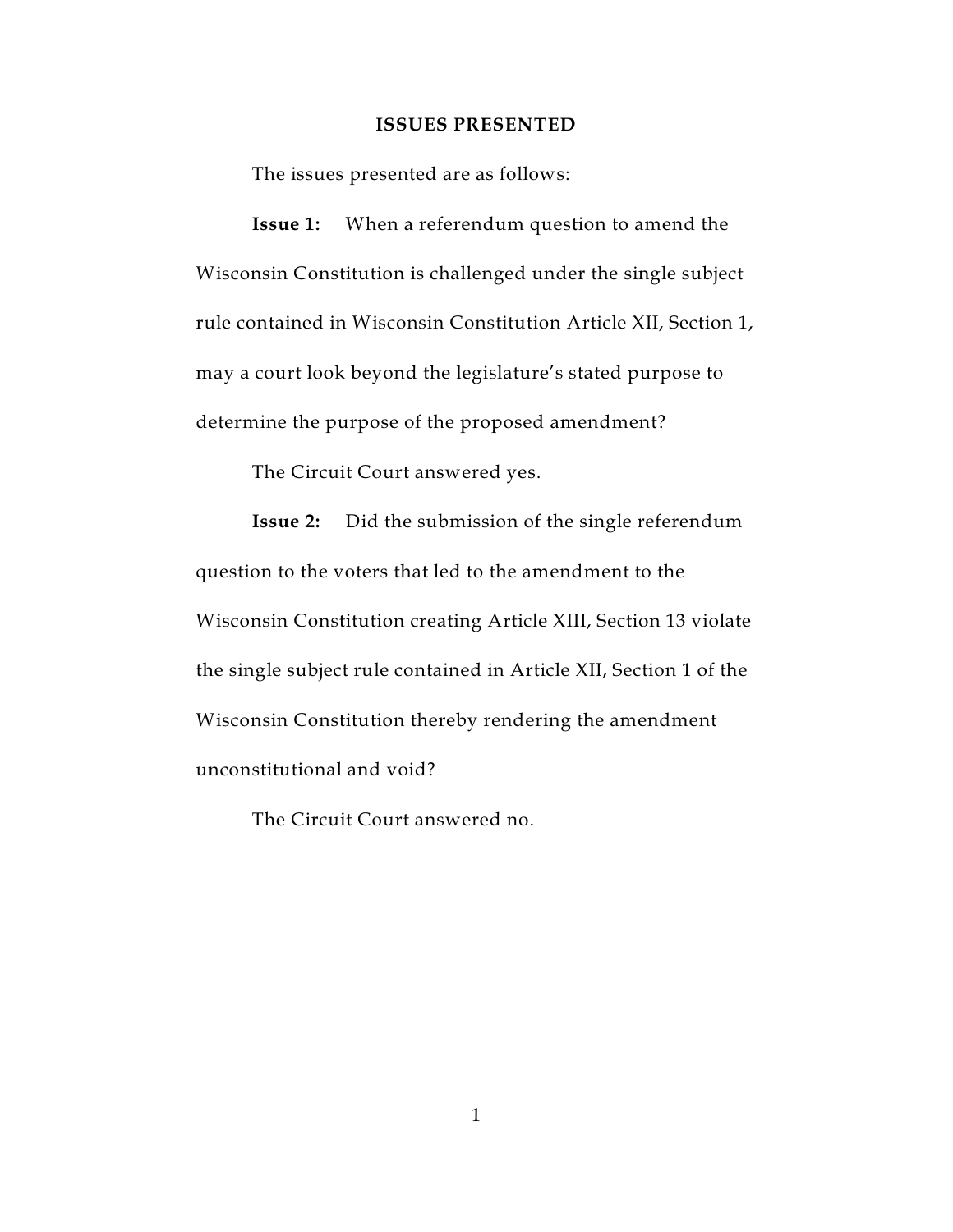#### **NECESSITY OF ORAL ARGUMENT AND PUBLICATION**

Plaintiff-Appellant-Cross-Respondent respectfully requests oral argument. This appeal involves a matter of significant public concern.

The decision in this case should be published because it will explain the manner in which the single subject rule contained in Article XII, Section 1 and the cases which have interpreted that rule should be applied.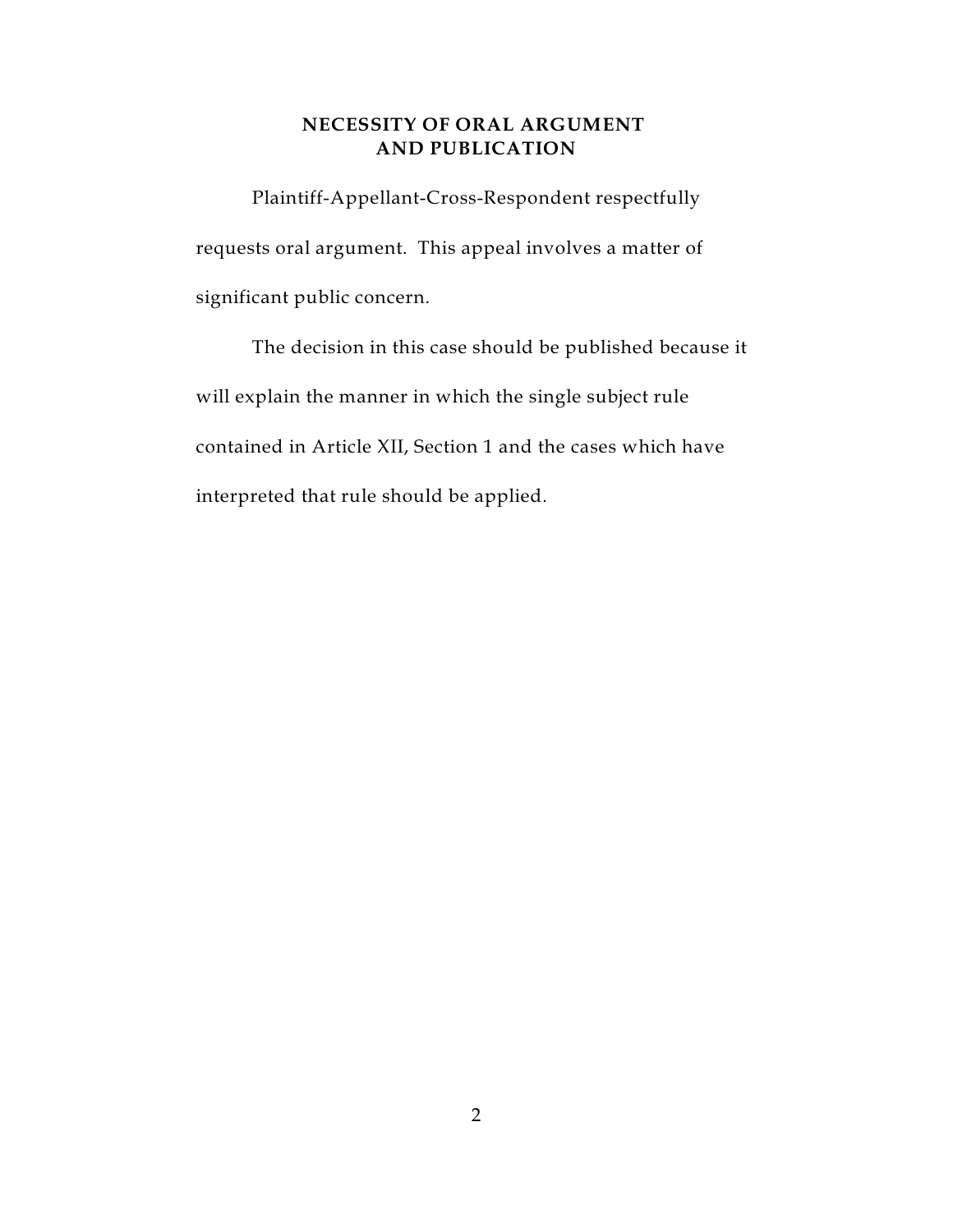#### **STATEMENT OF THE CASE**

This case was commenced by Plaintiff-Appellant-Cross-Respondent William C. McConkey (hereinafter "McConkey") by the filing of a petition for injunction and declaratory relief on July 27, 2007 challenging both the substance of the amendment creating Article XIII, Section 13 of the Wisconsin Constitution and the procedure that lead to its adoption. *(R. 1).* Specifically, McConkey requested the court to declare Article XIII, Section 13 of the Wisconsin Constitution unconstitutional because it was actually two distinct and separate amendments submitted to the voters in violation of a procedural requirement contained in Article XII, Section 1 of the Wisconsin Constitution: the requirement that constitutional amendments "be submitted in such a manner that the people may vote for or against such amendments separately." He also challenged the amendment substantively, claiming it violated the due process and equal protection guarantees enjoyed by the citizens of Wisconsin and the United States.

3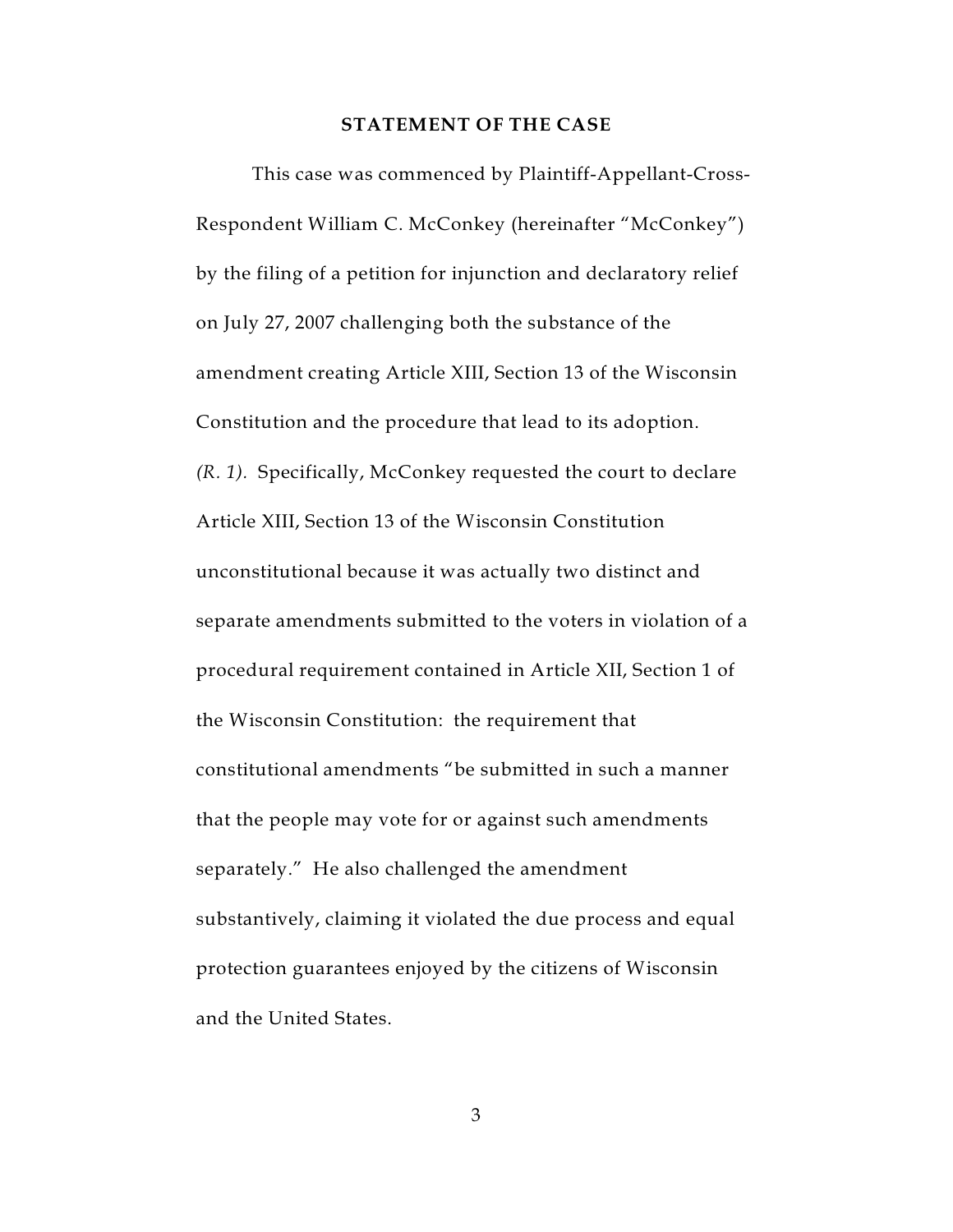The Defendant moved to dismiss on August 13, 2007 claiming that McConkey lacked standing to bring the substantive and procedural challenges. *(R. 3).* On September 26, 2007 the court granted the motion to dismiss in part, ruling that McConkey did not have standing to challenge the substance of the amendment. However, the court allowed the parties to further brief the issue of whether McConkey had standing to bring the procedural challenge, i.e., whether he had standing to argue that the amendment was presented to the voters in violation of the single subject rule contained in Article XII, Section 1 of the Wisconsin Constitution. *(R. 18).*

In an oral ruling delivered on November 28, 2007, the court denied the Defendant's motion to dismiss the procedural challenge for lack of standing. (The formal order was entered on December 21, 2007.) *(R. 29 and 33).* The Defendant filed an answer on December 7, 2007. *(R. 30).*<sup>1</sup>

 $1$  Originally both J.B. Van Hollen, in his official capacity as Attorney General, and James Doyle, in his official capacity as Governor, were Defendants. By stipulation of the parties, Governor Doyle was dismissed as a Defendant on February 21, 2008. *(R. 36 and 37).*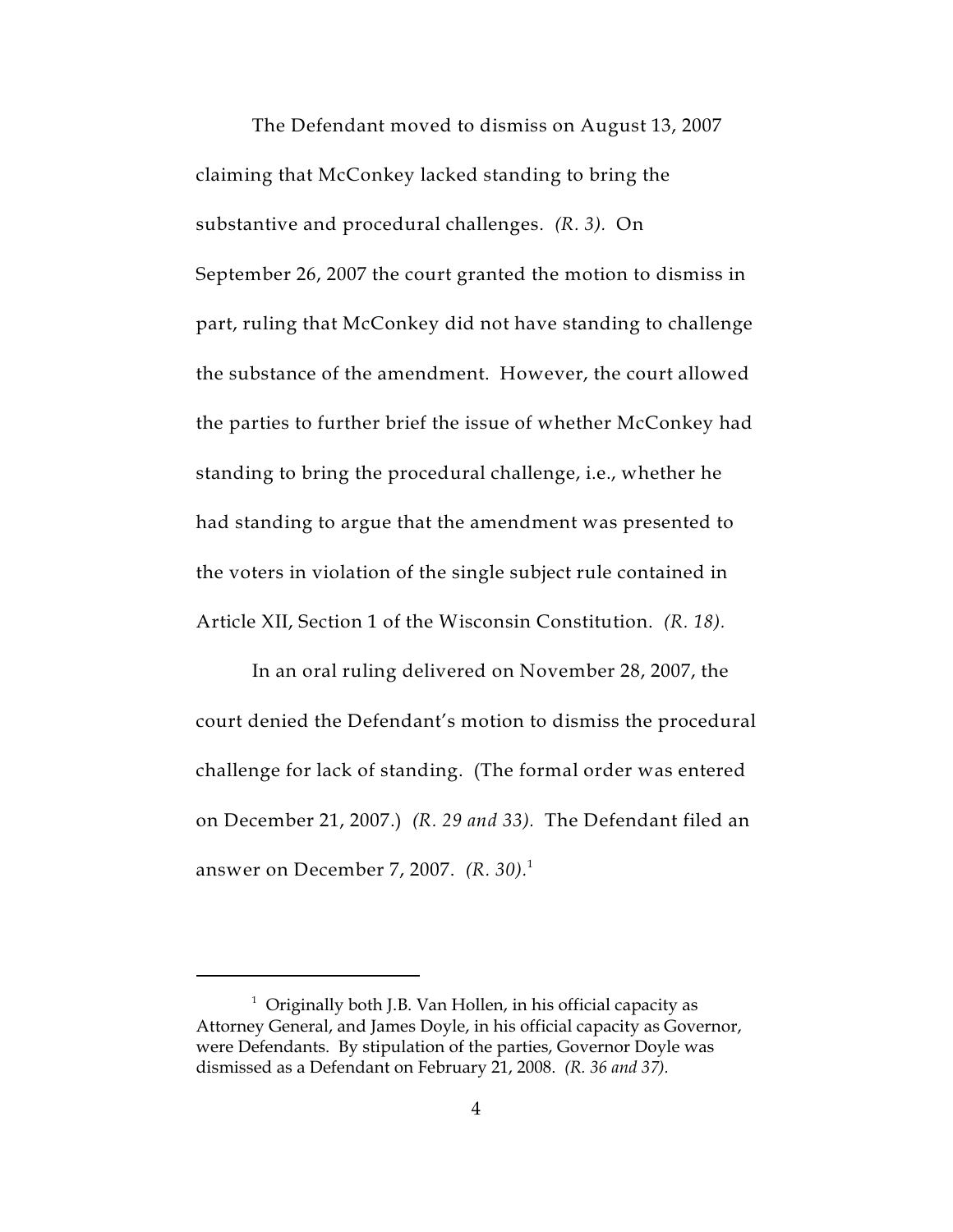The parties then briefed the merits of McConkey's single subject rule challenge. At a hearing on May 30, 2008, the court orally ruled against McConkey on his procedural challenge and thus denied McConkey's motion for declaratory judgment. *(R. 56, A-App. 1).* In particular, the circuit court first found that the purpose of the proposed amendment was "the preservation and protection of the unique and historical status of traditional marriage." *(R. 56, A-App. 7).* It also found that both propositions placed before the voters furthered that purpose, and concluded that the method by which the proposed amendment was put to the voters did not violate the single subject rule in Article XII Section 1. *Id.* The court formally dismissed the Complaint by order dated June 9, 2008. *(R. 52, A-App. 11).* McConkey appealed on the procedural challenge only and the Defendant cross-appealed on McConkey's standing to bring that challenge. *(R. 53 and 54).<sup>2</sup>* On April 9, 2009 the Court of Appeals certified the appeal to

<sup>&</sup>lt;sup>2</sup>If the Defendant wishes to pursue its challenge to McConkey's standing, it will raise that in its Initial Brief, due along with its response to this Brief. Therefore, the question of standing will be addressed in future briefs, if necessary, but not in this one.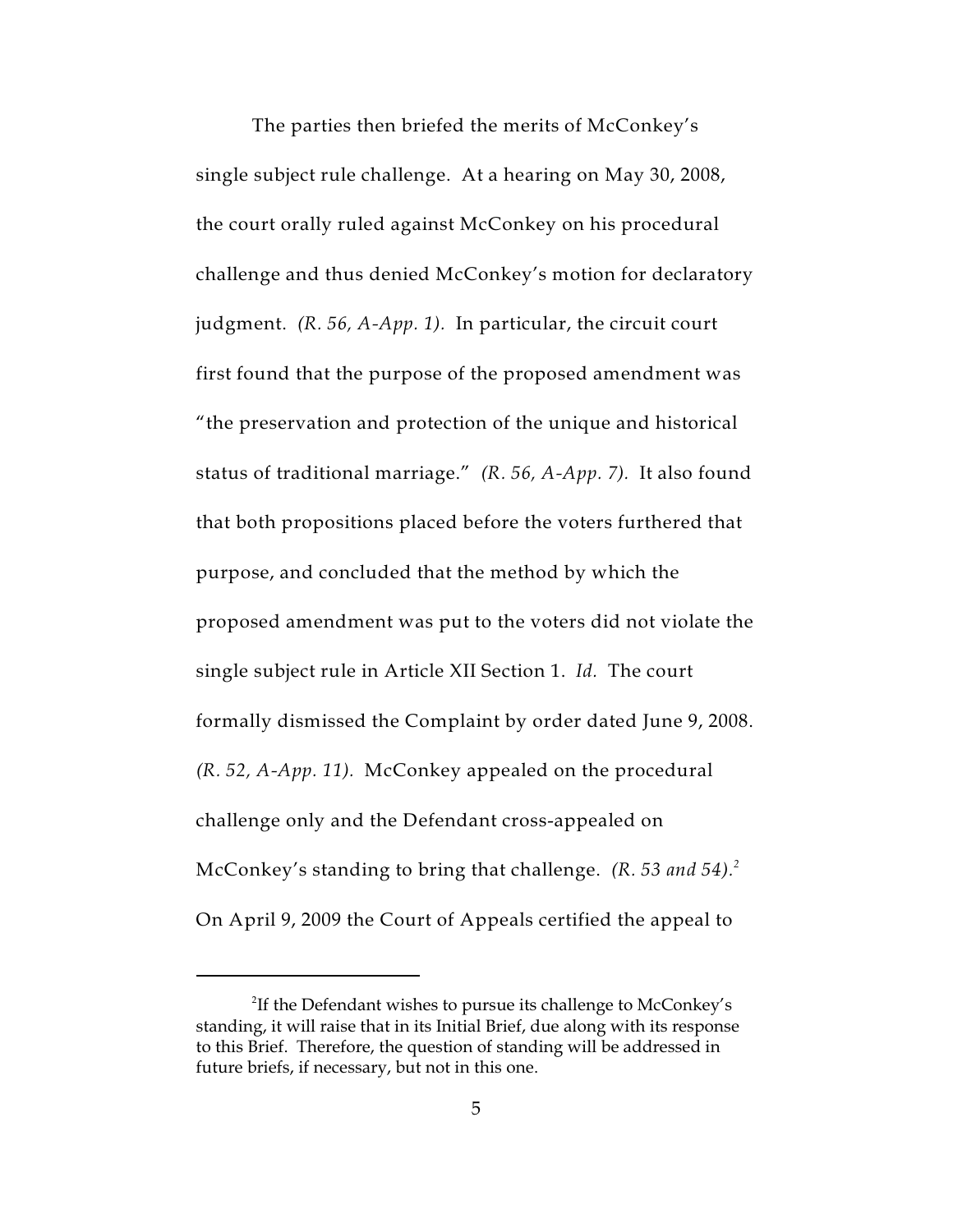the Wisconsin Supreme Court, which accepted the certification

on May 12, 2009.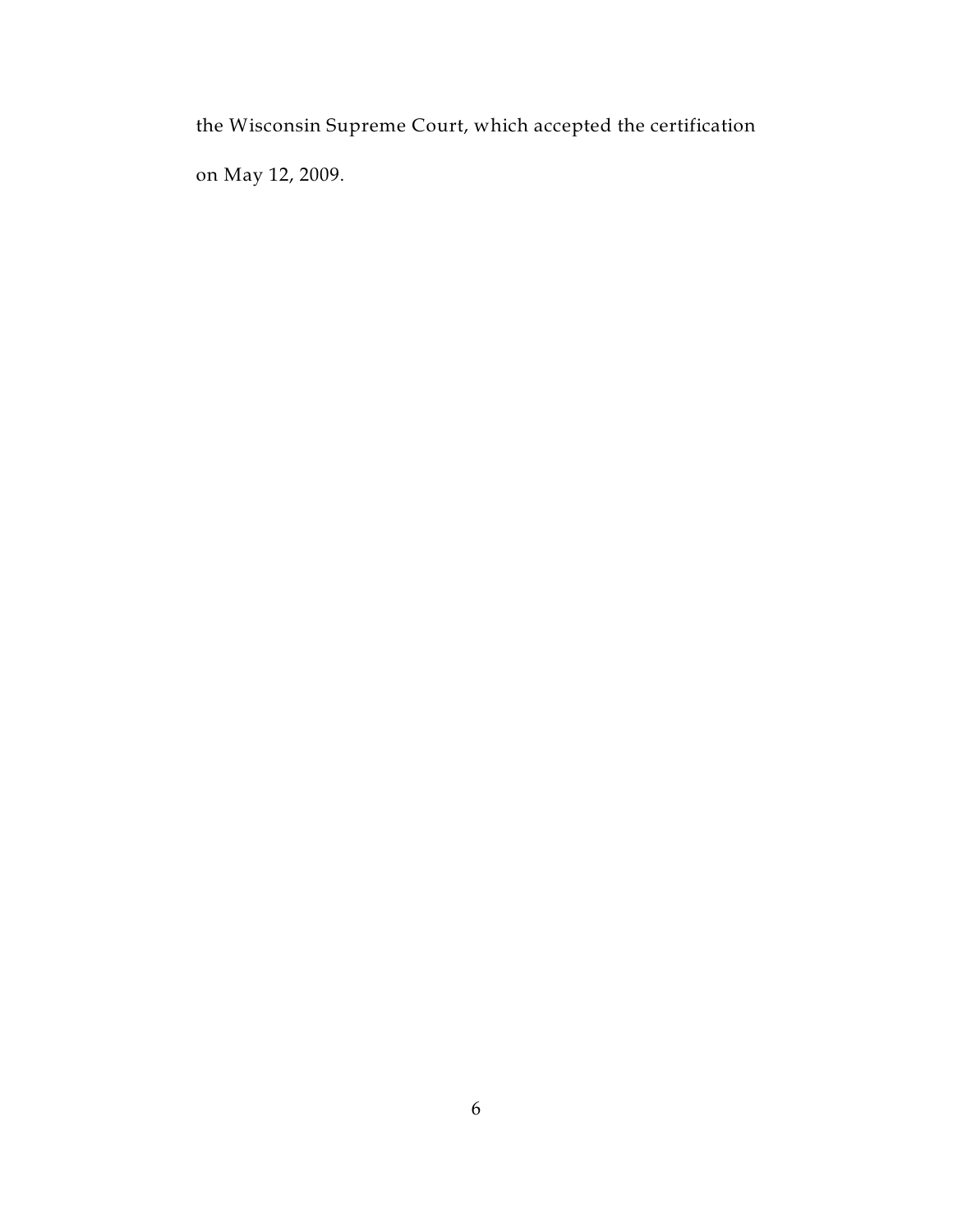#### **STATEMENT OF FACTS**

On November 7, 2006, a referendum was submitted to

Wisconsin voters on this question:

QUESTION 1: Marriage. Shall section 13 of article XIII of the constitution be created to provide that only a marriage between one man and one woman shall be valid or recognized as a marriage in this state and that a legal status identical or substantially similar to that of marriage for unmarried individuals shall not be valid or recognized in this state?

Article XII, Section 1 of the Wisconsin Constitution sets

forth the procedure that must be followed to amend the

Wisconsin Constitution. Among other things, in order for an

amendment to be effectively adopted, each house of the

Legislature must agree by majority vote to the proposal. In

the next legislative session, each house must again agree by

majority vote to the proposal and submit the same proposal to

the people for approval and ratification. In particular,

Article XII, Section 1 provides:

and if the people shall approve and ratify such amendment or amendments by a majority of the electors voting thereon, such amendment or amendments shall become part of the constitution; provided, that if more than one amendment be submitted, they shall be submitted in such manner that the people may vote for or against such amendments separately.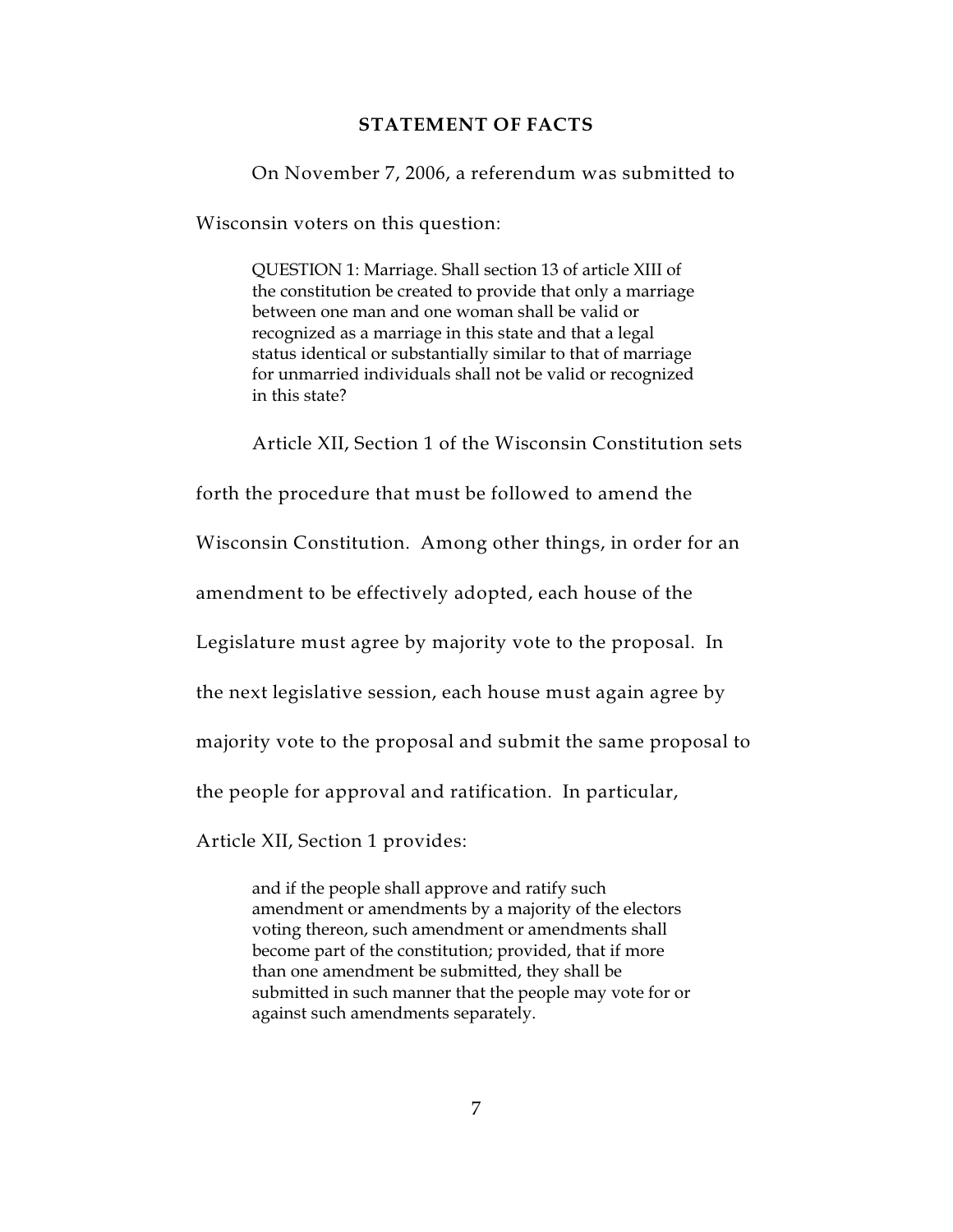There is no dispute that both houses of the 2003

Legislature agreed by majority vote to a Joint Resolution with

the following title setting forth the purpose of the Resolution:

*To create* section 13 of article XIII of the constitution; **relating to**: providing that only a marriage between one man and one woman shall be valid or recognized as a marriage in this state (first consideration).

*2003 Assembly Joint Resolution 66, lines 1-3 (A-App. 17), designated by the Secretary of State as 2003 Enrolled Joint Resolution 29*, *hereinafter referred to as "2003 J.R. 29*." *See History of 2003 Assembly Joint Resolution 66. (A-App. 19)*

The Resolution itself contained two sections: the first

section was to create section 13 of article XIII of the

constitution to read "Only a marriage between one man and

one woman shall be valid or recognized as a marriage in this

state. A legal status identical or substantially similar to that of

marriage for unmarried individuals shall not be valid or

recognized in this state." $3$  The second section dealt with the

numbering of the proposed new section. *2003 J.R. 29* 

*(A-App. 18)*.

<sup>&</sup>lt;sup>3</sup> "Unmarried individuals" presumably means those individuals in non-marital relationships with other unmarried individuals, i.e., unmarried couples.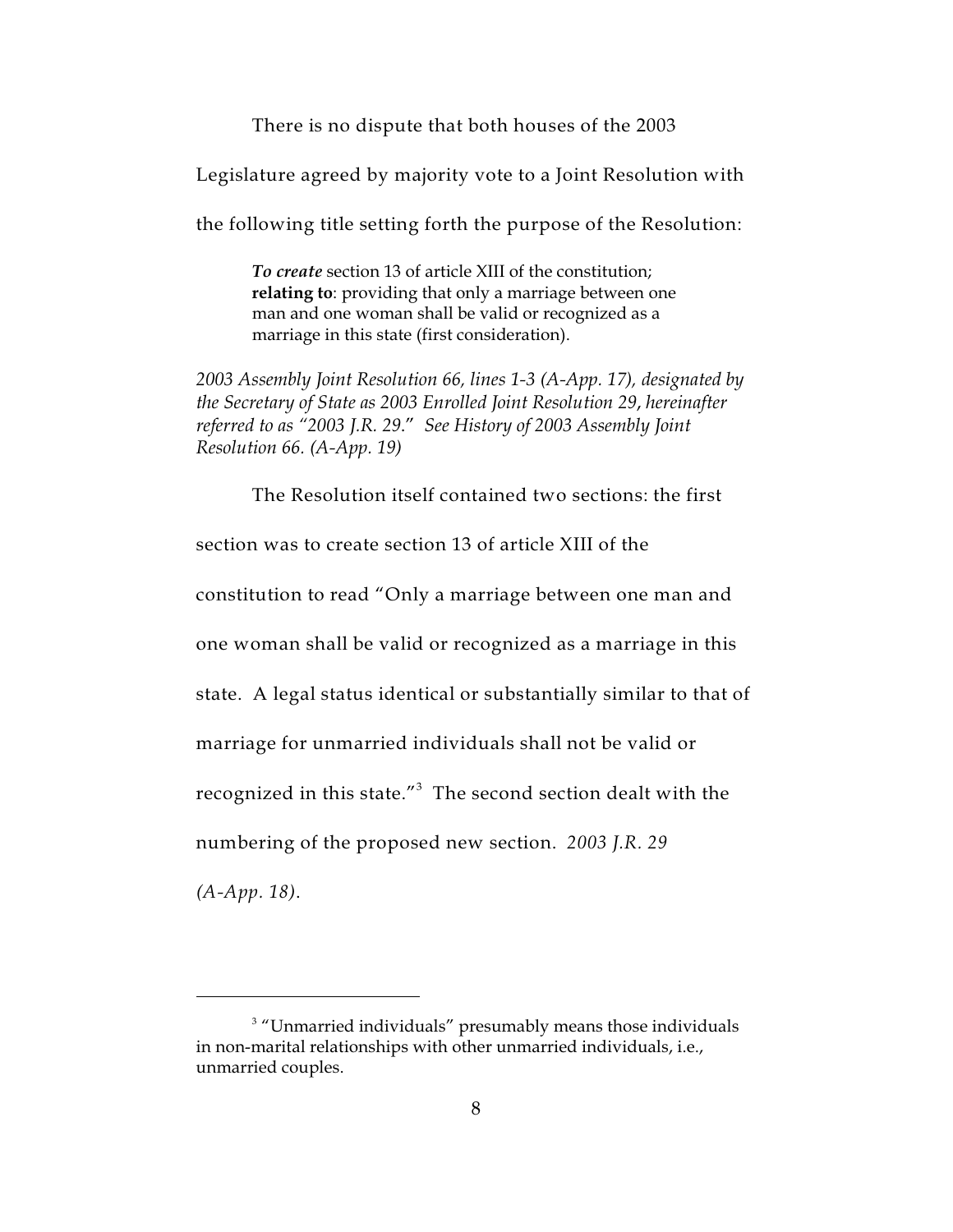Likewise, there is no dispute that both houses of the 2005 Legislature agreed by majority vote to a Resolution with the same first section and the same stated purpose: "*To create* section 13 of article XIII of the constitution; **relating to:** providing that only a marriage between one man and one woman shall be valid or recognized as a marriage in this state." *2005 Senate Joint Resolution 53, lines 1-3 (A-App. 13), designated by the Secretary of State as 2005 Enrolled Joint Resolution 30, hereinafter referred to as "2005 J.R. 30." See History of 2005 Senate Joint Resolution 53 (A-App. 15).* In the 2005 Joint Resolution, the 2005 Legislature also submitted to the people of Wisconsin by referendum on the November 2006 ballot the question posed at the beginning of this section. *2005 J.R. 30 (A-App. 14).*

The referendum passed and the proposed amendment to the Wisconsin Constitution was adopted as Article XIII, Section 13.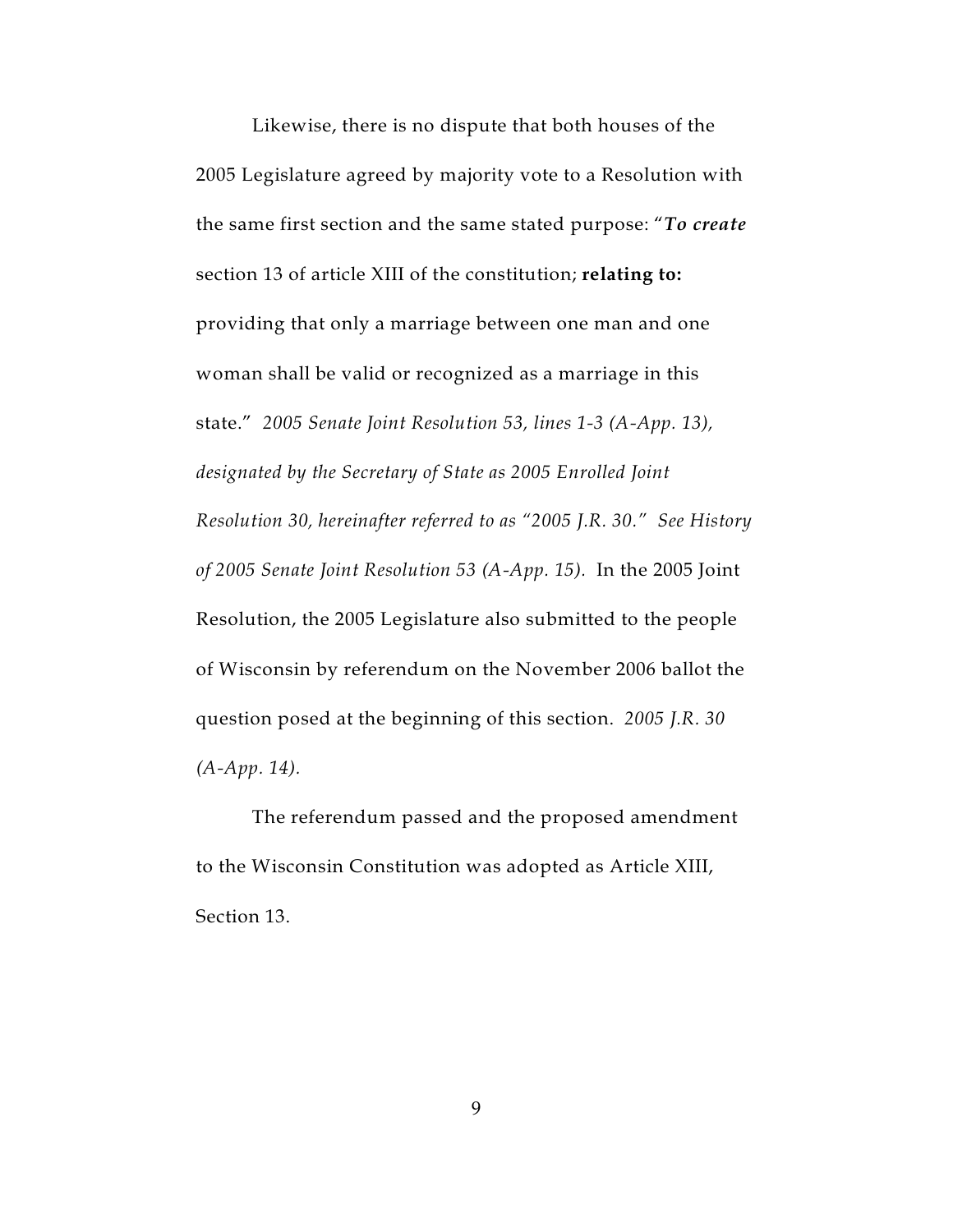#### **ARGUMENT**

#### **I. INTRODUCTION.**

At its core, this is a voting rights case. In this Nation, as well as in this State, the right to vote is "a fundamental political right . . . preservative of all rights." *Yick Wo v. Hopkins*, 118 U.S. 356, 370 (1886). "The right to vote is the principal means by which the consent of the governed, the abiding principal of our form of government, is obtained." *McNally v. Tollander*, 100 Wis. 2d 490, 498, 302 N.W.2d 440 (1981). "It is a right which has been most jealously guarded and may not under our Constitution and laws be destroyed or even unreasonably restricted." *State ex rel. Barber v. Circuit Court for Marathon County*, 178 Wis. 468, 190 N.W. 563, 565 (1922). "Other rights, even the most basic, are illusory if the right to vote is undermined." *Wesberry v. Sanders*, 376 U.S. 1, 17 (1964). In Wisconsin, "we adhere to the general principle that the individual has the fundamental, inherent right to have his or her vote counted . . ." *Sturgis v. Town of Neenah Bd. of Canvassers*, 153 Wis. 2d 193, 199, 450 N.W.2d 481 (Ct. App. 1989).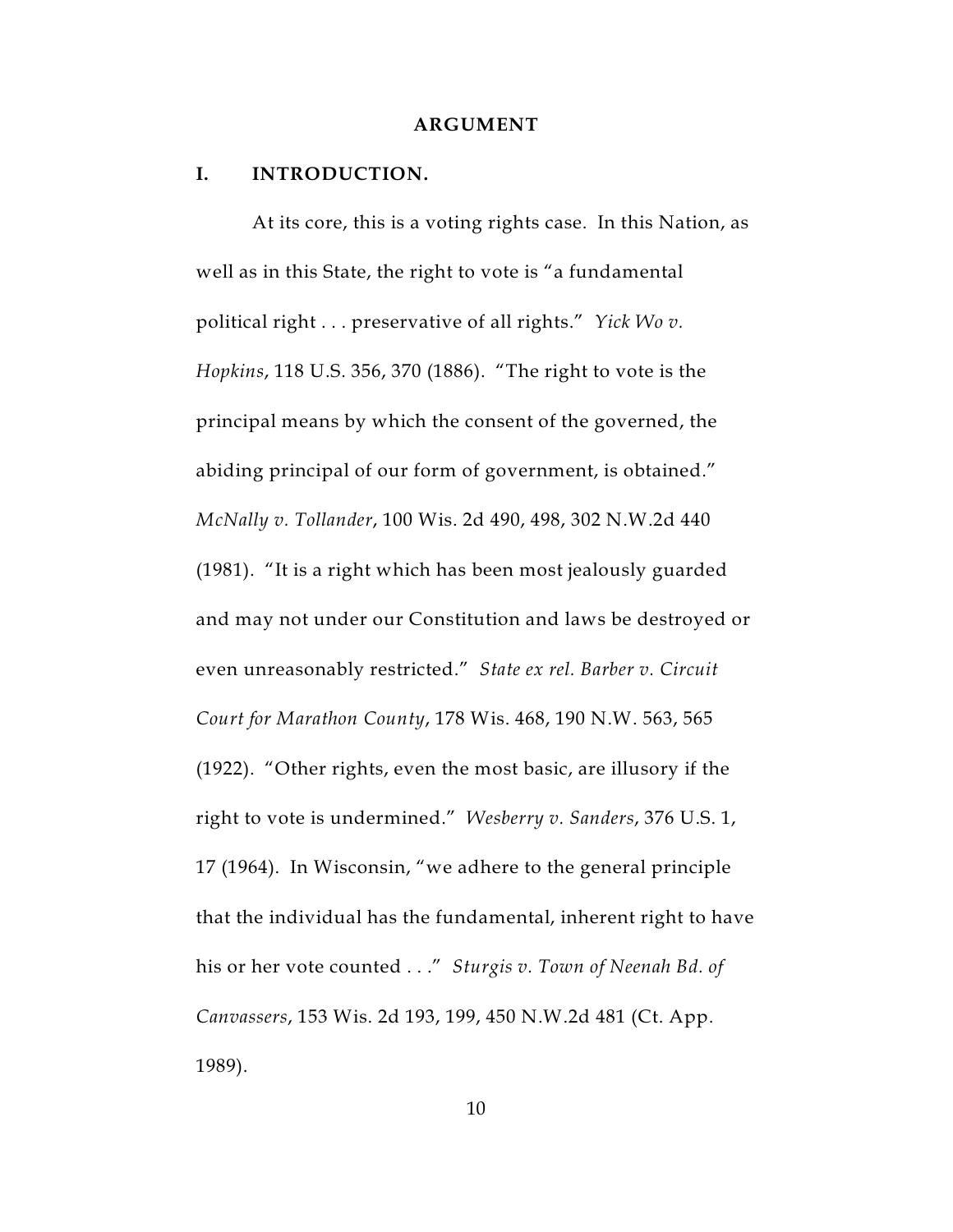McConkey contends that his Constitutional right to vote in a fair election was violated when he and other voters were forced in November 2006 to vote on two separate and distinct proposed amendments to the Wisconsin Constitution, now commonly known as "the marriage amendment," with only a single answer. He requests that the Court reverse the decision of the circuit court and declare that the "marriage amendment" to the Wisconsin Constitution, Article XIII, Section 13, is unconstitutional because the process by which the amendment was submitted to the voters for approval and ratification violated the single subject rule of Article XII, Section 1 of the Wisconsin Constitution.

Article XII, Section 1 sets forth the process by which the Constitution may be amended. In particular, it requires that an election be held at which voters consider whether to approve and ratify proposed amendments, and that at the election, *"if more than one amendment be submitted, they shall be submitted in such manner that the people may vote for or against*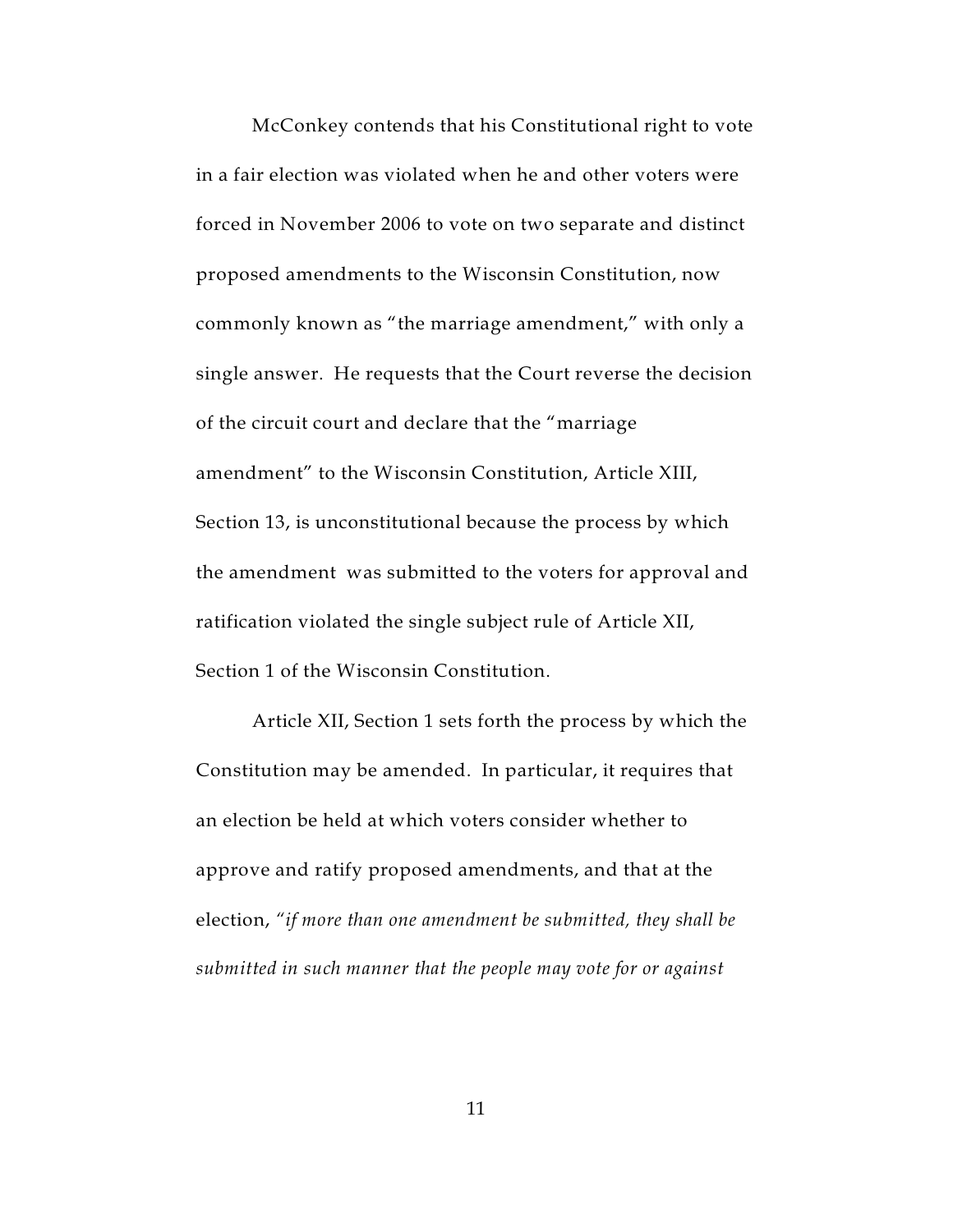*such amendments separately.*"<sup>4</sup> An election which does not meet this single subject rule is, by definition, an unfair election.

Section II of this Brief addresses the policy and purpose behind the single subject rule, and why the framers found it important to prevent logrolling, particularly in direct democracy activities. Section III describes the test used by courts in Wisconsin for more than 100 years to determine whether Article XII, Section 1 has been violated, and discusses the three cases that have applied it in the past.

Because none of those three cases have directly stated how the courts are to determine the "purpose" yardstick by which proposed amendments are measured, Section IV offers a logical method consistent with and drawing on existing precedent. Specifically, courts should look to the purpose stated by the two consecutive Legislatures which have chosen to put the proposal to the voters. In this case, both the 2003 and 2005 Legislatures, when they agreed to the proposed amendment, described its purpose in the title of their

<sup>&</sup>lt;sup>4</sup> Throughout this brief, references to Article XII, Section 1, unless otherwise noted, mean that phrase in Article XII, Section 1.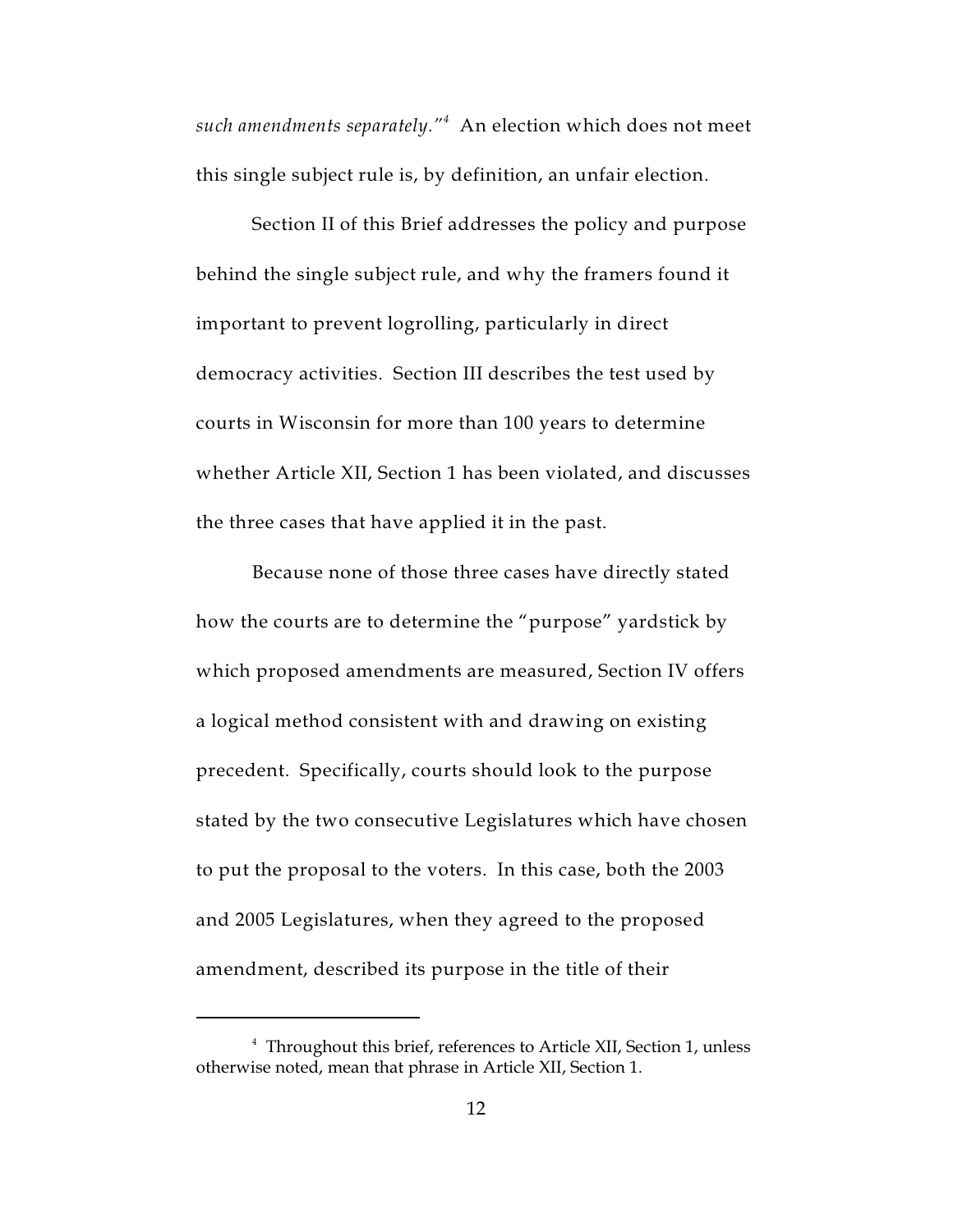Resolutions as: "*to create section 13 of article XIII of the constitution relating to: providing that only a marriage between one man and one woman shall be valid or recognized as a marriage in this state."* That is the "purpose" yardstick by which the question put to the voters should be measured to determine whether there was in fact more than one purpose in the ballot question, in violation of the single subject rule.

Finally, Section V of this Brief, will show that the ballot question presented to the voters in November 2006 actually contained two separate questions which merited separate consideration, discussion, and voting. When the electors were forced to answer both questions with a single answer, they were effectively denied the right to vote on half of the questions presented. In turn, the appearance of fairness in the election was undermined, as was the public's confidence in the integrity of the election, and Article XII, Section 1 was violated.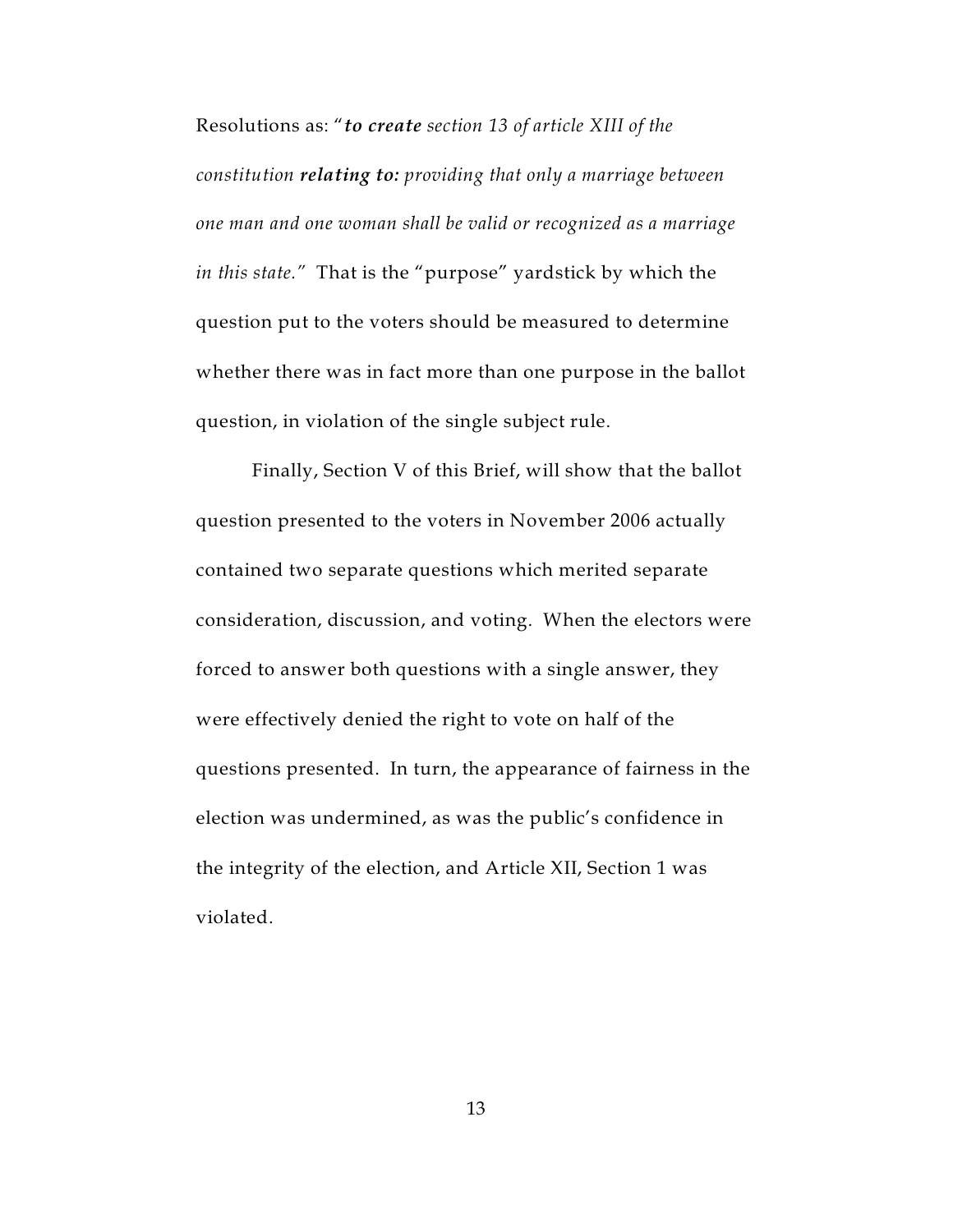## **II. THE ANTI-LOGROLLING POLICY BEHIND THE SINGLE SUBJECT RULE CONTAINED IN ARTICLE XII, SECTION 1.**

Article XII, Section 1 was enacted to ensure that the people had the opportunity to vote on the precise amendments that were proposed to be added to the Constitution. That basic principle is found in the words of the provision: *if more than one amendment be submitted, they shall be submitted in such manner that the people may vote for or against such amendments separately.* The inclusion of that principle in our Constitution was deliberate.<sup>5</sup>

While there is no record of debate on Article XII, Section 1 in the 1848 constitutional convention, the Court can readily determine from the structure of our Constitution that the framers were committed to a republican form of government and provided for very little direct democracy. They made it difficult to amend the Constitution by requiring both houses in two successive sessions of the Legislature to pass an identical resolution calling for a referendum on a

 $5$  When citing "Article XII, Section 1" this brief is referring to the last phrase of that section as quoted above.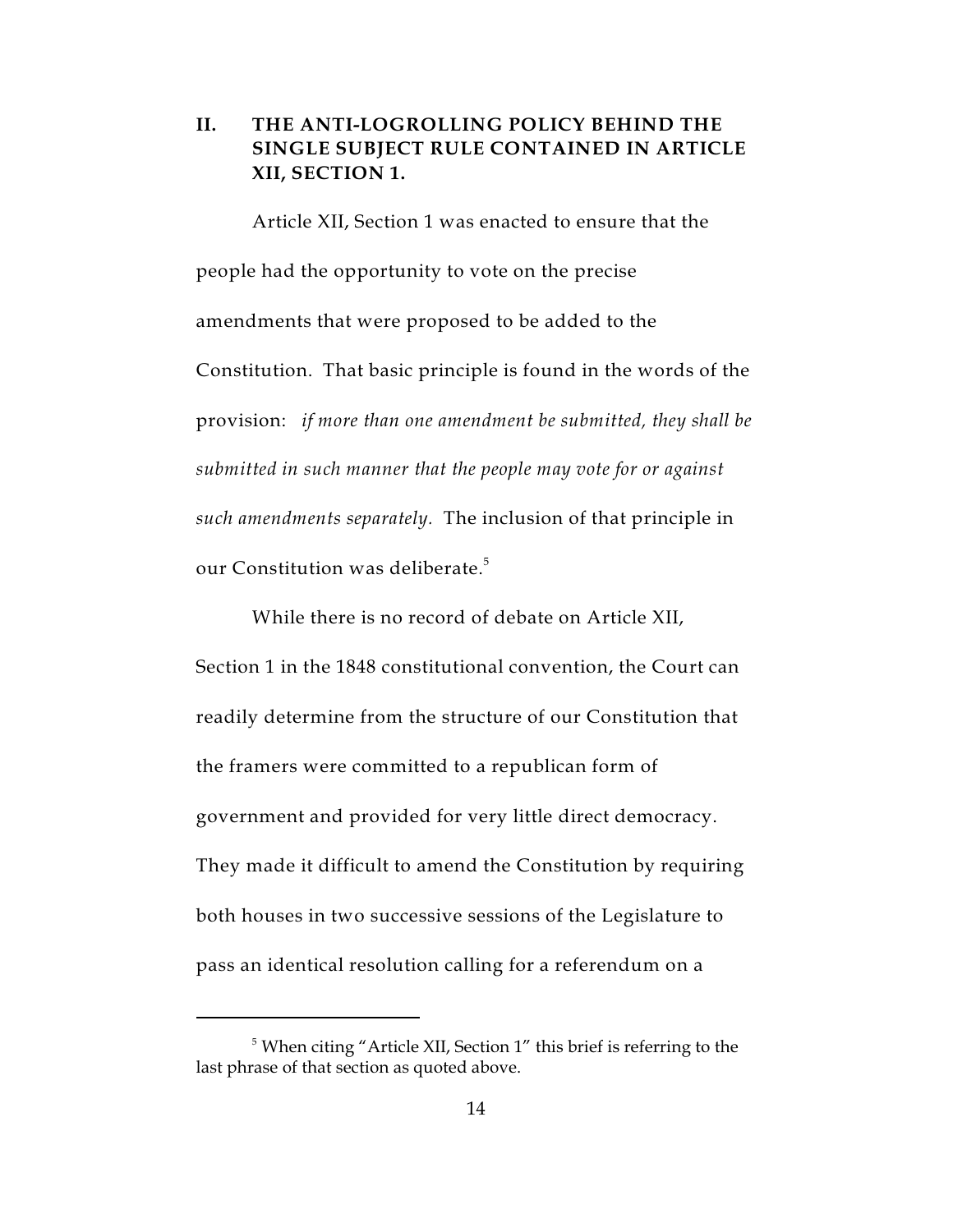proposed constitutional amendment before it could be submitted to the voters for approval and ratification. An editorial in the *Prairie du Chien Patriot* published during the campaign for adoption of the 1848 Constitution commented about the reasons that the framers sought to ensure that amendments were carefully considered:

> Thus we see that fundamental changes are placed beyond the reach of sudden ebullition of feeling, prompted by whatever motive; and the deliberate action of both legislature and people is required to effect a change so important.

Milo Quaife, *The Attainment of Statehood* 114 (1928).

The framers were "broad gauged men of affairs, intensely practical and hard headed," "a distinguished body of delegates . . [who] were past and future officials of high rank in Wisconsin--judges, legislators, congressmen and governors." Alice Smith, *From Exploration to Statehood* 654 (1985). They were familiar with a mechanism used by some legislative bodies whereby a controversial provision was combined with a more popular one in order to enhance the probability that the combined item would be approved, while the controversial provision, if considered separately, might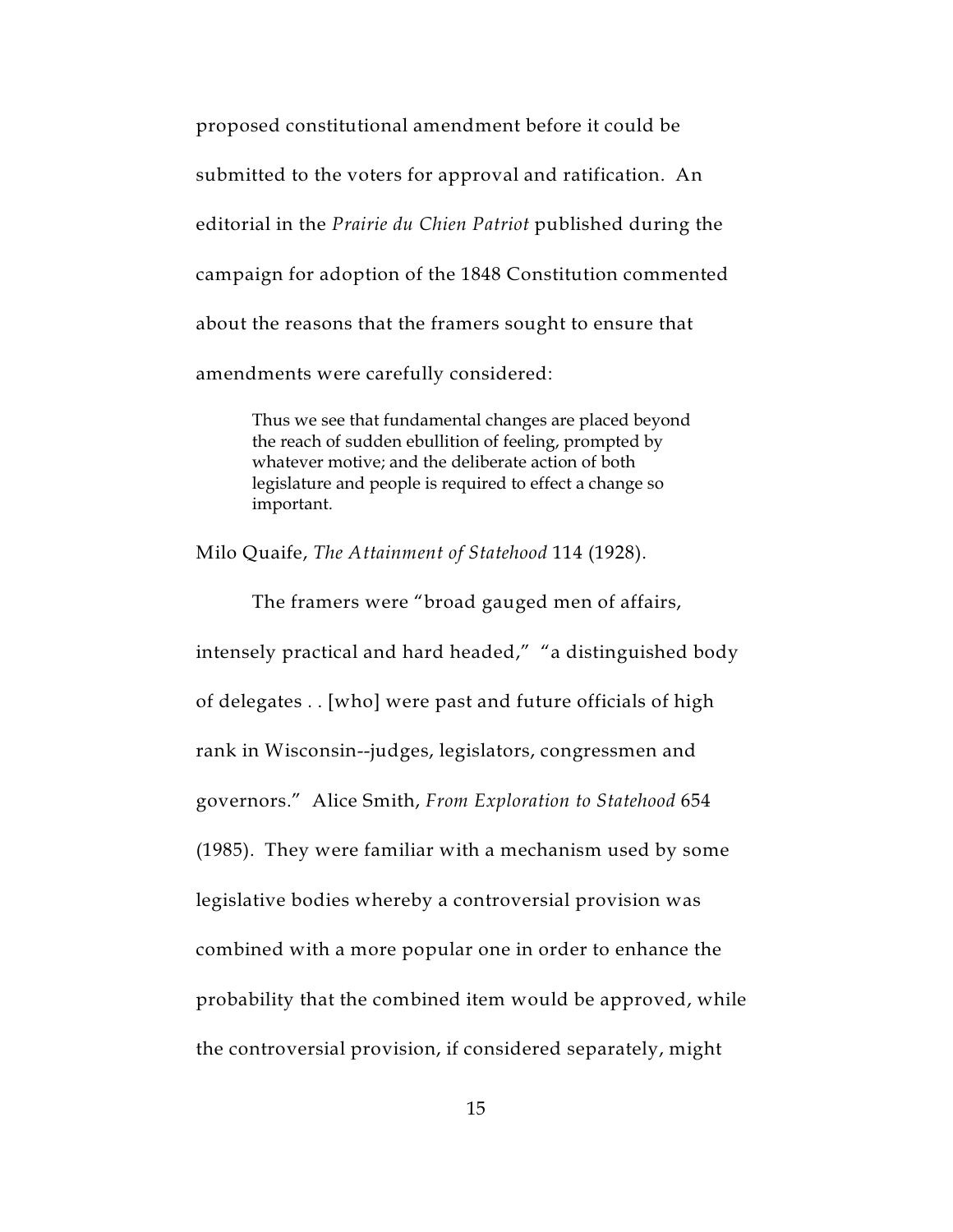not. That process and the method by which to halt it had ancient roots:

> This device for compelling the people to choose between voting for something they did not approve or rejecting something they did approve became so mischievous in Rome by the year 98 B.C. that the *Lex Caecilia Didia* was enacted, forbidding the proposal of what was known as a *lex satura*; that is, a law containing unrelated provisions.

Robert Luce, *Legislative Procedure* 548-549 (1922).

Wisconsin framers' solution to this questionable practice was

consistent with the Romans' *Les Caecilia Didia*, and they

included similar provisions in our Constitution: Article IV,

Section 18, as well as the final phrase of Article XII, Section 1.

Article IV, Section 18 specifically prohibits the legislature from

logrolling<sup>6</sup> in private or local bills:

No private or local bill which may be passed by the legislature shall embrace more than one subject, and that shall be expressed in the title.

As the Wisconsin Supreme Court observed, the anti-logrolling

provision expressed in Article IV, Section 18:

 $^{6}$ "[T]he generally accepted definition of logrolling includes the concept of joining unrelated provisions and creating a union of interests to secure passage of the legislation." *State ex rel Wisconsin Senate v. Thompson,* 144 Wis. 2d 429, 445, 424 N.W.2d 385 (1988).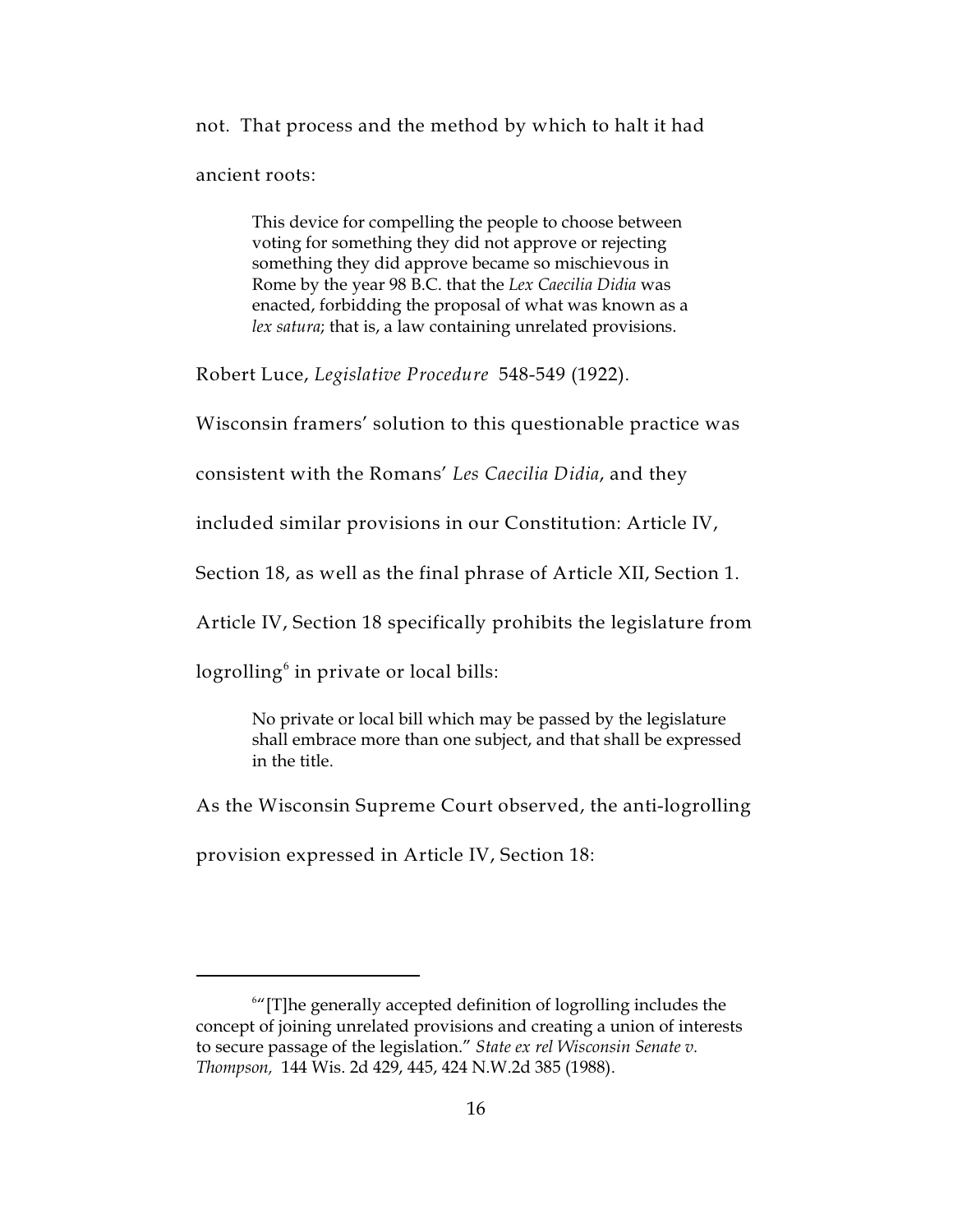promotes independent legislative consideration of separate, unrelated, and distinct proposals. The framers trusted that if a bill affecting private or local interests had a single subject and a title which called attention to the subject matter, legislators and the people affected by the bill would be alerted and could intelligently participate in considering the bill.

*City of Brookfield v. Milwaukee Metropolitan Sewerage Dist.,* 171 Wis. 2d 400, 425, 491 N.W.2d 484 (1992)(internal citation omitted).

The single subject rule expressed in Article XII, Section 1 articulates the same anti-logrolling policy and serves the same purpose for those circumstances where the legislature is proposing an amendment to the Constitution. That constitutionally-mandated policy is crucial to ensuring that amendments to the Constitution are subject to a clear decision by the people. When considering legislation, legislators can negotiate and compromise to pass a statute, and the governor, through the veto power, can force further improvement to a bill. Voters in a referendum, however, have no opportunity to engage in compromise or revision. Consequently, a referendum that does not rigorously follow the single subject rule creates a risk that through a logrolled joint resolution, the legislature will effectively push voters to adopt a more radical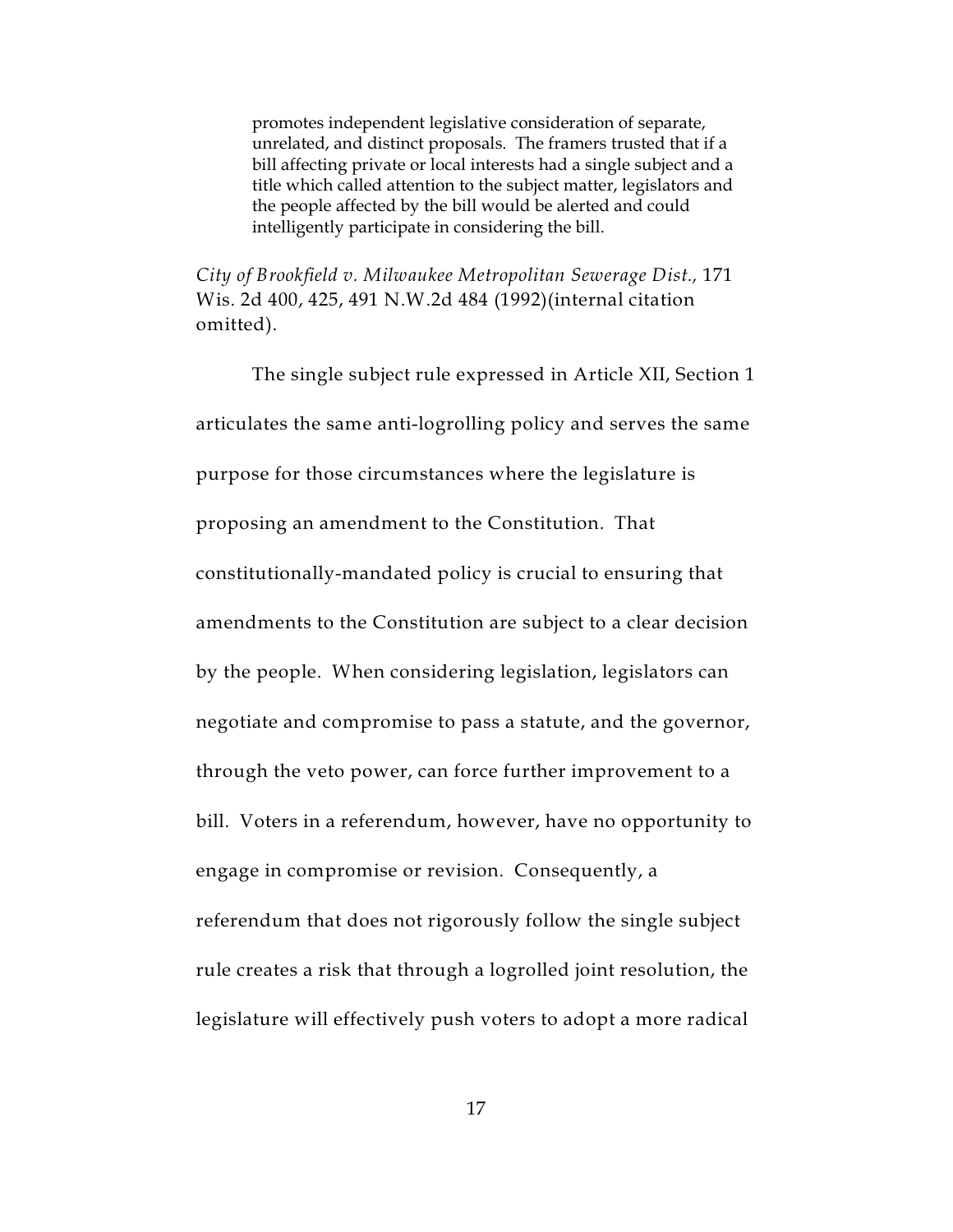outcome than (a) the legislative process, tempered by the threat of a gubernatorial veto, or (b) separate questions considered separately, might otherwise have produced. This is especially dangerous where the issue addressed in the proposed constitutional amendment is one subject to the "ebullition of feeling" as the issues of marriage and same-sex relationships have become. The wisdom behind Article XII, Section 1 is its command that the people not be forced to a single vote on a dual purpose measure.

In fact, determining whether or how to provide legal protections for same-sex relationships has provoked "one of the great social and political controversies of our time." *Helgeland v. Wisconsin Municipalities*, 2008 WI 9, ¶154, 307 Wis. 2d 1, 71, 745 N.W.2d 1(Prosser J. dissenting). The referendum submitted to the voters by 2005 J.R. 30, which combined a reservation of marriage to heterosexual couples with a prohibition on the legislature ever providing the obligations and benefits of marriage to unmarried individuals, deprived Wisconsin's voters of "the opportunity to slug it out in the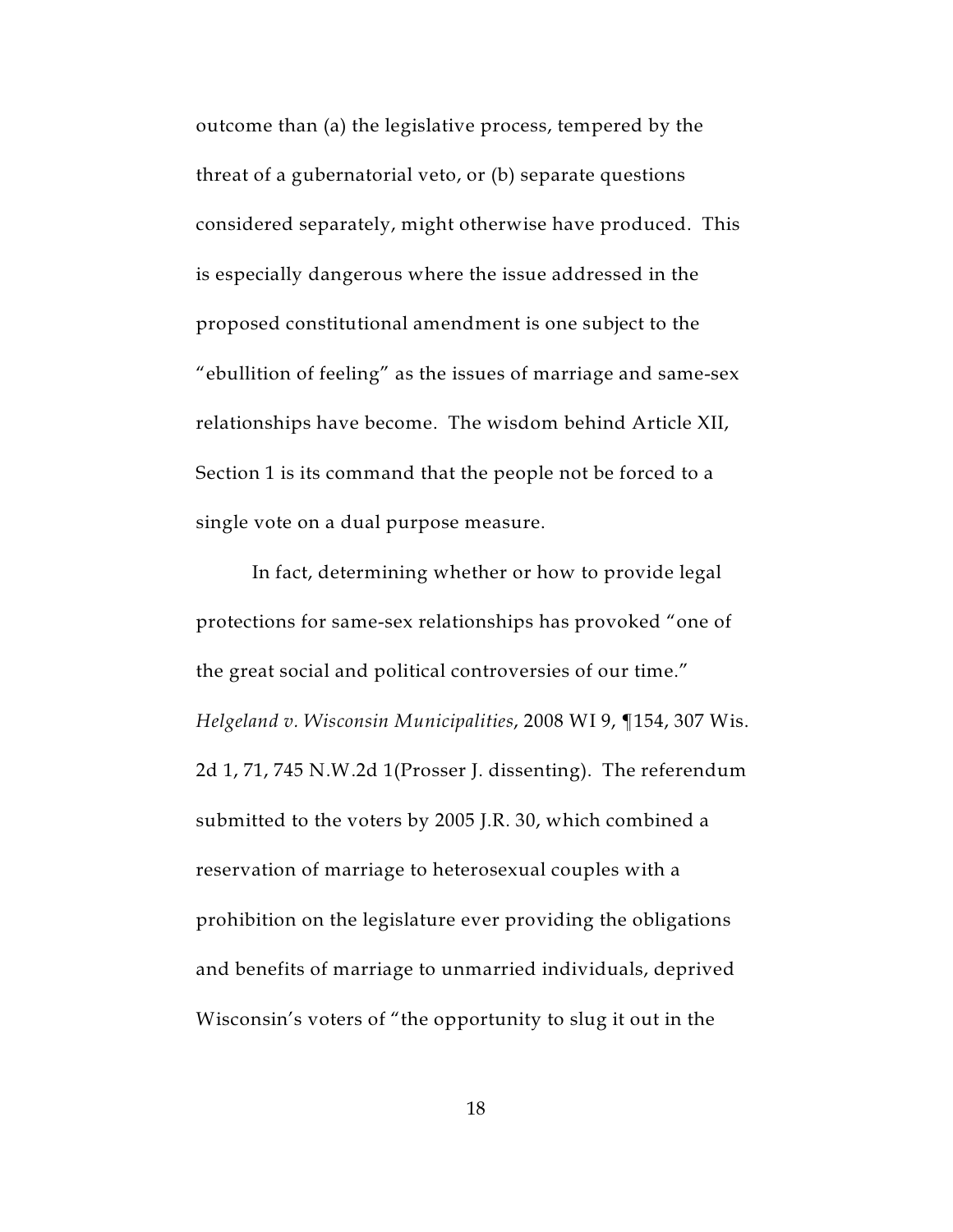process leading to an ultimate decision," *id. ¶156,* because they were forced by the structure of the proposal to make an "all or nothing" decision. By finding that the presentation of the "marriage amendment" violates Article XII, Section 1, the Court will vindicate the right of the voters to debate all subjects presented in proposed amendments to our organic law and then have the opportunity to cast their vote on each and every one of them.

#### **III. THE TWO-PART TEST BY WHICH COURTS MUST ANALYZE PROPOSED AMENDMENTS.**

Judicial review of a ballot question to amend the Wisconsin Constitution has always required the same twopart test. Not only must the various propositions contained in a ballot question be (1) aimed at a single purpose, they must also be (2) interrelated and interdependent, such that if they had been submitted as separate questions, the defeat of one question would destroy the overall purpose of the multiproposition proposal. *State ex rel. Hudd v. Timme*, 54 Wis. 318, 11 N.W. 785, 791 (1882); *Milwaukee Alliance Against Racist &*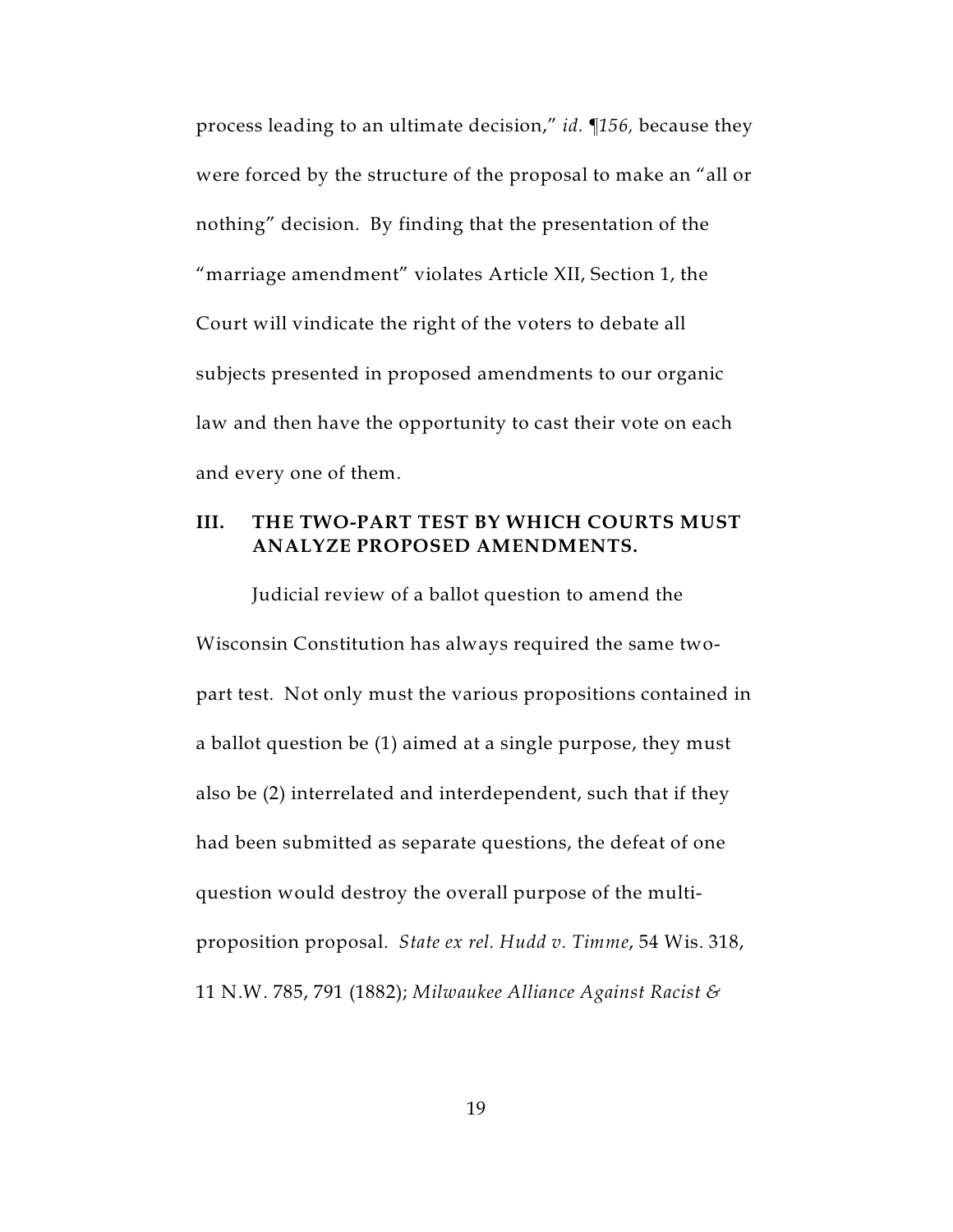*Political Repression v. Elections Bd. of Wis.,* 106 Wis. 2d 593, 604- 05, 317 N.W.2d 420 (1982).<sup>7</sup>

Only three decisions in Wisconsin's history have applied Article XII, Section 1. *Hudd* was the first. The *Hudd* court considered a ballot question that contained as many as four propositions arising from the change from annual to biennial legislative sessions. In applying the two-part test, the court found that the propositions were properly put to the voters in one question. Answering the first prong of the test, that all propositions be aimed at a single purpose, the court observed:

It is clear that the whole scope and purpose of the matter submitted to the electors for their ratification was the change from annual to biennial sessions of the legislature.

*Hudd*, 11 N.W. at 791.

 $^7$ H $u$ dd formulates the test in terms of what qualities a ballot question must have to fail: it must contain two or more propositions which 1) "relate to more than one subject," and, 2) "have at least two distinct and separate purposes not dependent upon or connected with each other." *Milwaukee Alliance*, citing *Hudd*, states the test in terms of what qualities the ballot question must have to pass muster: a ballot question with more than one proposition may be submitted as a single amendment if: 1) the various propositions "relate to the same subject matter," and 2) the propositions "are designed to accomplish one general purpose." While these two decisions, written 100 years apart, do not use identical language to state the test, they state mirror images of the same test.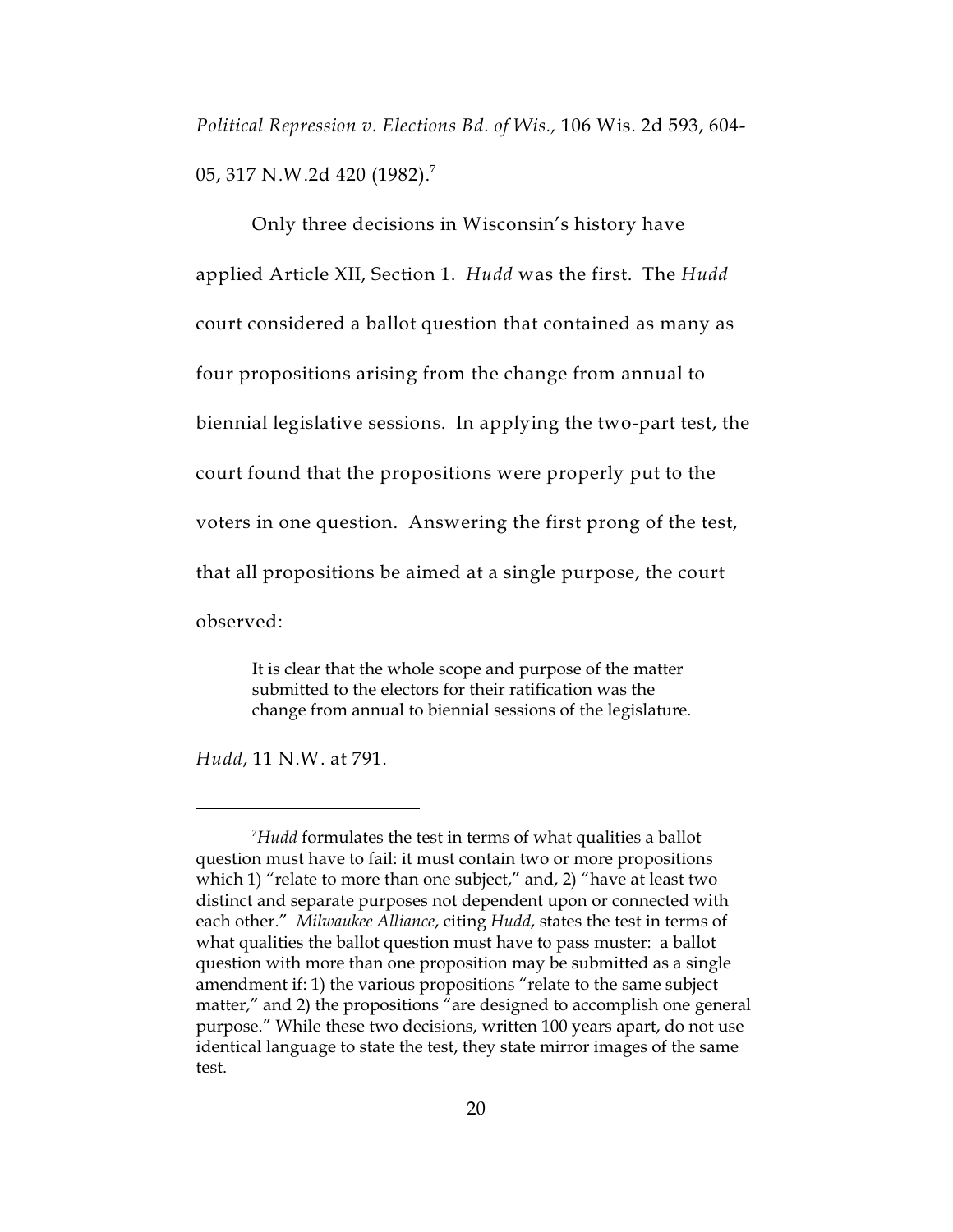Addressing the second prong, that the propositions

need be interrelated and interdependent, the court stated:

To make that change it was necessary, in order to prevent the election of members of assembly, half of whom would never have any duties to perform, that a change should be made in their tenure of office as well as in the times of their election, and the same may be said as to the change of the tenure of office of the senators.

*Id.* 

Commenting on the importance of the interrelatedness of the various propositions under the second prong, the *Hudd* court also noted that:

> the proposition to change from annual to biennial sessions is so intimately connected with the proposition to change the tenure of office of members of the assembly from one year to two years, that the propriety of the two changes taking place, or that neither should take place, is so apparent that to provide otherwise would be absurd.

*Id.* at 790.

In the *Milwaukee Alliance* case, the Supreme Court again

found that the single-amendment procedural requirement in

Article XII, Section 1 had been met. There, addressing the

single purpose prong, the court found that the proposed

amendment involved a single general purpose: to "change the

constitutional provision from the limited concept of bail to the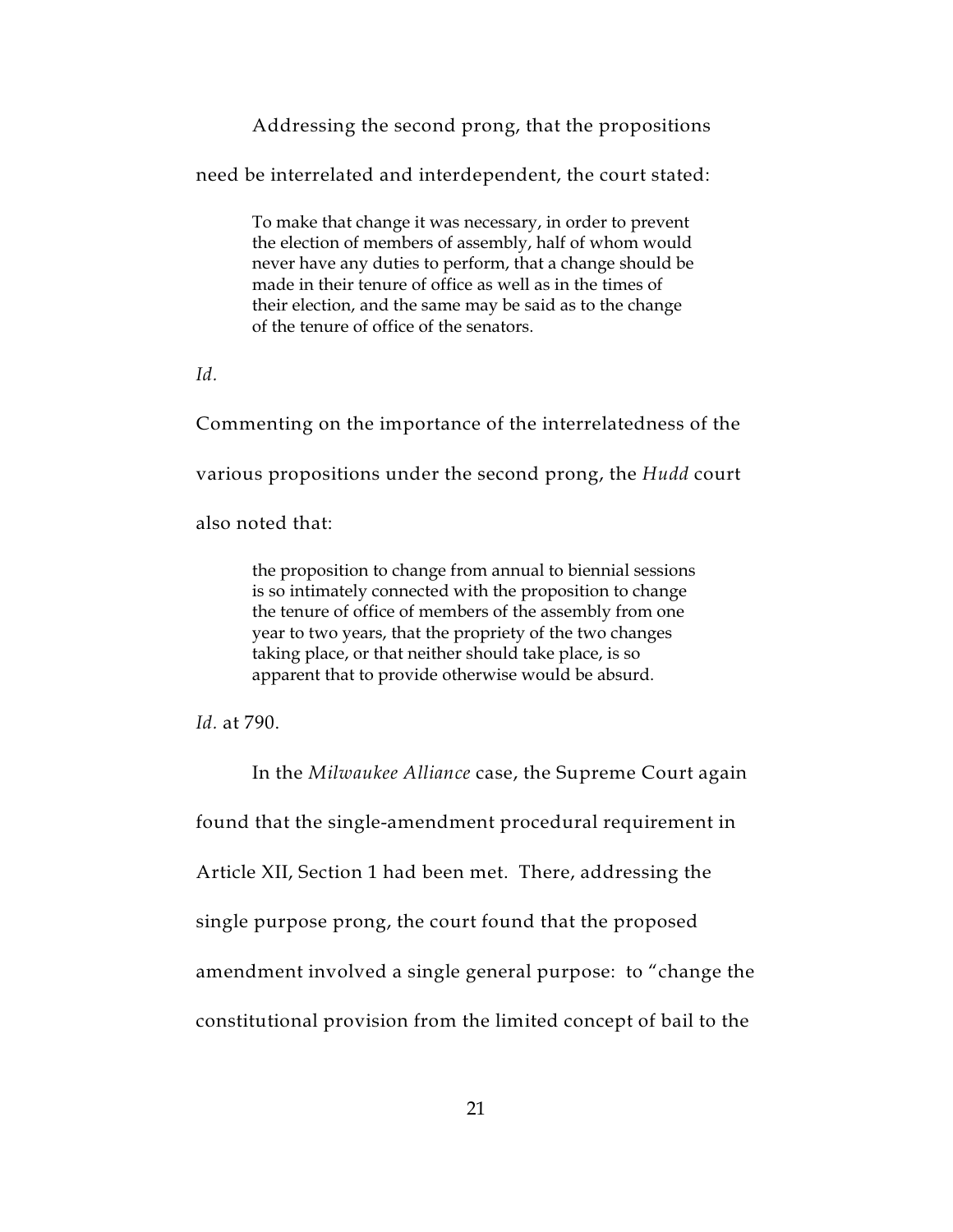concept of 'conditional release.'" *Milwaukee Alliance*, 106 Wis. 2d at 607. It also found, under the second prong, that the two propositions identified by the plaintiff contained in the ballot question–the issue of conditional release and the issue of nonmonetary bail–were interrelated, such that the failure of one of those propositions, if submitted as separate questions, would have defeated the overall general purpose of the multi-faceted proposal to "change the historical concept of bail . . . to a comprehensive plan for conditional release. . ." *Id.* 

The various facets of that ballot question were integral parts of the overall scheme to fundamentally alter the state's management and control of those charged with crimes but not yet found guilty of those crimes. Such a change required a constitutional amendment, because prior to the amendment, the constitution required that bail be available for all persons criminally charged (except capital offenses). *Id.* at 600.

The final Wisconsin case that has addressed the single subject rule of Article XII, Section 1 is *State ex rel. Thomson v. Zimmerman*, 264 Wis. 644, 60 N.W.2d 416 (1953). There, the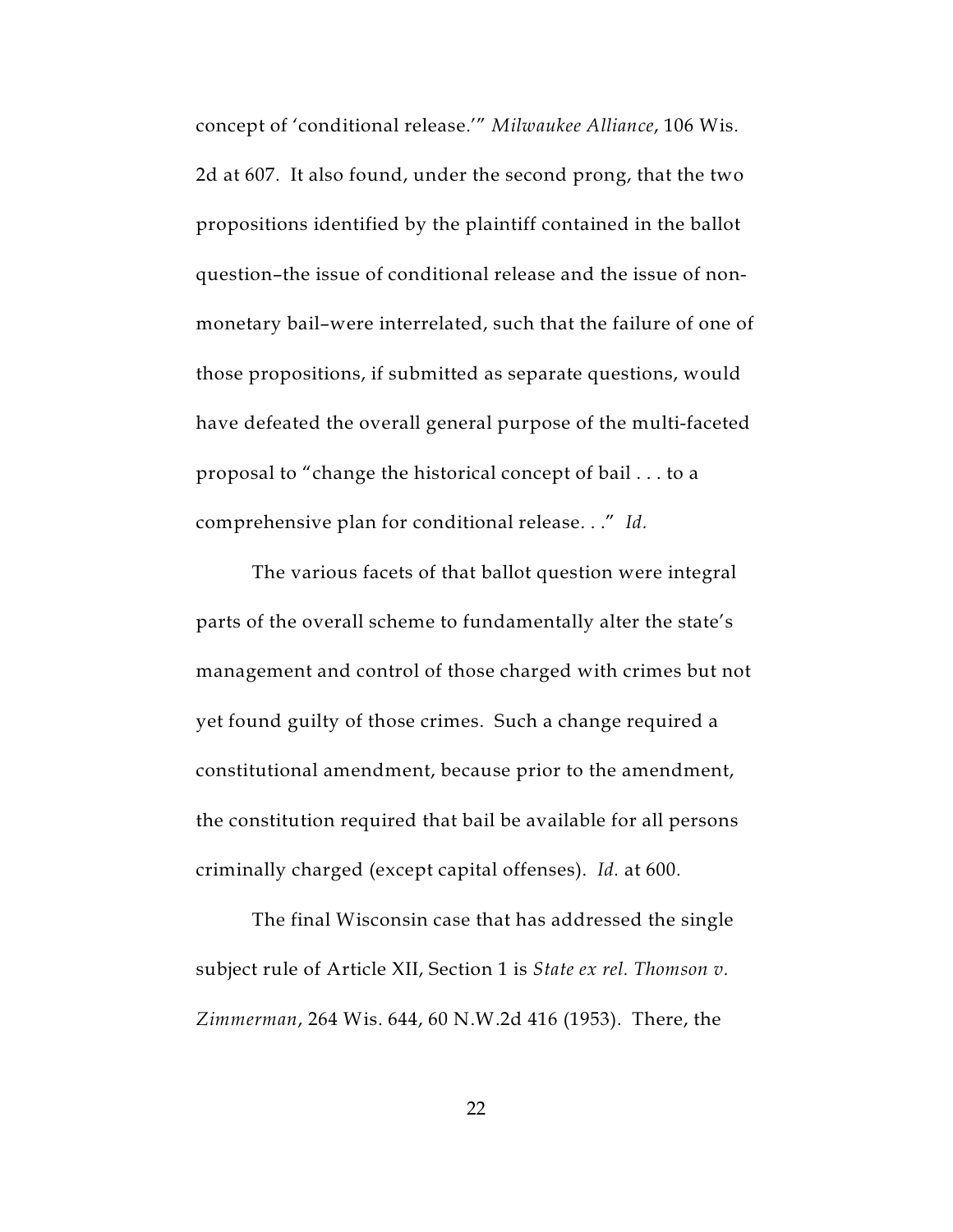Supreme Court found a ballot question to have violated the second prong of the single subject rule: the interdependent and interrelatedness prong. That question stated:

> Shall sections 3, 4 and 5 of article IV of the constitution be amended so that the legislature shall apportion, along town, village or ward lines, the senate districts on the basis of area and population and the assembly districts according to population?

*Id.* at 651.

The *Thomson* court first accepted for the sake of discussion that the single general purpose of the ballot question was to direct "the legislature to take area as well as population into account in apportioning the **senate** districts." *Id.* at 656 (emphasis added). It then analyzed one of the propositions contained in the ballot question under the second prong to determine whether it was sufficiently related to that claimed overall purpose.

The court observed that a portion of the amendment proposed changing the method of assigning **assembly** district boundaries, and that the change would be a "drastic, revolutionary alteration of the existing constitutional requirements on the subject." *Id.* Comparing that facet of the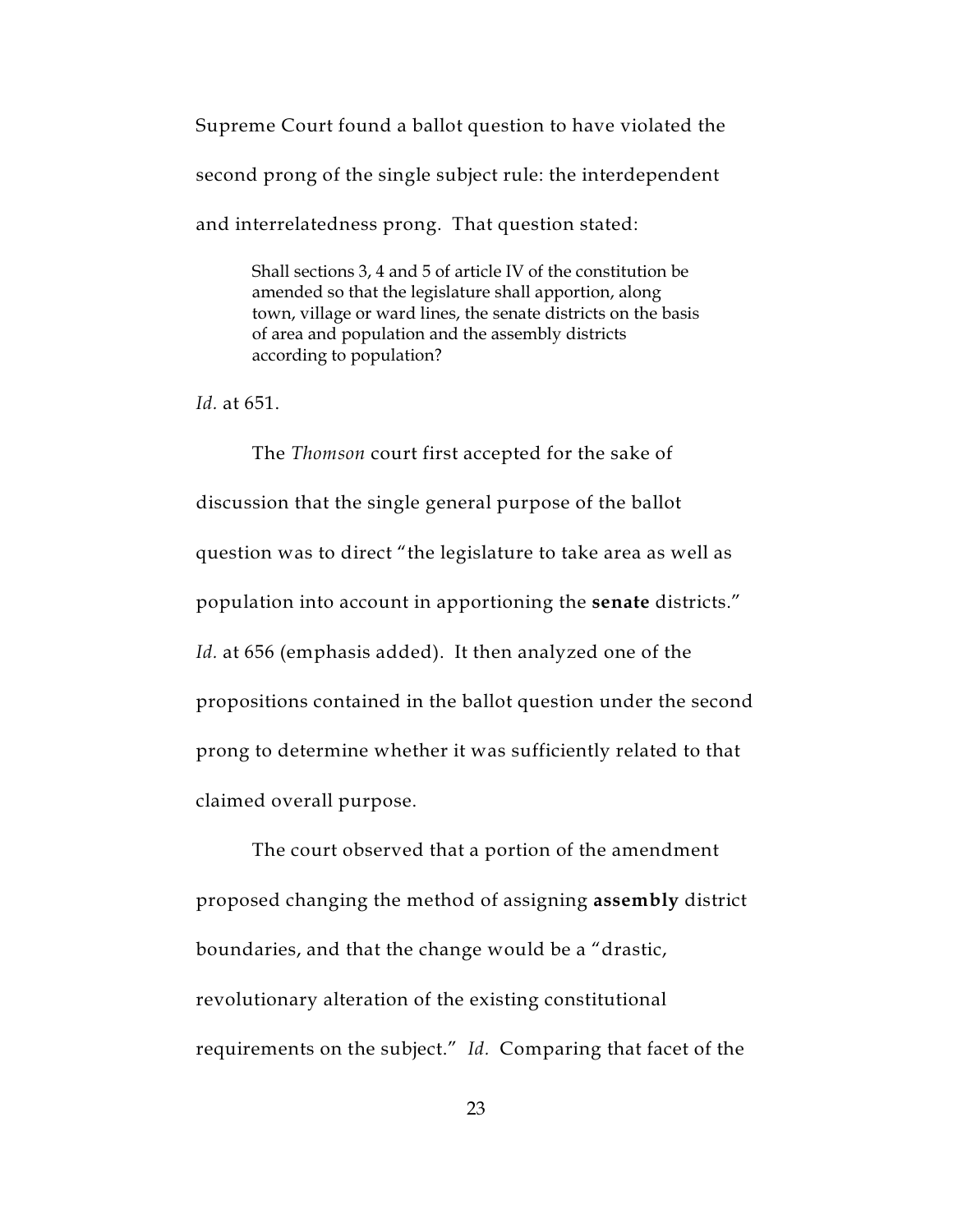ballot question to the overall general purpose for the question, that is, to direct the legislature to consider area as well as population in drawing senate districts, the court found that "the designation of the boundaries of assembly districts[ ] has no bearing on the main purpose of the proposed amendment, as that is stated by the attorney general[.]" *Id.* The court also found that the proposition relating to assembly boundaries did not "tend to effect or carry out that purpose." *Id.*

Having found a violation of the second prong of the *Hudd* test, the court circled back to the first prong of the test, the question of whether there truly was a single general purpose to the ballot question. The court found there were actually at least two purposes, observing that the proposition regarding assembly districts, "must have some different object or purpose" from the single general purpose regarding senate districts advanced by the attorney general. The court found that the ballot question failed to satisfy the *Hudd* test entitling several changes to be submitted as a single amendment, concluding "a separate submission was required of the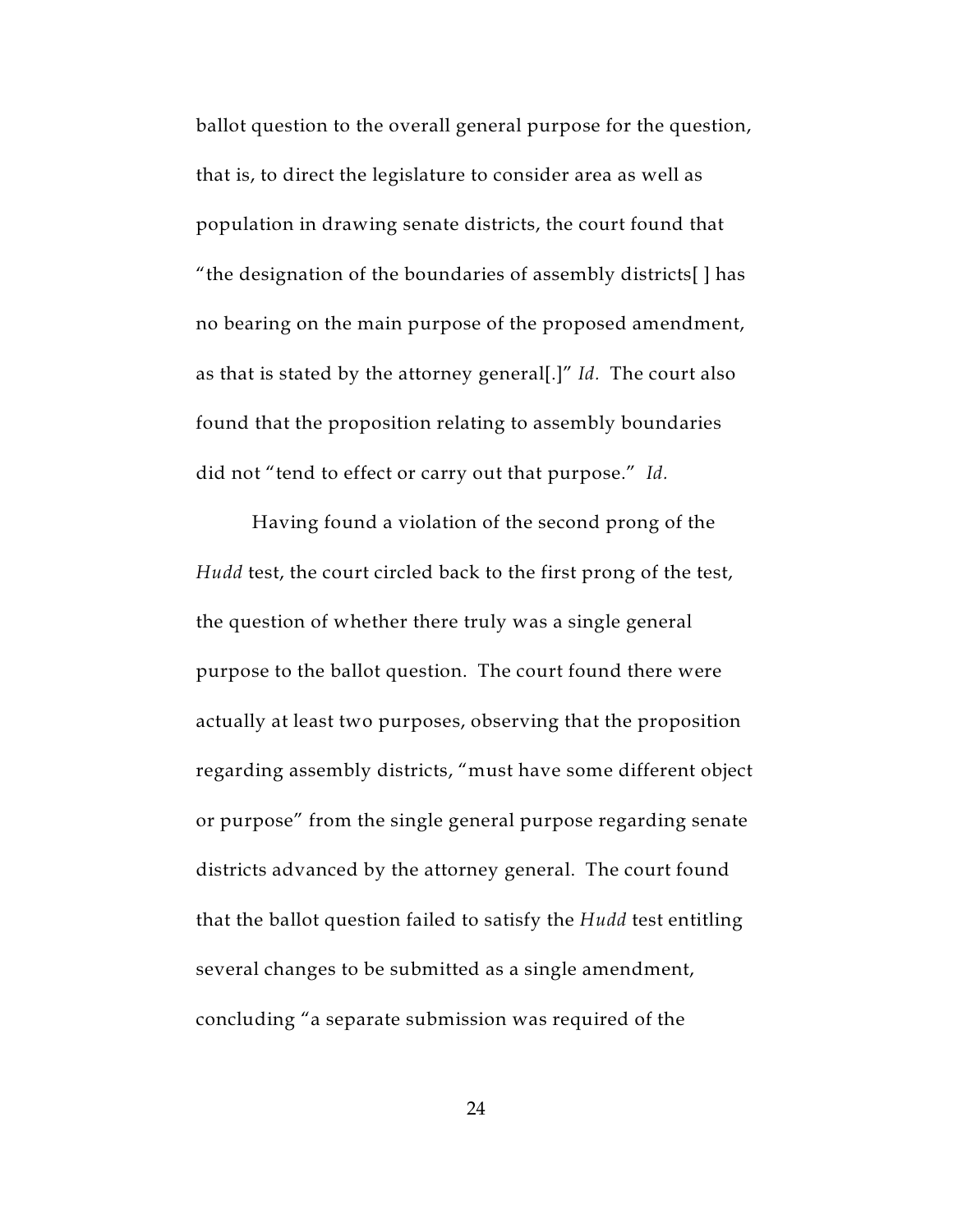amendment changing the boundary lines of assembly

districts." *Id.*

## **IV. THE PURPOSE OF A PROPOSED AMENDMENT TO THE WISCONSIN CONSTITUTION IS DETERMINED BY REVIEWING THE TITLES PROVIDED BY TWO CONSECUTIVE LEGISLATURES TO THEIR JOINT RESOLUTIONS.**

## **A. Existing Case Law Under Article XII, Section 1 Does Not Direct Courts How To Identify A Proposed Amendment's Purpose.**

As the Court of Appeals aptly noted in its Certification to this Court, the shortcoming of the three prior decisions applying the single subject rule test under Article XII, Section 1 is that none of them explicitly state how the courts are to determine the purpose by which proposed amendments are measured: "each of those cases simply asserted an intended purpose without discussion how the court would determine purpose." *(Certification by Wisconsin Court of Appeals, p. 6)* 

It is unnecessary for the Court to newly-craft a methodology for determining purpose in an Article XII, Section 1 case. The purpose of a proposed constitutional amendment can be determined from the description of the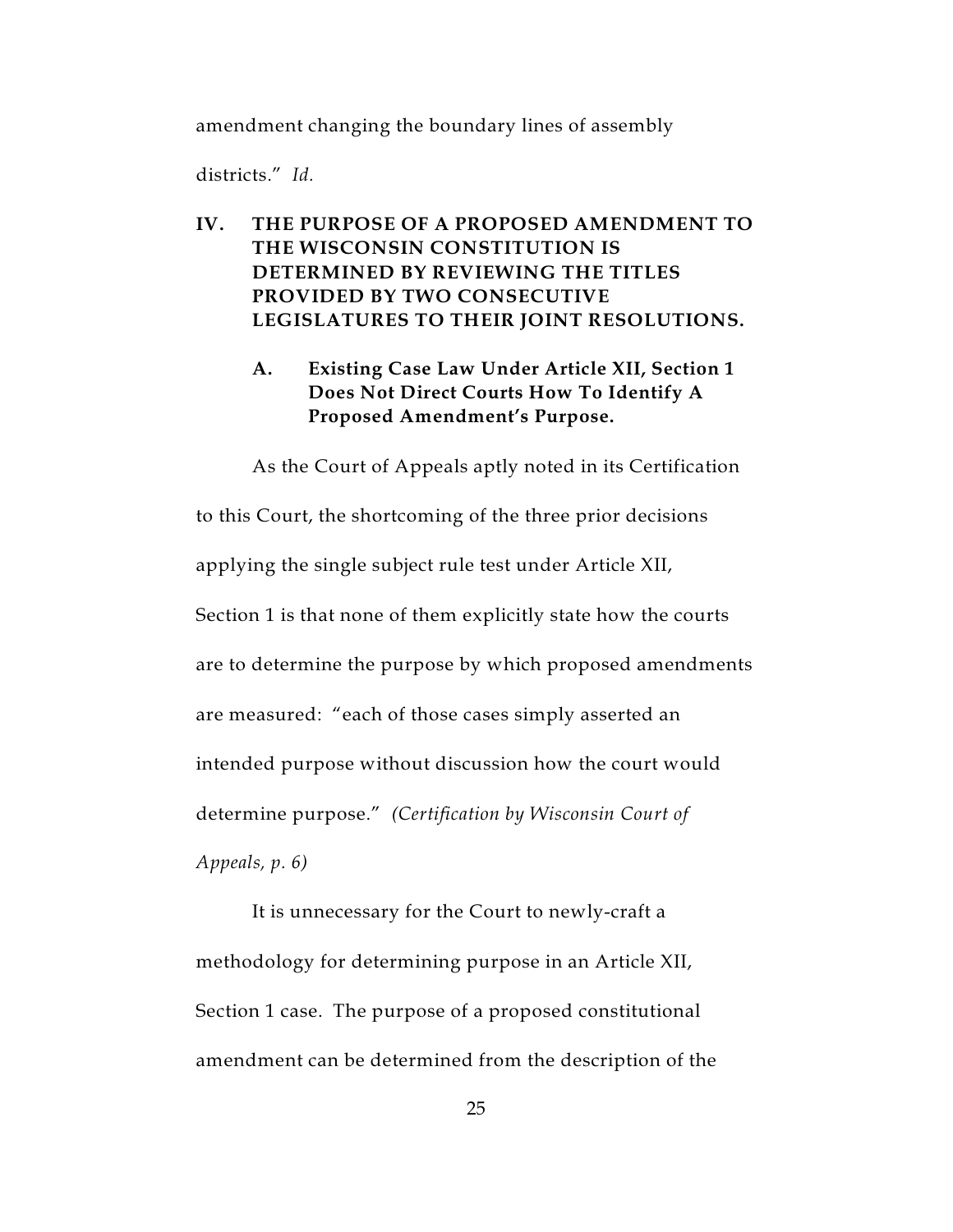amendment in the title of the Joint Resolutions that approve it: both the first consideration Joint Resolution, as well as the second consideration Joint Resolution, which also submits the proposal to the voters. That method is consistent with and draws upon existing precedent, as will be shown below.

#### **B. Current Practice For Titling Joint Resolutions.**

All joint resolutions are drafted in the same form and each contains a description of its purpose in its title. Joint resolutions fall into three categories: (1) organizing the Legislative calendar, *see, e.g.,* 2005 Senate Joint Resolution 1 *(A-App. 21)*; (2) expressions by the Legislature of events it wants to note, such as birthdays of prominent individuals, deaths of soldiers and special days or weeks, *see, e.g.,* 2005 Senate Joint Resolution 12 *(A-App. 44)*; and (3) proposing constitutional amendments, s*ee, e.g.,* 2005 Senate Joint Resolutions 2, 9, 10, 19, 21, 25, 33, 35, 53, 54, 61, 63 *(all beginning at A-App. 30).* 

The titles of all twelve Senate Joint Resolutions proposing constitutional amendments during the 2005 legislative session follow the same format: they contain a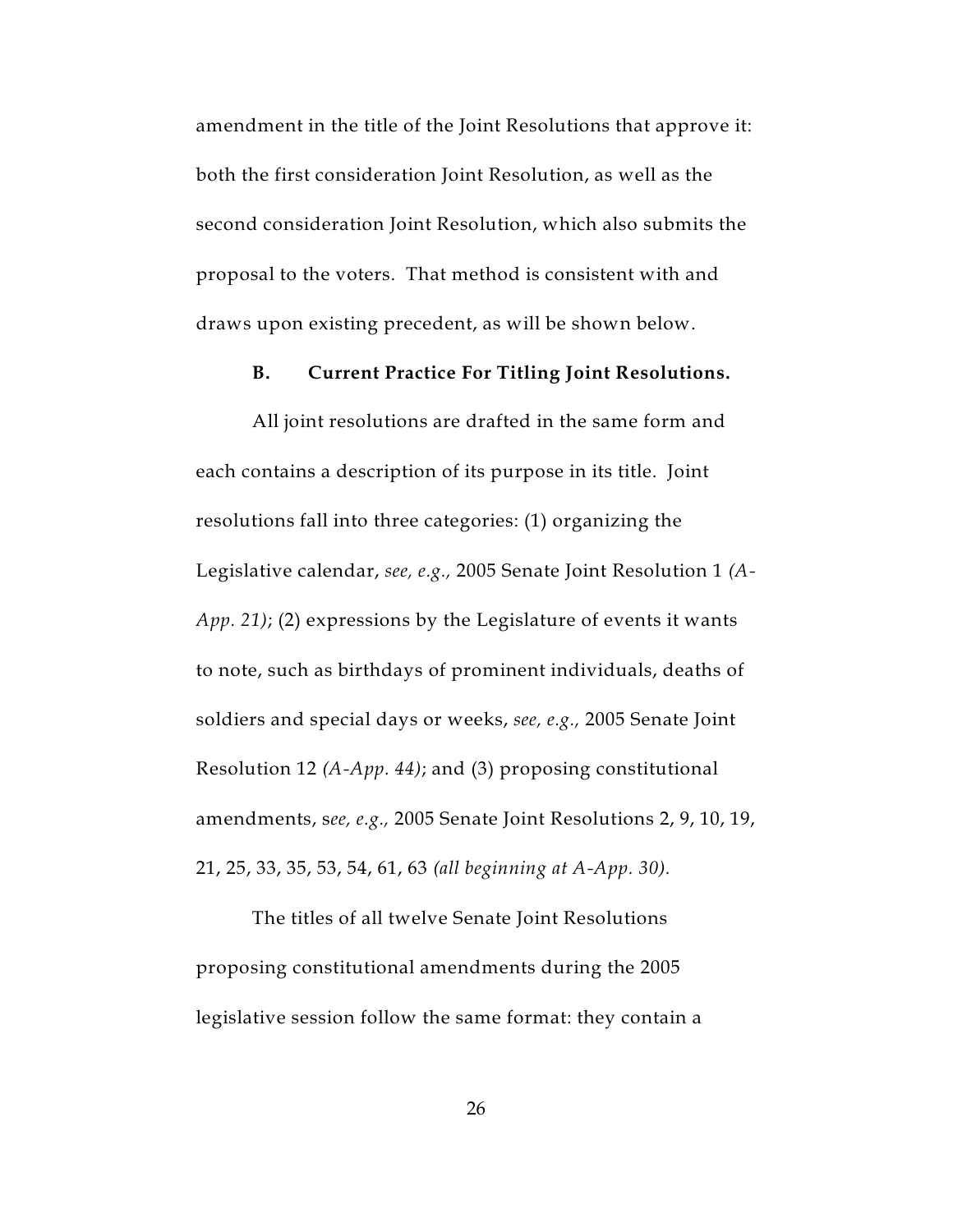description of the section of the Constitution to be created or amended, followed by the phrase "relating to," which is then followed by a statement of the purpose of the proposed amendment. For example, the title to 2005 Senate Joint Resolution 10 *(A-App. 40)* is:

*To amend* so as in effect to repeal section 10 (2) of article XIII; to renumber section 10 (1) of article XIII; *and to amend* section 1 of article V, section 2 of article V, section 3 of article V, section 7 of article V, section 8 of article V and section 1 of article VII of the constitution; **relating to**: abolishing the office of lieutenant governor (first consideration).

The purpose of that proposed amendment is to abolish the

office of lieutenant governor.

The titles to 2003 J.R. 29 and 2005 J.R. 30, the first and

second considerations by the Legislature approving the

proposed "marriage amendment," followed the exact same

pattern. They described the section to be created and

explained the purpose for doing so:

*To create* section 13 of article XIII of the constitution; **relating to**: providing that only a marriage between one man and one woman shall be valid or recognized as a marriage in this state.

*(A-App. 13 and 17).*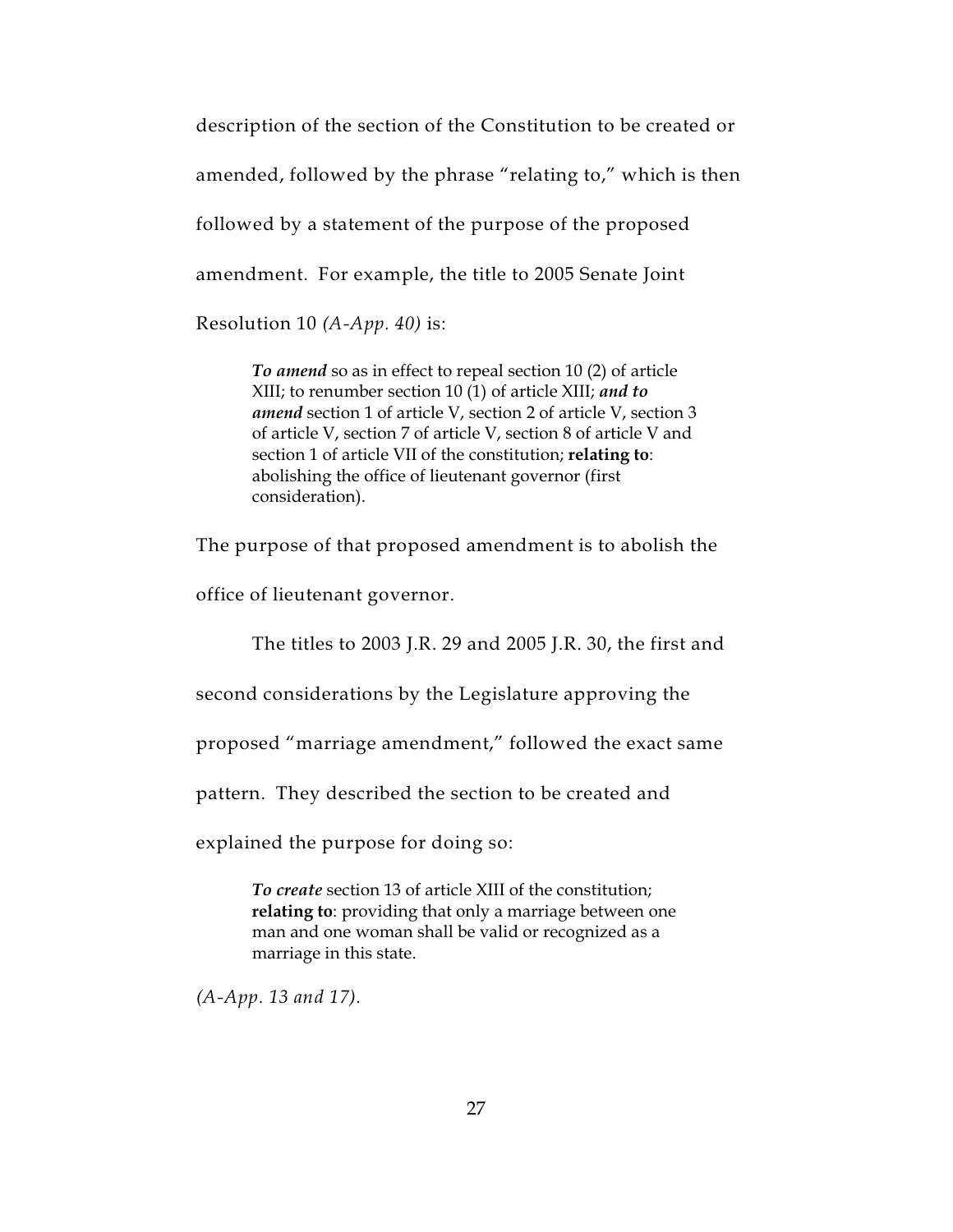The purpose of the proposed "marriage amendment" was to provide that only a marriage between one man and one woman shall be valid or recognized as a marriage in this state.

## **C. Purpose Is Identified From The Title Of A Bill In Single Subject Rule Challenges Under Article IV, Section 18.**

Utilizing the "purpose" yardstick stated by the Legislature in the title of its joint resolution is consistent with how courts find a bill's purpose in single subject rule challenges under Article IV, Section 18. Just as with Article XII, Section 1, under Article IV, Section 18, "a bill has a single subject if all of its provisions are related to the same general purpose and are necessarily or properly incident to that purpose." *City of Brookfield v. Milwaukee Metropolitan Sewerage District*, 171 Wis. 2d 400, 427, 491 N.W.2d 484 (1992); *compare to* the test under Article XII, Section 1, discussed in Section III, *supra*. That is, the single subject test is the same under both of these constitutional provisions. The Wisconsin Supreme Court explained the policy behind Article IV, Section 18 this way: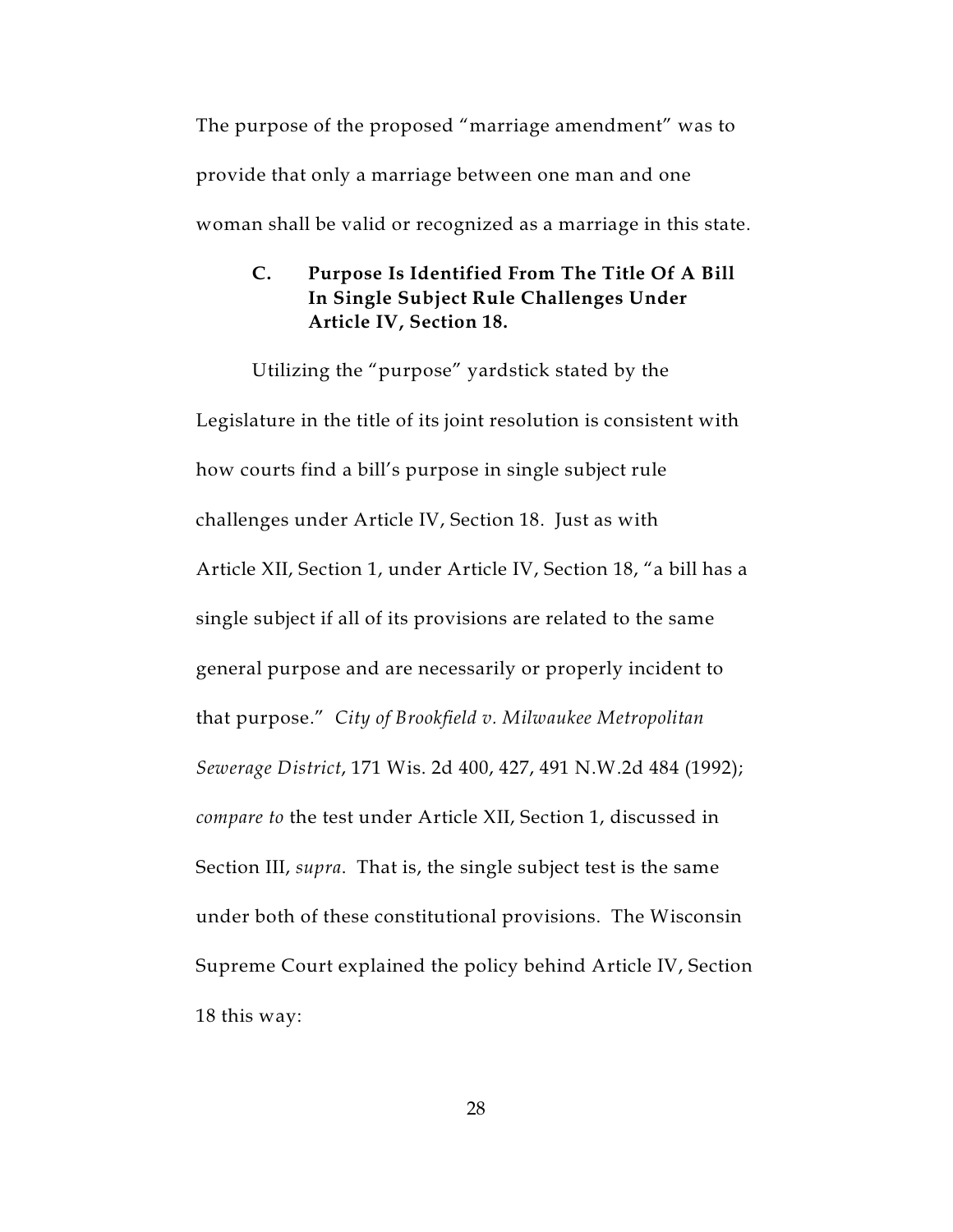In adopting art. IV, sec. 18, the framers had two purposes: 1) to guard against combining distinct and unconnected matters in a single bill, thereby uniting various interests in support of the whole bill when they would not unite in favor of the individual matters if considered separately, and 2) to prevent legislators and the public from being misled by the title of a private or local bill. The constitutional amendment promotes independent legislative consideration of separate, unrelated, and distinct proposals. *Durkee v. City of Janesville*, 26 Wis. 697, 701 (1870); *Milwaukee County v. Isenring*, 109 Wis. 9, 23, 85 N.W. 131 (1901). The framers trusted that if a bill affecting private or local interests had a single subject and a title which called attention to the subject matter, legislators and the people affected by the bill would be alerted and could intelligently participate in considering the bill.

Id. (footnote omitted.)

Article IV, Section 18 requires that local and private bills embrace only a single subject and that the subject be expressed in the title. The legislature is used to following the mandate to express a single subject in the title of local and private bills. It is likewise capable, if a proposed constitutional amendment embraces only a single subject, of stating that subject in the title to the Joint Resolutions approving and proposing the amendment to the voters.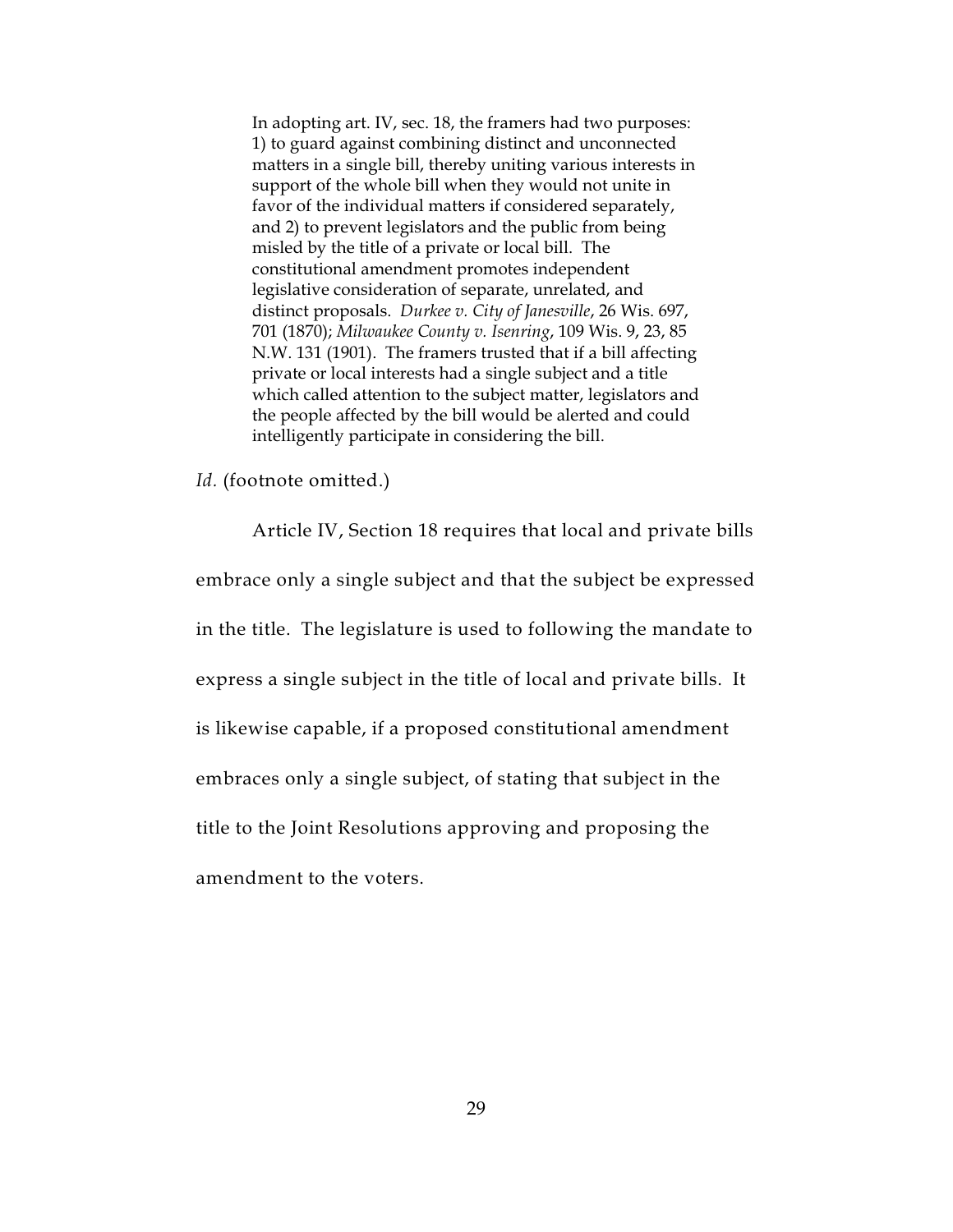## **D. Relying On The Legislature's Plain Language In The Title Of Its Joint Resolutions Is Also Consistent With Rules Of Statutory Interpretation.**

While the rules of statutory interpretation do not apply to joint resolutions because they are not statutes, the principles of statutory interpretation provide guidance as to why the Court should not deviate from focusing on the language describing the purpose of a proposed amendment found in a joint resolution's title when determining its purpose. Statutory interpretation in Wisconsin requires a court to focus first on the plain meaning of the statute. $\delta$  From the plain meaning of the words in the titles of 2003 J.R. 29 and 2005 J.R. 30, the Court can determine the purpose of the proposed amendment: *"to create section 13 of article XIII of the constitution; relating to: providing that only a marriage between one man and one woman shall be valid or recognized as a marriage in this state*."<sup>9</sup>

 ${}^{\text{8}}$ The methodology for determining plain meaning was fully elucidated in *State ex rel. Kalal v. Circuit Court,* 2004 WI 58, 271 Wis. 2d 633, 681 N.W.2d 110.

<sup>&</sup>lt;sup>9</sup>Most certainly, the Court should not apply the test used to substantively construe a constitutional provision when a statute or other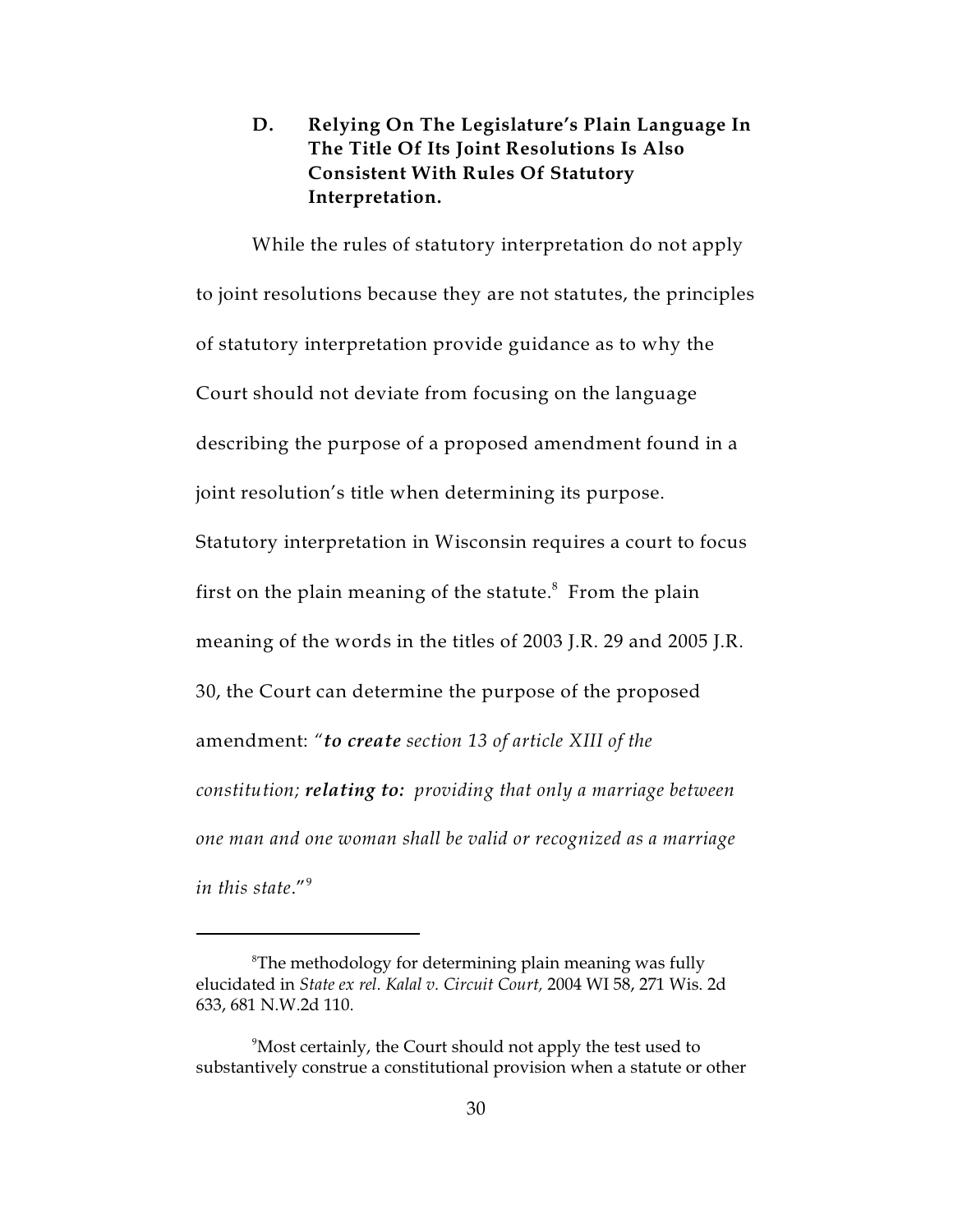Constitutional amendments are not hurried items slipped into a bill by amendment in the dead of night. They begin as legislative proposals that are considered by each house in two consecutive legislative sessions. Each member of the Assembly and the Senate of at least two Legislatures sees the stated purpose for the proposed amendment before voting on it. If there truly is a single purpose to a proposed amendment, the legislature will have enunciated it. Conversely, if there is more than a single purpose, the legislature's statement of only one will make the absence of a single purpose apparent, as it is in this case.

Were the Court to base its determination of a proposed amendment's purpose on something other than the one found in the Enrolled Joint Resolutions, for instance, by determining purpose from statements made by those participating in the public debate surrounding the amendment, it would be

official act has been challenged as violating that constitutional provision. *See Dairyland Greyhound Park v. Doyle,* 2006 WI 107 ¶19, 295 Wis 2d 1, 28, 719 N.W.2d 408. This paradigm has never been applied to a single subject rule challenge, and the Court must guard against ruling on matters not before it.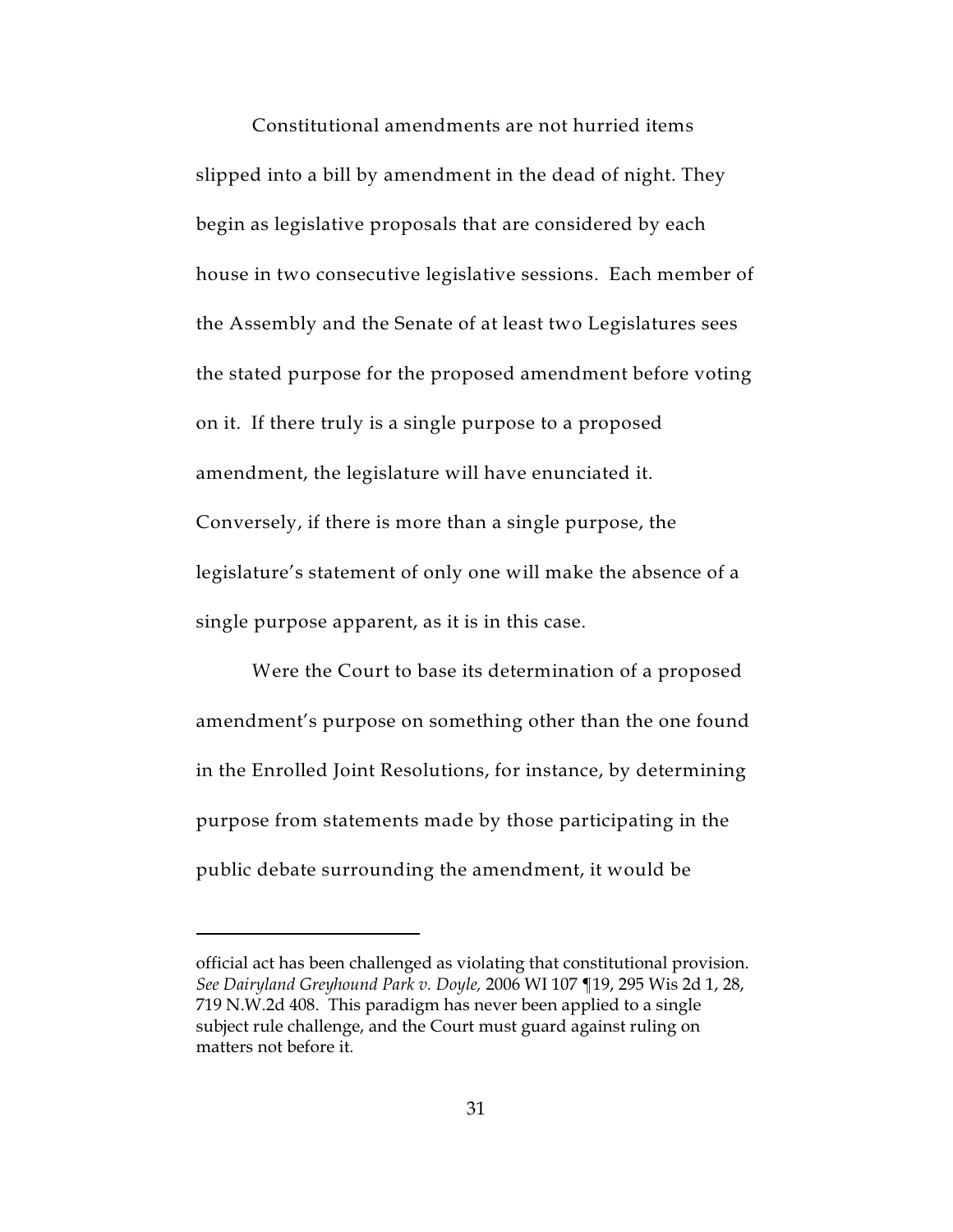deviating from the determination of purpose already made by the Legislature and legislating from the bench. That is what the circuit court did, when it found that the purpose of the amendment was "the preservation and protection of the unique and historical status of traditional marriage." *(R. 1, A-App. 7),* 2003 J.R. 29 and 2005 J.R. 30 say nothing about preservation, protection, uniqueness, traditional marriage or historical status.

Would the Court look beyond the plain meaning of words of 2005 Senate Joint Resolution 33, which proposed an amendment to the Constitution "**relating to:** prohibiting partial vetoes from creating new sentences" to determine, for example, that its purpose was "to restore the balance of power between the legislature and the Governor?" Of course it would not, because the purpose can readily be determined from the meaning of the words that the Legislature chose to use in its description.

Likewise, the purpose of the proposed "marriage amendment" is derived from the meaning of the words that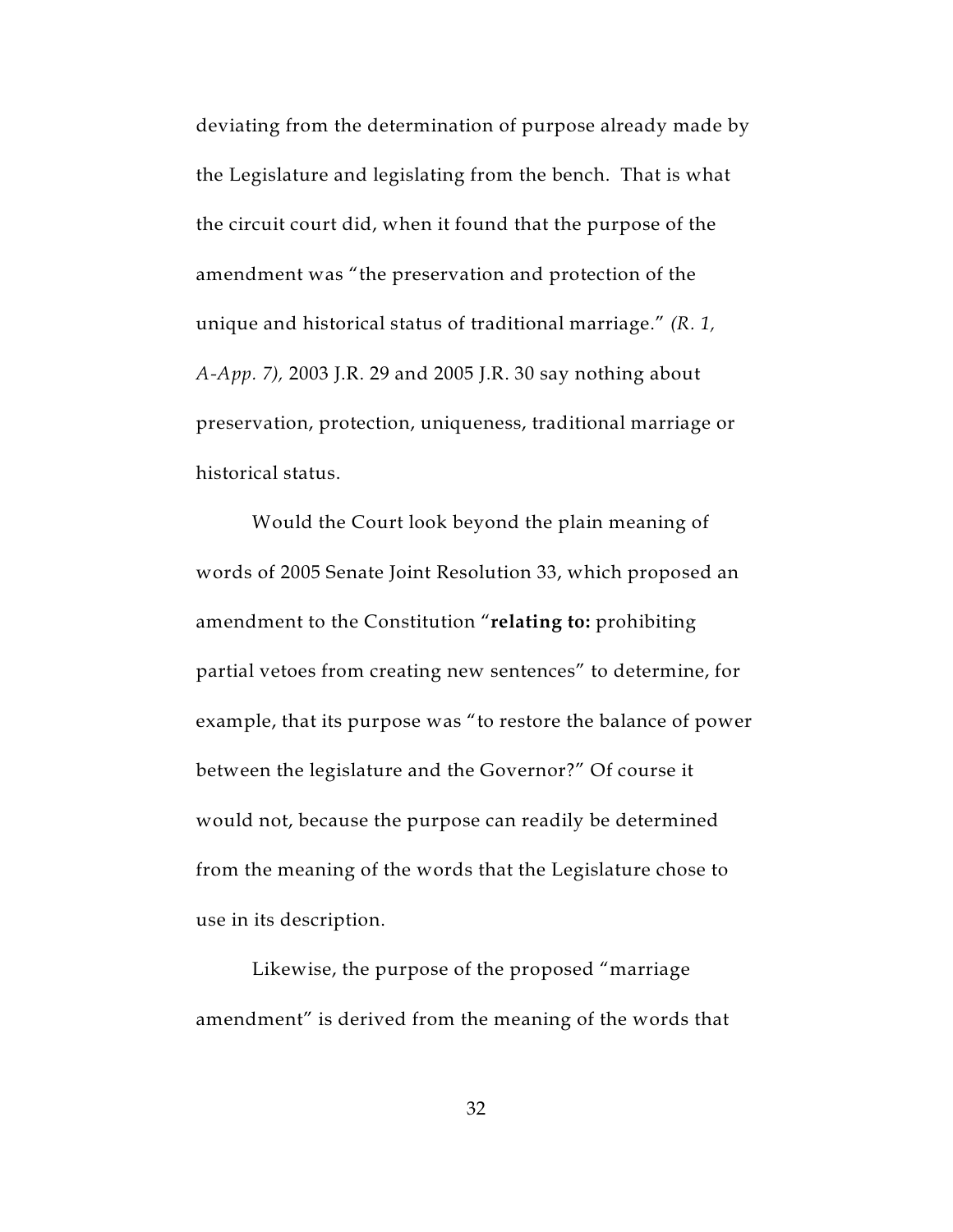the Legislature chose to use in its description: to provide "that only a marriage between one man and one woman shall be valid or recognized as a marriage in this state." 2003 J.R. 29; 2005 J.R. 30 *(A-App. 13 and 17).* 

The next question for the Court is whether both

portions of the referendum put to the voters are sufficiently

related to that expressed purpose, as required by Article XII,

Section 1 of our Constitution.

## **V. THE FORM IN WHICH ARTICLE XIII, SECTION 13 WAS SUBMITTED TO THE VOTERS VIOLATED ARTICLE XII, SECTION 1 OF THE WISCONSIN CONSTITUTION.**

## **A. Article XIII, Section 13 Contains Two Distinct Propositions.**

The "marriage amendment" contains two distinct

propositions:

- 1. "Only a marriage between one man and one woman shall be valid or recognized as a marriage in this state." and,
- 2. "A legal status identical or substantially similar to that of marriage for unmarried individuals shall not be valid or recognized in this state."

The first portion of the ballot question, "to provide that only a marriage between one man and one woman shall be valid or recognized as a marriage in this state," plainly related to the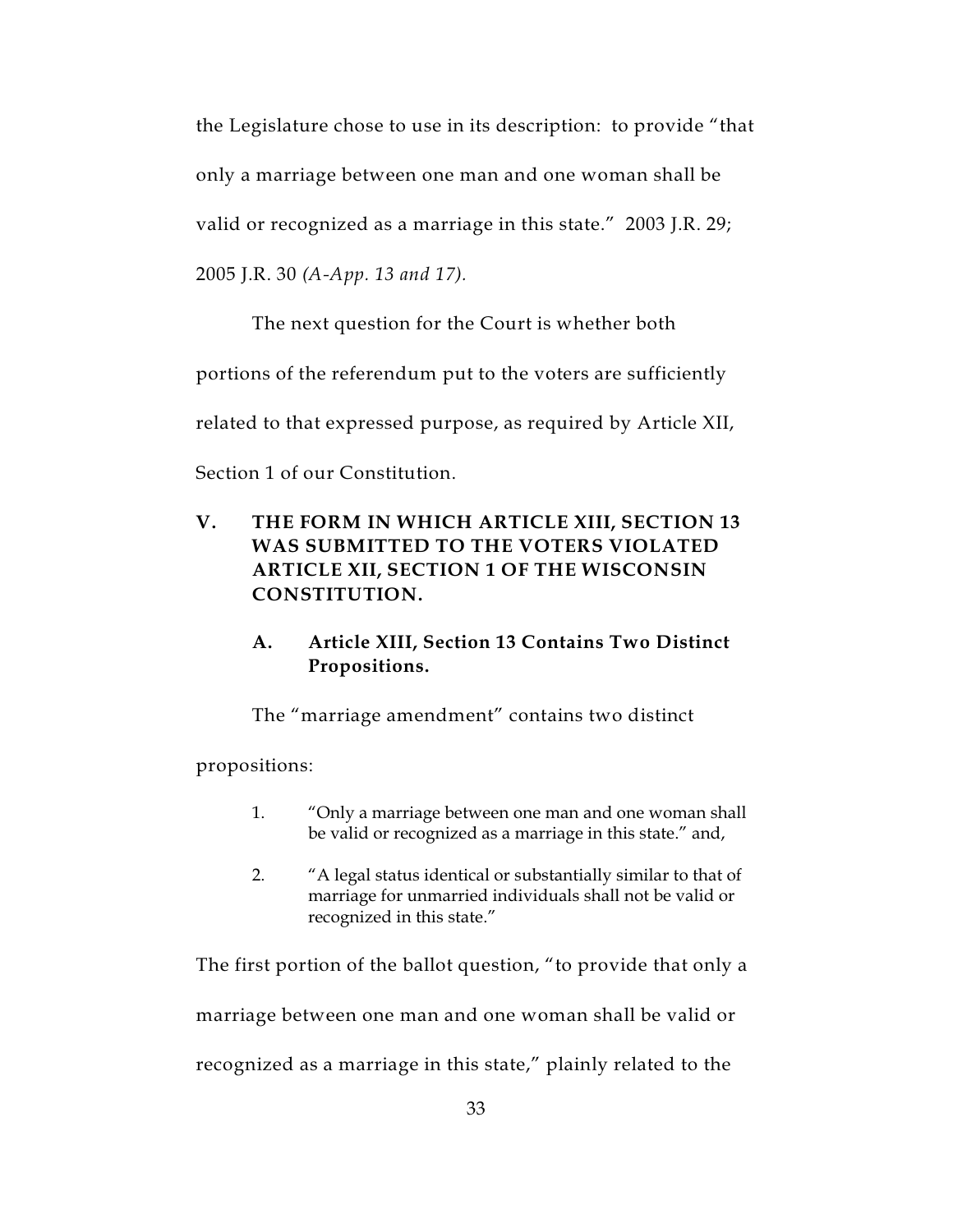2003 and 2005 Legislatures' stated purpose of "providing that only a marriage between one man and one woman shall be valid or recognized in the state." Indeed, the virtual identity of the language between the purpose and the first proposition shows that the purpose was fully met with the first proposition. It begs the question: what room existed for any further provision? The second provision, to provide "that a legal status identical or substantially similar to that of marriage for unmarried individuals shall not be valid or recognized in this state," was not referred to or referenced at all in the Legislature's stated purpose, and had an additional and distinctly separate purpose. That separate purpose was to deny the legislature the power to provide unmarried individuals access to all of the rights and responsibilities of civil marriage.

Asking voters to limit the legislature's power to decide how the law should treat non-marital relationships in the context of a proposal with a stated overall objective of identifying whose marriages will be recognized as valid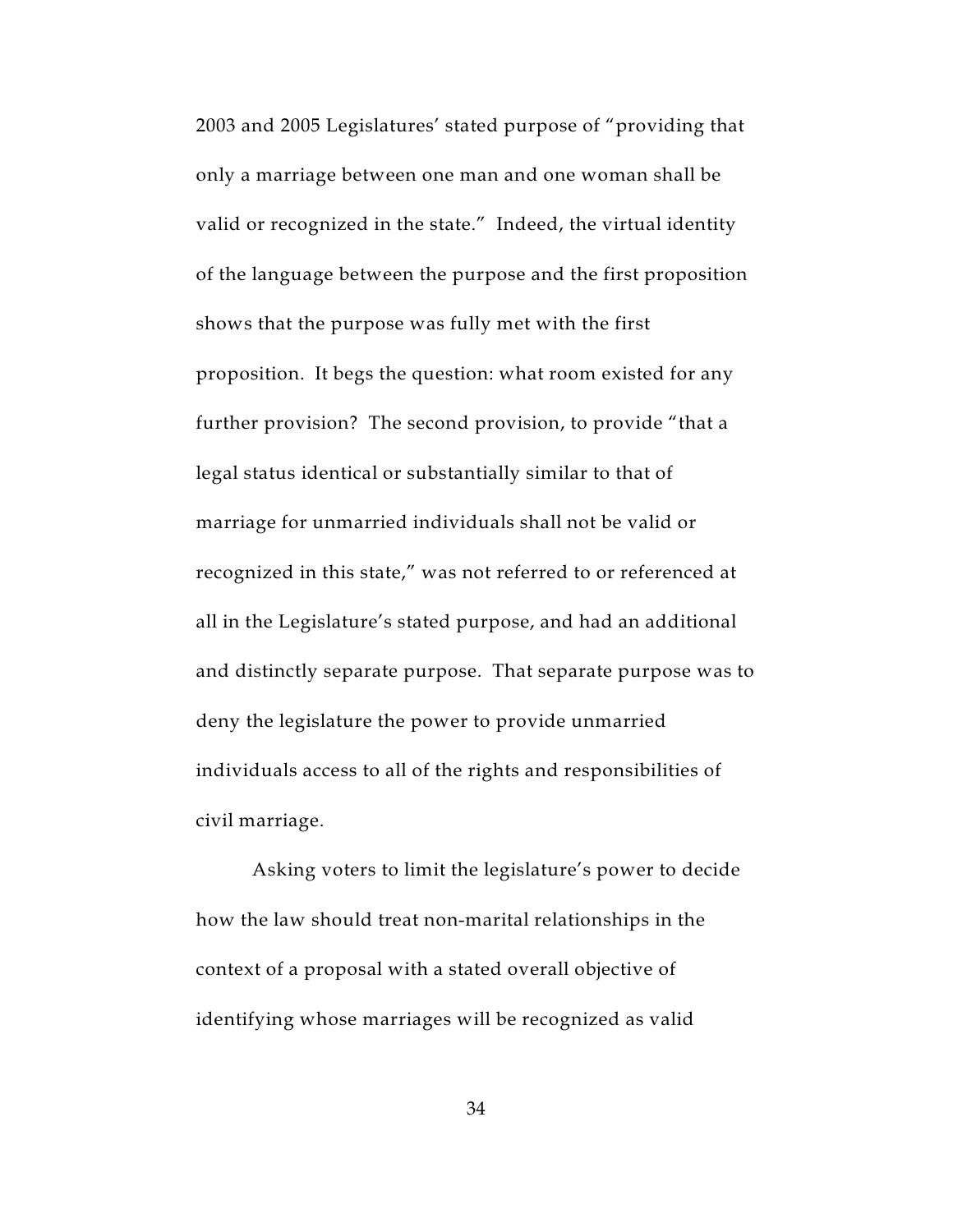creates precisely the dilemma that the single-amendment requirement in Article XII, Section 1, was designed to prevent. Under the first proposition contained in the ballot question, a voter need only consider whether marriages involving samesex couples should be denied validity and recognition by the state of Wisconsin. That can be answered "yes" or "no."

However, to answer the second proposition, whether the legislature should be foreclosed from providing unmarried individuals all of the legal protections, rights, and responsibilities of civil marriage, the voter was required to consider the numerous constituencies who could be affected by the proposal and the large number of rights and responsibilities that could be foreclosed by the second proposition. It is possible to decide that same-sex couples should not be allowed marriage, and at the same time decide that at least some unmarried couples should have access to all of the legal protections, rights and responsibilities associated with marriage.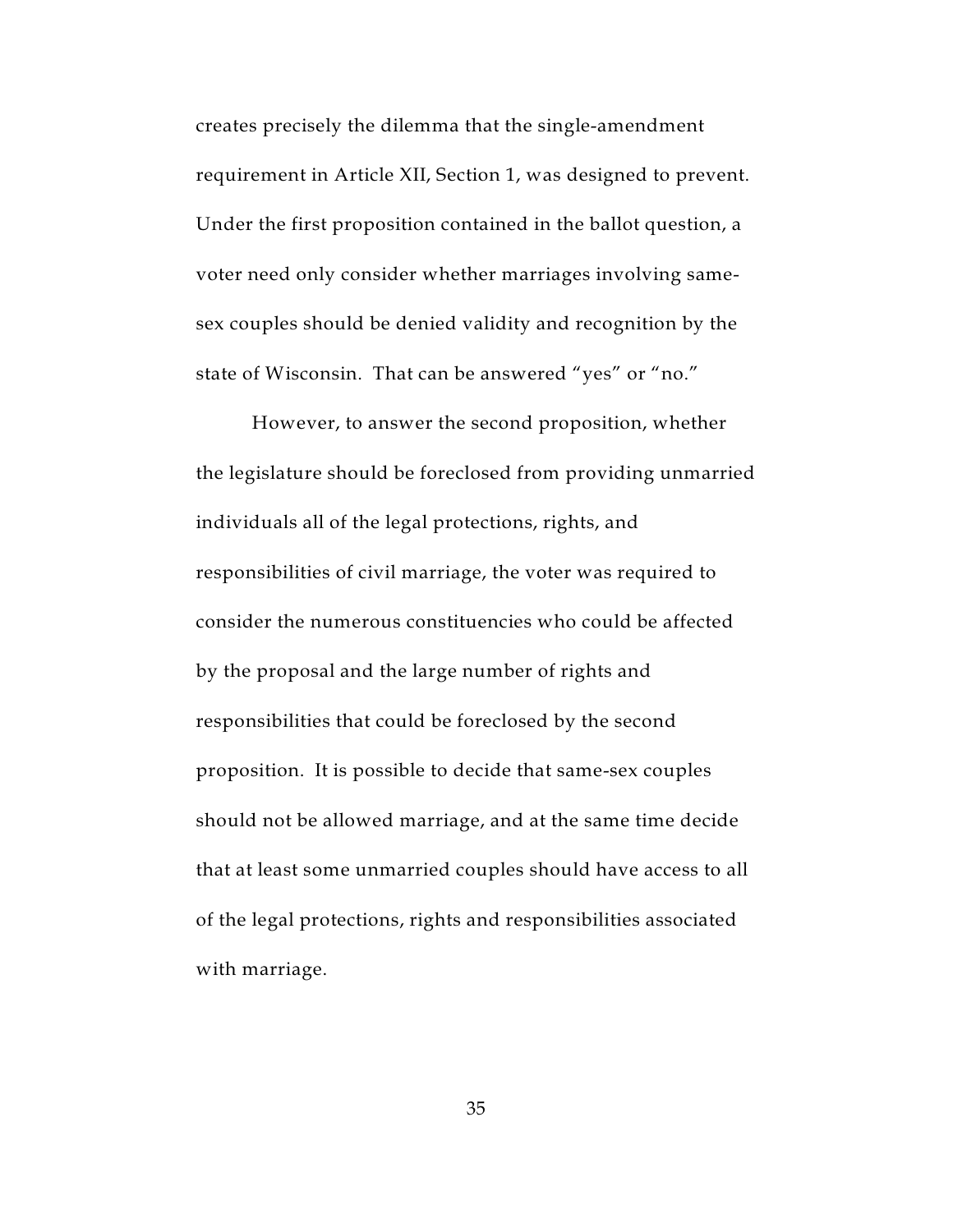For instance, a voter might view marriage as a primarily religious institution and based on their faith's teachings regarding homosexuality feel that same-sex couples should not be allowed to marry, but at the same time might recognize that the legal incidents to the civil contract of marriage would benefit the community as a whole if they were available to same-sex couples. Such a voter should have been allowed to vote "yes" on the first proposition and "no" on the second. Similarly, another voter might find it appropriate to deny same-sex couples access to the legal status of marriage, yet wish to leave the door open for the legislature to protect heterosexual elderly couples who, if they were to marry, would lose substantial income based on the Social Security record or pension of a deceased wage-earning spouse. This voter, too, should have been allowed to vote "yes" on the first proposition but "no" on the second. The referendum allowed only two classes of voters: "yes, yes" voters and "no, no" voters. It foreclosed anyone who wanted to vote "yes, no" (or "no, yes") from so voting, thus skewing the results.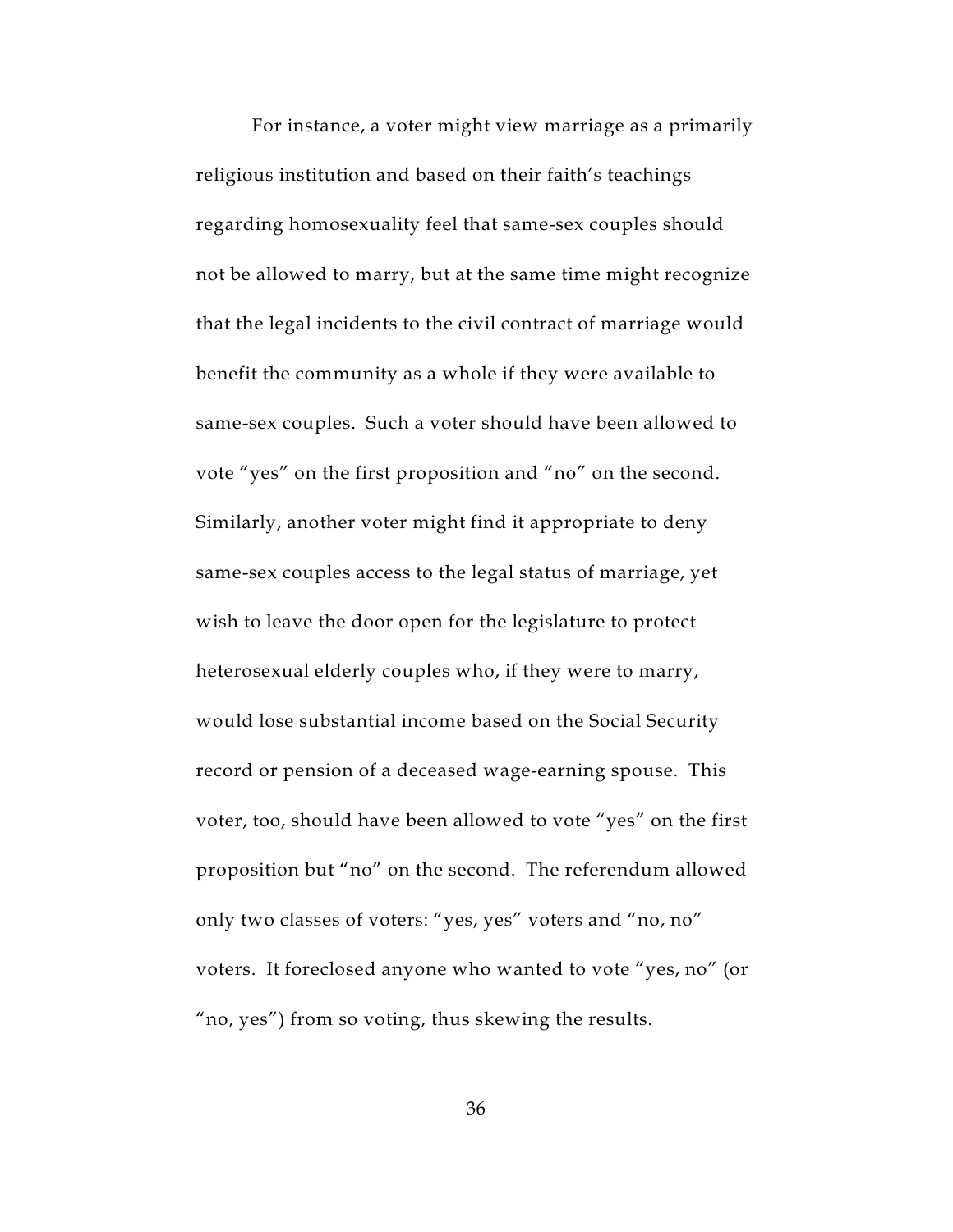Article XII, Section 1 protects the rights of Wisconsin voters to hold all of these views and reflect all of these judgments in their votes. Under our Constitution, voters cannot legitimately and constitutionally be presented with a ballot question that compels them to sacrifice 50% of their true convictions, simply in order to preserve and express another conviction.

The inclusion of the second provision by the Legislature in an amendment the purpose of which was to provide that "only a marriage between one man and one shall be valid or recognized in this state" is directly analogous to the inclusion of the provision regarding assembly apportionment in the amendment found unconstitutional in *State ex rel. Thomson v. Zimmerman*, 264 Wis. 644, 60 N.W.2d 416 (1953). As discussed in Section III, *supra*, in that case, the proposed amendment included a provision directing the legislature to apportion assembly districts according to population without regard to county boundaries, while the purpose of the amendment was to direct "the legislature to take area as well as population into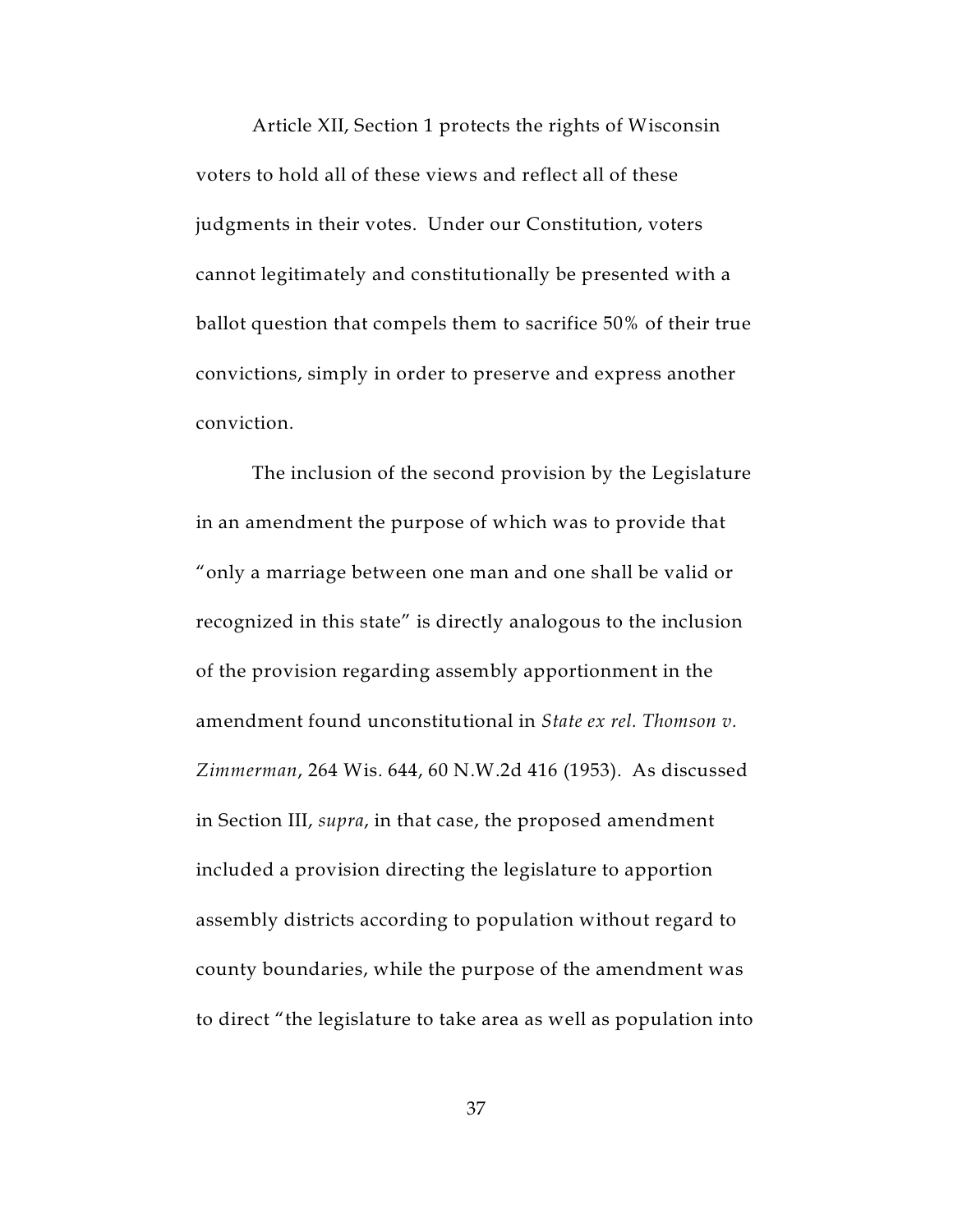account in apportioning the senate districts." *Id.* at 656. Most certainly, apportionment of assembly and senate districts can be said to be related; the senate and assembly together make up the Legislature, and the district boundaries of each are related to those of the other. However, the *Thomson* court perceived the provision relating to assembly apportionment insufficiently related to the stated purpose regarding senate apportionment, especially where the change in assembly boundaries was a "drastic, revolutionary alteration of the existing constitutional requirements on the subject."

Here the Legislature, in the face of "one of the great social and political controversies of our times" attached the second provision, not to state whose marriages are recognized as valid in Wisconsin, as was the stated purpose, but to restrict future legislatures from ever confronting the crux of the controversy: what comprehensive legal protections will be given to relationships that exist outside of marriage? That is a purpose separate and apart from the Legislature's stated purpose.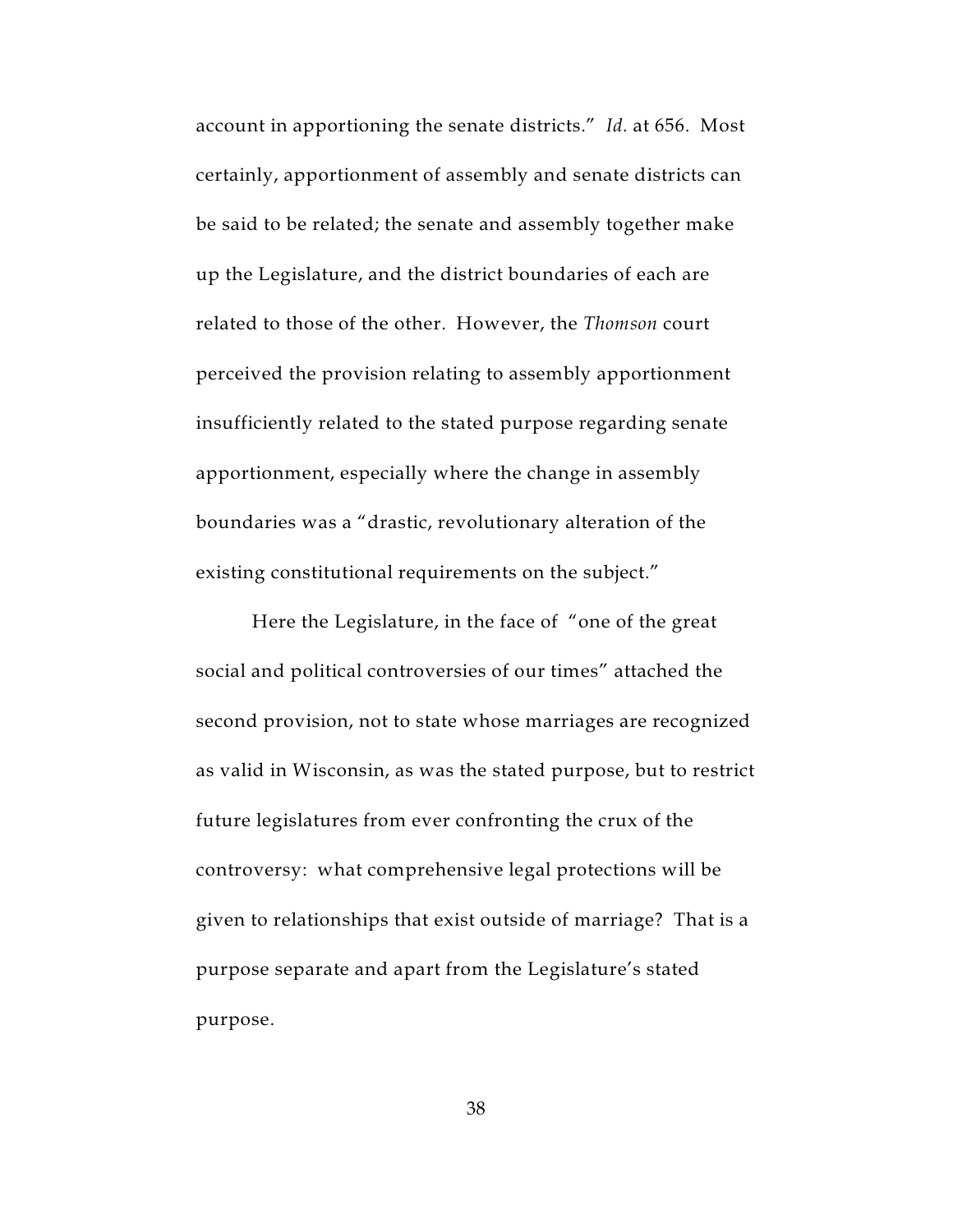**B. To Find That The Joint Resolution Proposed An Amendment With Two Separate Purposes Does Not Require A Substantive Interpretation Of The Meaning Of The Amendment.** 

Recognizing that the joint resolution submitted two separate amendments to the people in one question involves only the narrow issue of whether the form of the proposed constitutional amendment put to the voters violates the single subject rule of Article XII, Section 1. This dispute does not call upon the Court to determine the exact meaning and reach of the second sentence, a question best left to be answered if and when the legislature creates a new legal status for unmarried individuals that someone contends is identical or substantially similar to that of marriage.

Such a determination is also unnecessary. Even if the second proposition is viewed narrowly as prohibiting "marriage by another name," that is a separate and distinct proposition from reserving the legal status of marriage to opposite-sex couples. As the California Supreme Court recognized in its decision upholding the recent amendment to the California Constitution limiting marriage to opposite-sex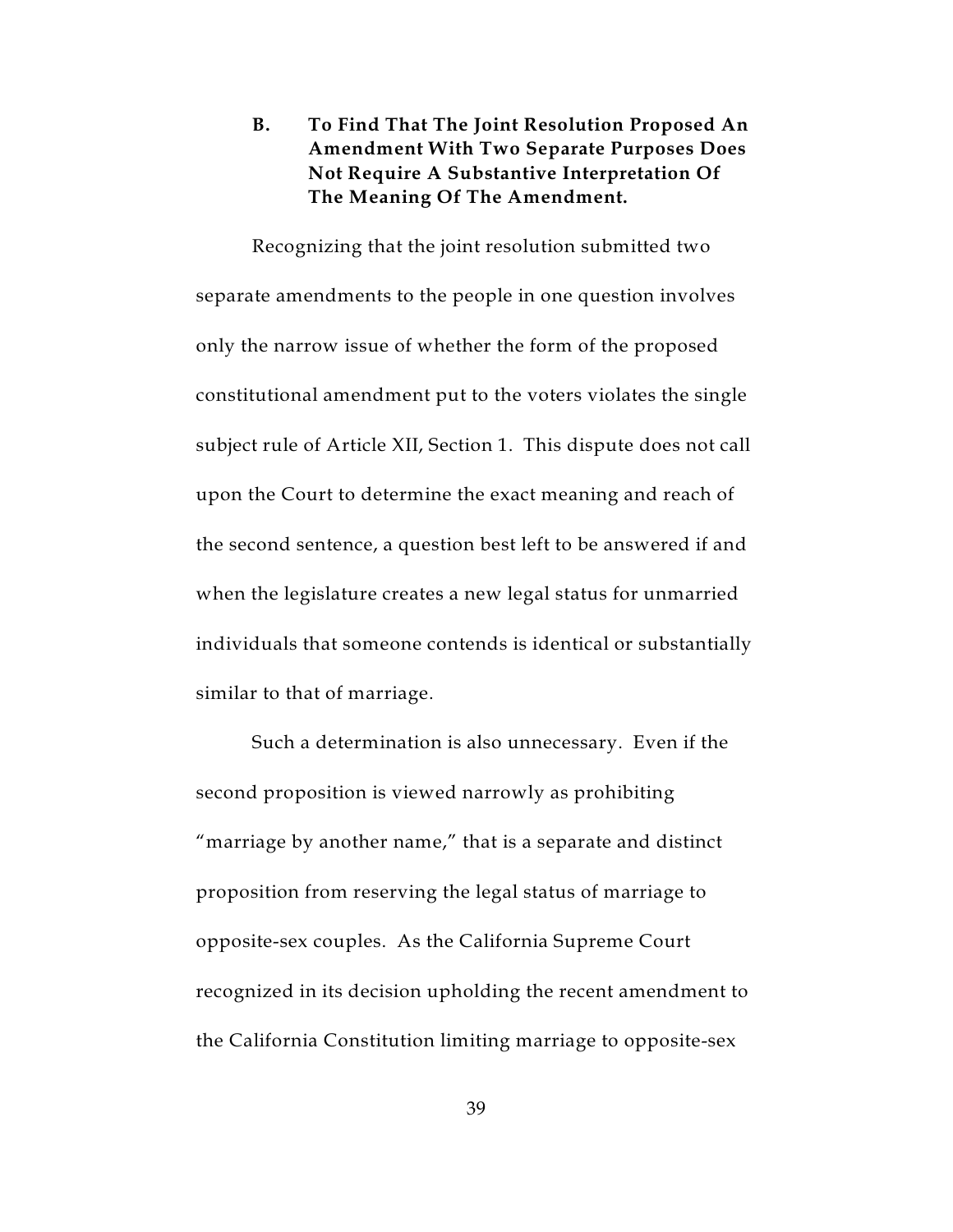couples (i.e., Proposition 8, codified as California Constitution

Article I, Section 7.5), the official designation of "marriage" is,

in and of itself, a significant right, separate and apart from the

core set of basic substantive legal rights and attributes

traditionally associated with marriage. *Strauss v. Horton,* 207

P.3d 48, 74-77 (Cal. 2009):

Accordingly, although the wording of the new constitutional provision reasonably is understood as limiting the use of *the designation of "marriage"* under California law to opposite sex couples . . . the language of article I, section 7.5, on its face, does not purport to alter or affect the more general holding in the *Marriage Cases* that same sex couples, as well as opposite-sex couples, enjoy the constitutional right, under the privacy and due process clauses of the California Constitution, to establish an officially recognized family relationship.

*Strauss*, 207 P.3d at 75 (*emphasis in the original*).

## **C. The** *Thomson* **Case Should Be Used To Analyze This Ballet Question To Determine That It Violated The Second Prong Of The** *Hudd* **Test.**

The *Thomson* case provides an excellent model by which

the Court may analyze the ballot question here. *See State ex*

*rel. Thomson v. Zimmerman*, 264 Wis. 644, 60 N.W.2d 416 (1953)

and discussion in Section III at pp. 22 - 25, *supra*. The two

propositions in the "marriage amendment" ballot question

should first be measured against the single general purpose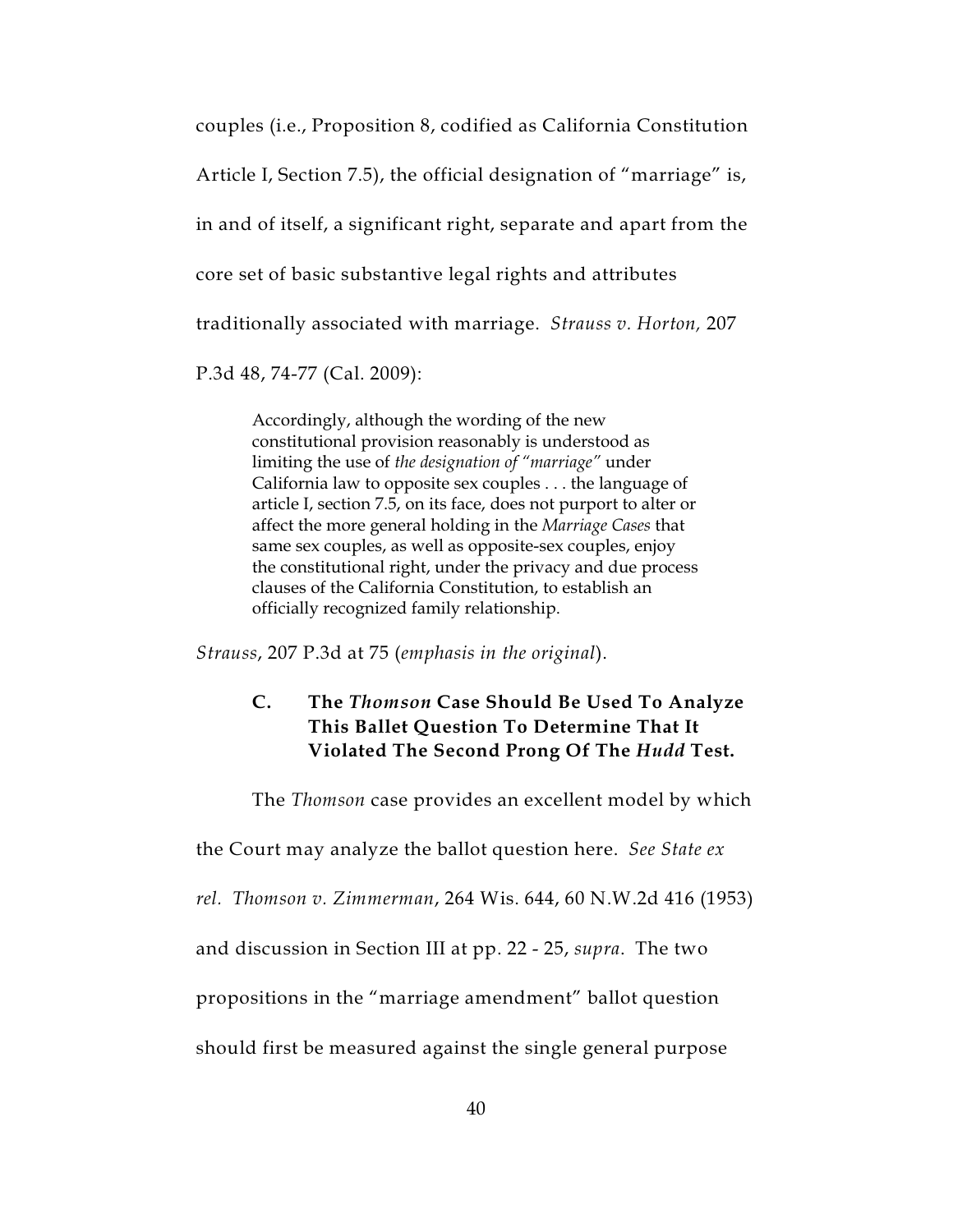stated in 2003 J.R. 29 and 2005 J.R.30: "*to create* Article XIII, Section 13 of the Constitution **relating to:** providing that only a marriage between one man and one woman shall be valid or recognized as a marriage in this state." If the defeat of one of the two propositions found in the proposed amendment would not destroy that asserted overall purpose, *see Thomson*, 264 Wis. at 651, the Court should then consider whether the ballot question has in fact more than one purpose. *See, id.* As explained below, applying that methodology, the referendum question submitted to the voters on November 7, 2006 does not pass the single-amendment procedural requirement of our Constitution.

Assuming that the purpose stated in the joint resolution is a "single purpose," the question under the second prong of the *Hudd* test, which the *Thomson* court applied, becomes: whether, if the two propositions in a referendum had been submitted to the voters separately, and one failed but the other passed, would the overall general purpose have been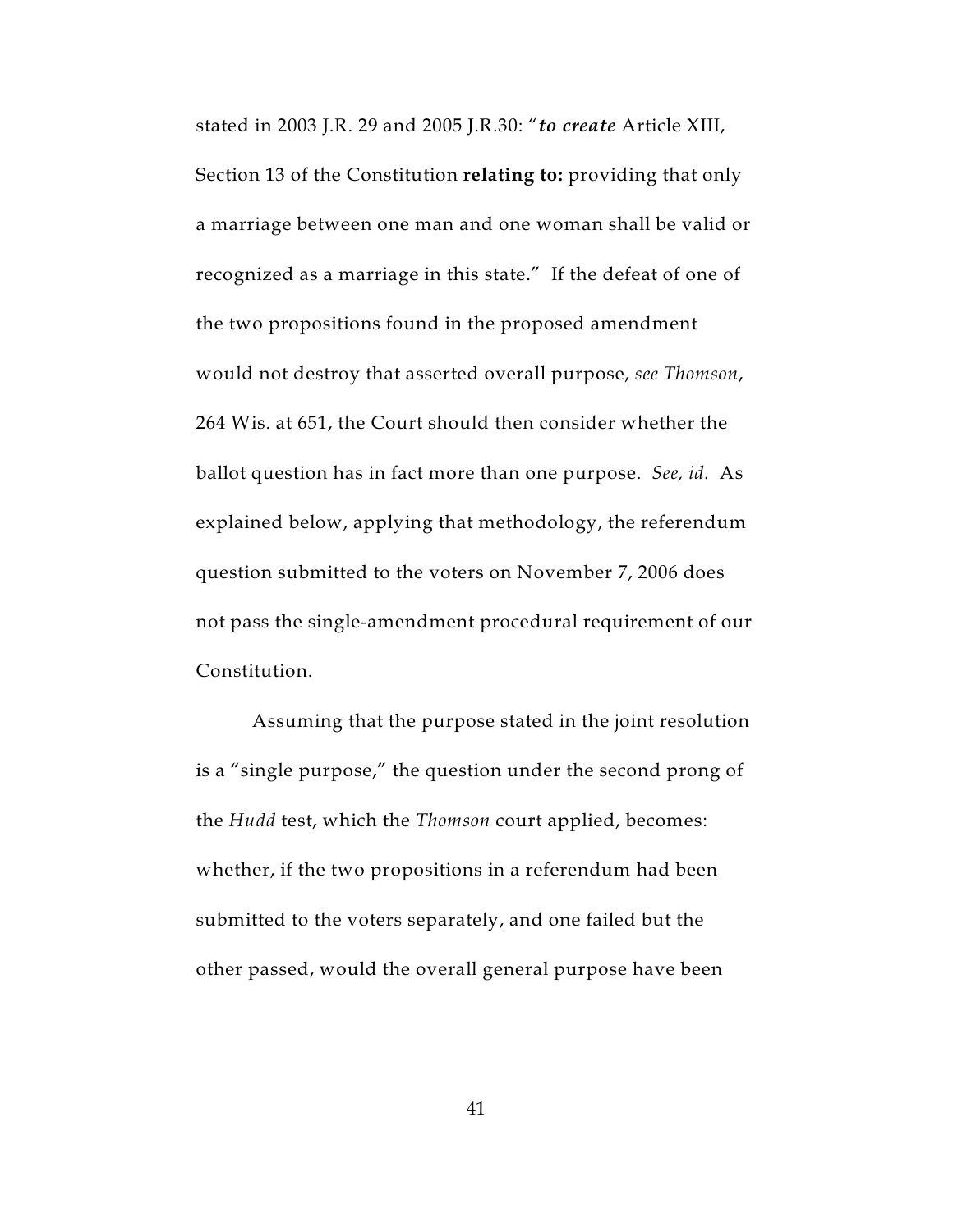defeated. The answer to that question with regard to the second proposition in the referendum is a resounding "no."

Clearly, the first proposition of the ballot question, "only a marriage between one man and one woman shall be valid or recognized as a marriage in this state," that is, stating *whose marriages are valid and recognized by this state,* is directly tied to the asserted general purpose. The stated purpose of the proposed amendment is fully met with the first sentence of the proposed amendment.

As to the relationship between the stated purpose and the second proposition, "a legal status identical or substantially similar to that of marriage for unmarried individuals shall not be valid or recognized in this state," there is nothing inherent in a statement of whose marriages will be recognized as valid by the state that requires the determination of whether and to what extent the legislature should be foreclosed from crafting a legal status identical or substantially similar to marriage for unmarried individuals. However, no one could reasonably deny that forcing such a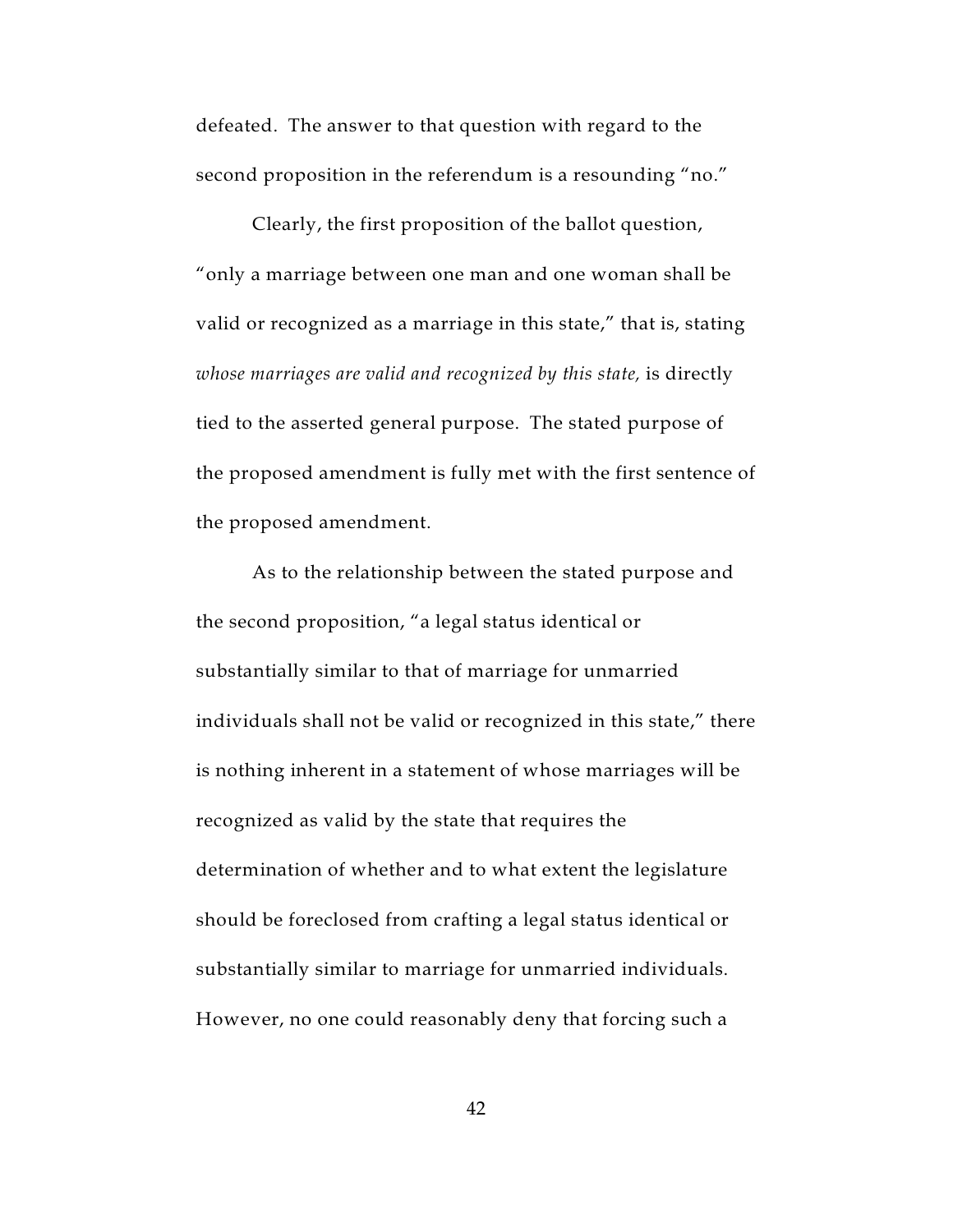determination upon the voters is the intent of the second proposition. Likewise, deciding whether to limit the legislature's power to create a scheme through which "unmarried individuals" in Wisconsin may gain most or all of the legal protections provided to married couples in this state does not require a determination of whose marriages are considered valid by the state in the first place.

The latter is the purpose set forth in the titles to 2003 J.R. 29 and 2005 J.R. 30, putting the proposed constitutional amendment to the voters. That stated purpose is constitutionally insufficient because, drawing from Article IV, Section 18 jurisprudence, "a reading of the [proposed amendment] with the full scope of its title in mind discloses a provision clearly outside the title." *City of Brookfield v. Milwaukee Metropolitan Sewerage District*, 171 Wis. 2d 400, 430, 491 N.W.2d 484 (1992).

## **D. The Ballot Question Addressed Two General Purposes, Not One.**

To complete the analysis required by *Hudd,* the Court must finally consider whether there are actually at least two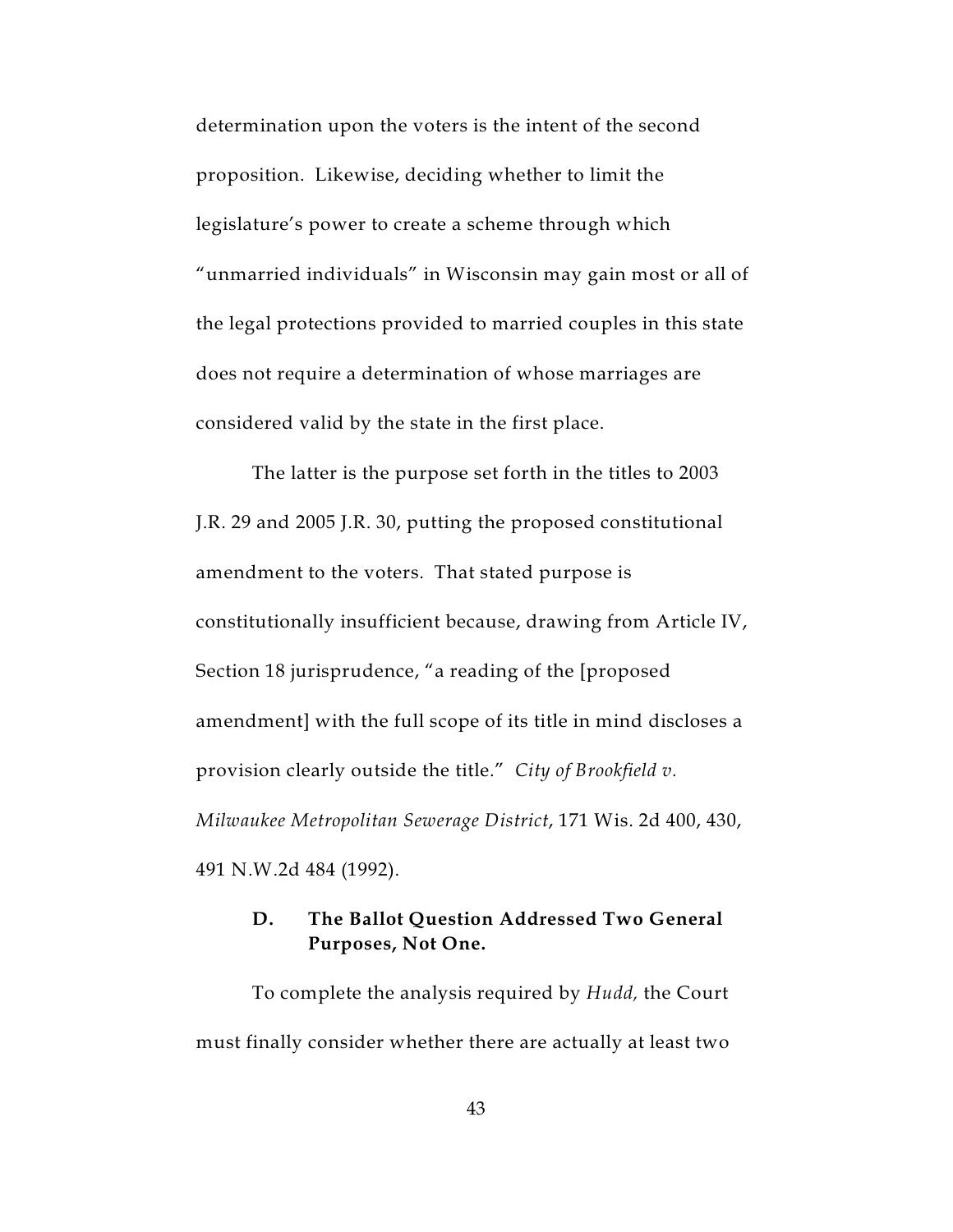purposes behind the ballot question. As shown above, while the first proposition of the ballot question is interconnected with the stated purpose of the ballot question, the second proposition is not so related. This Court should find, as the *Thomson* court did, that the second proposition, being insufficiently related to the purpose advanced by the legislature, must have some different object or purpose, and therefore there was more than one purpose to the proposed amendment. Thus, the proposed amendment as submitted to the voters violated Article XII, Section 1.

The circuit court concluded that the two propositions were "two sides of the same coin." *(R. 56, A-App. 7)* That is incorrect. Had the second portion of the ballot question merely proposed that "marriage between any other individuals shall not be allowed, recognized or valid in this state," the circuit court's observation would be true. But the second proposition was not so limited. It was not the obverse of the first.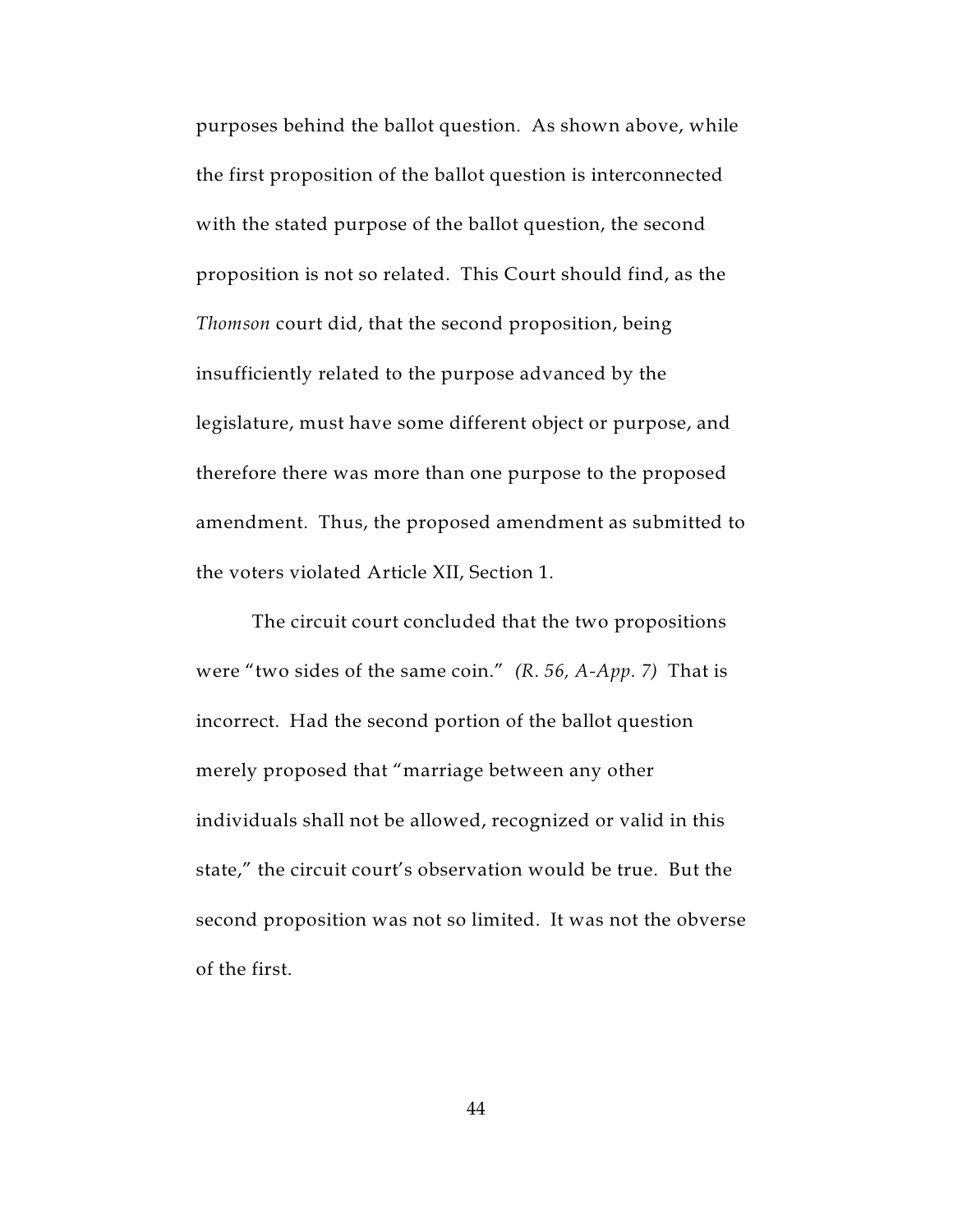Rather, the first proposition stated *whose* marriages would be recognized as valid by the state, and the second proposition limited the legislature's power to provide to unmarried people a status that is "identical or substantially similar" to marriage. That is a far different purpose than the first.

The Legislature erred by trying to accomplish two separate and distinct things through one ballot question. By having those two distinct purposes, the ballot question violated the single general purpose prong of the singleamendment requirement set out in Article XII, Section 1 of the Wisconsin Constitution. Having done so, Article XIII, Section 13 is unconstitutional.

#### **VI. CONCLUSION.**

In *Loving v. Virginia,* 388 U.S. 1 (1967), the United States Supreme Court said that "[t]he freedom to marry has long been recognized as one of the vital personal rights essential to the orderly pursuit of happiness by free men. Marriage is one of the 'basic civil rights of man' fundamental to our very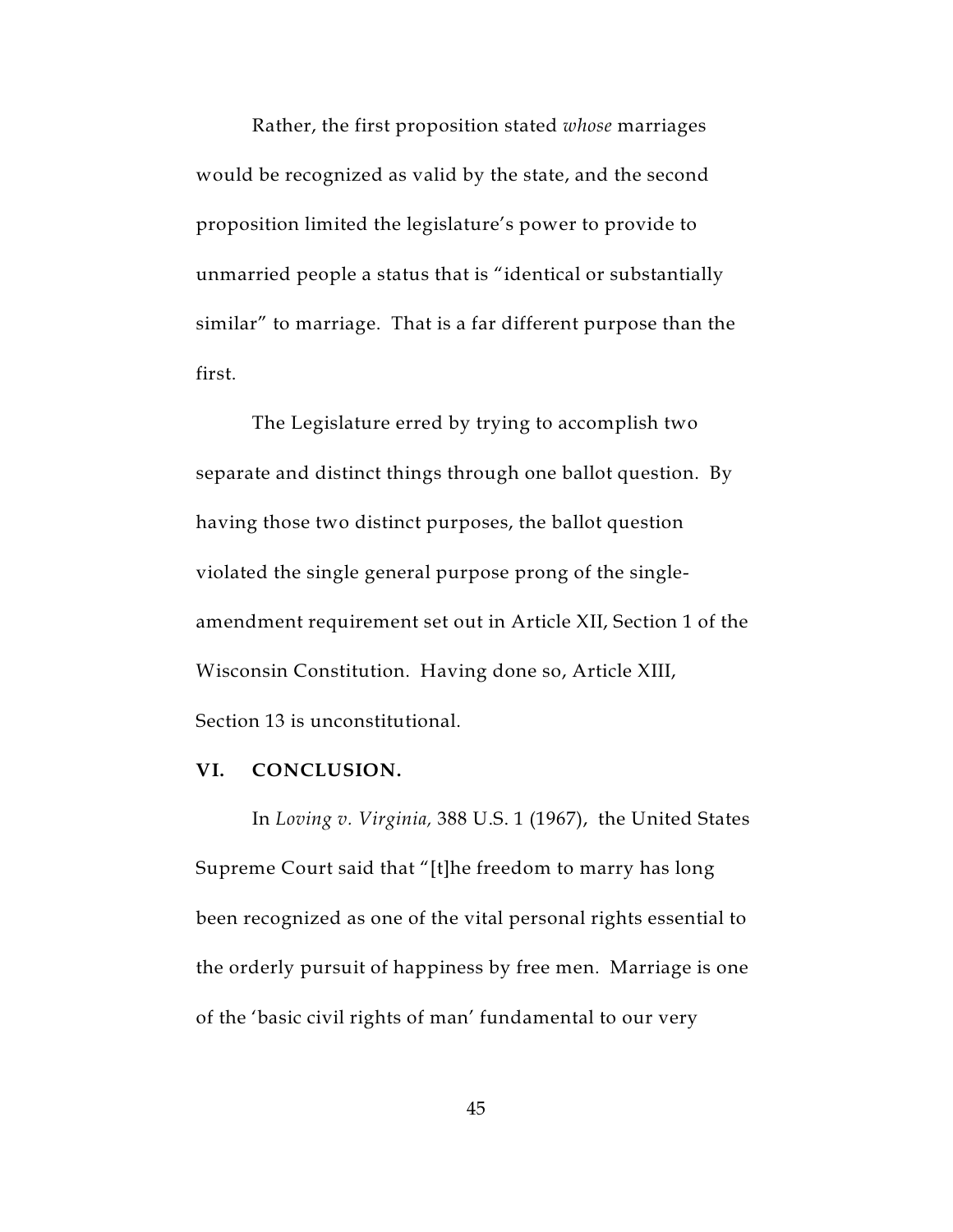existence and survival*."* 388 U.S. at 12. (Internal citation omitted.) As such, the determination of who should be allowed access to marriage is a topic that citizens should be permitted to carefully examine. As a separate and distinct consideration, citizens should be allowed to consider whether it is appropriate to tie the hands of the Legislature from creating for any couples, including same-sex couples and elderly heterosexual couples, a legal status "identical or substantially similar" to "one of the basic civil rights of man." The voters were denied the opportunity to consider those two separate and distinct questions separately.

The framers of our Constitution adopted Article XII, Section 1 to ensure that the citizens of this state would not be manipulated into adopting an amendment to the Constitution that coupled an emotionally laden and more popular provision with one that did not necessarily have the same appeal. Applying the wisdom of the framers of our Constitution, the judgment of the circuit court should be reversed and this Court should declare that Article XIII,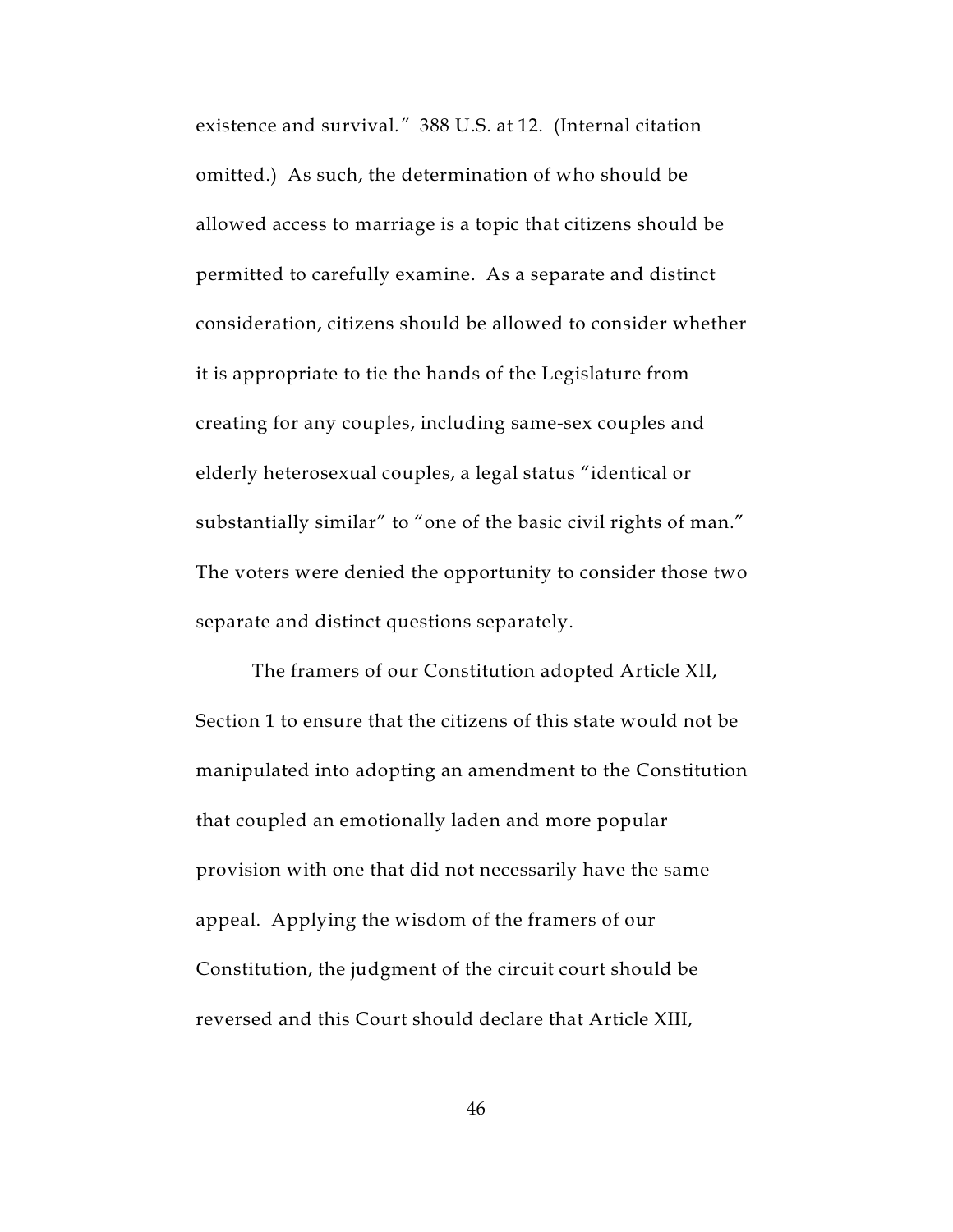Section 13 of the Wisconsin Constitution is unconstitutional and void because the form by which it was submitted to the voters for consideration violated Article XII, Section 1 of the Wisconsin Constitution.

Dated this  $8<sup>th</sup>$  day of July, 2009.

#### CULLEN WESTON PINES & BACH LLP

By: /s/ Tamara B. Packard Lester A. Pines, SBN 1016543 Tamara B. Packard, SBN 1023111

EDWARD S. MARION ATTORNEY-AT-LAW LLC

By: /s/ Edward S. Marion Edward S. Marion, SBN 1016190

Attorneys for Plaintiff-Appellant-Cross-Respondent William C. McConkey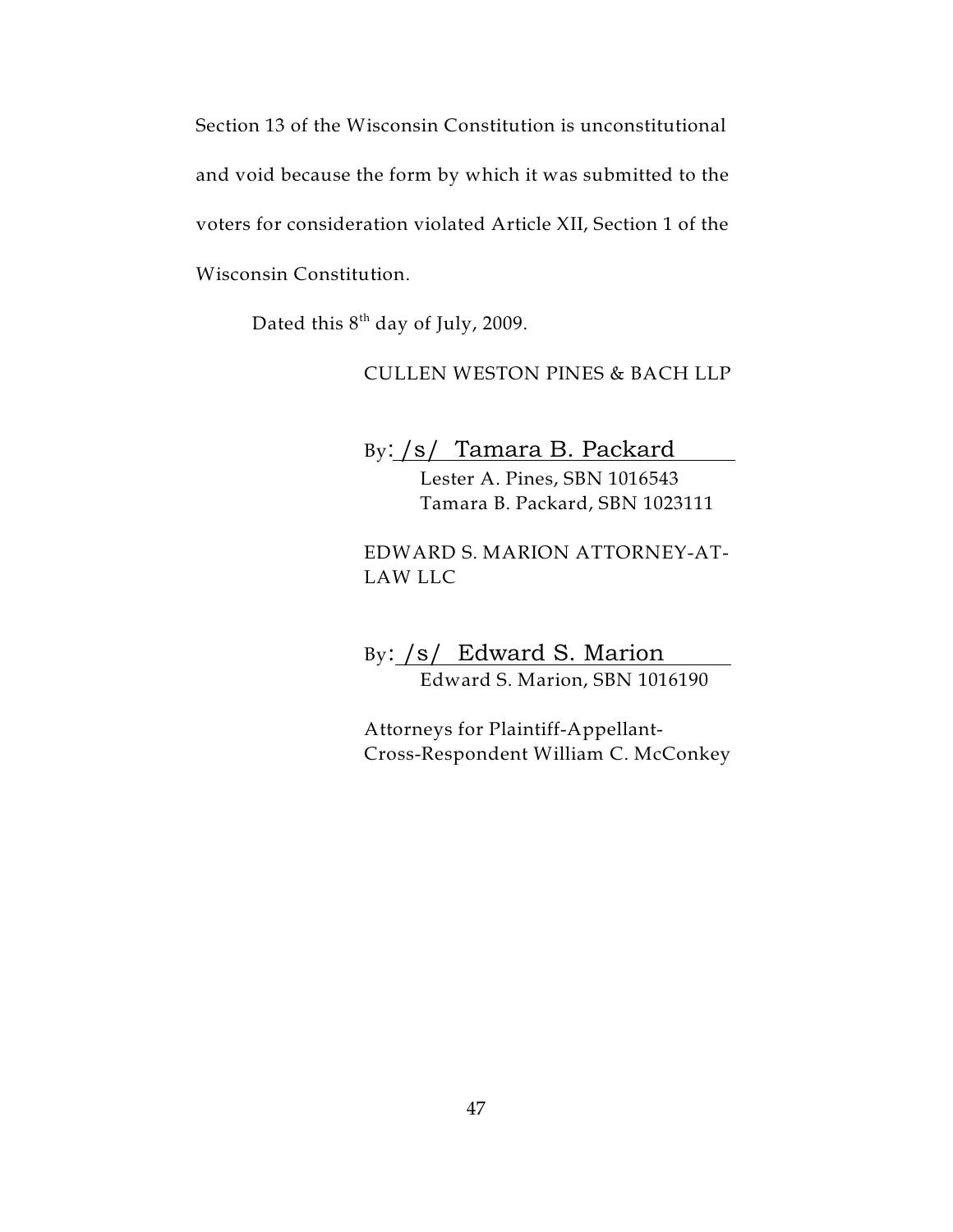#### **Certification of Brief**

I hereby certify that this brief conforms to the rules contained in s. 809.19(8)(b) and (c) for a brief and appendix produced with a proportional serif font. The length of this brief is  $8,024$  words.

> /s/ Tamara B. Packard Lester A. Pines, SBN 01016543 Tamara B. Packard, SBN 1023111